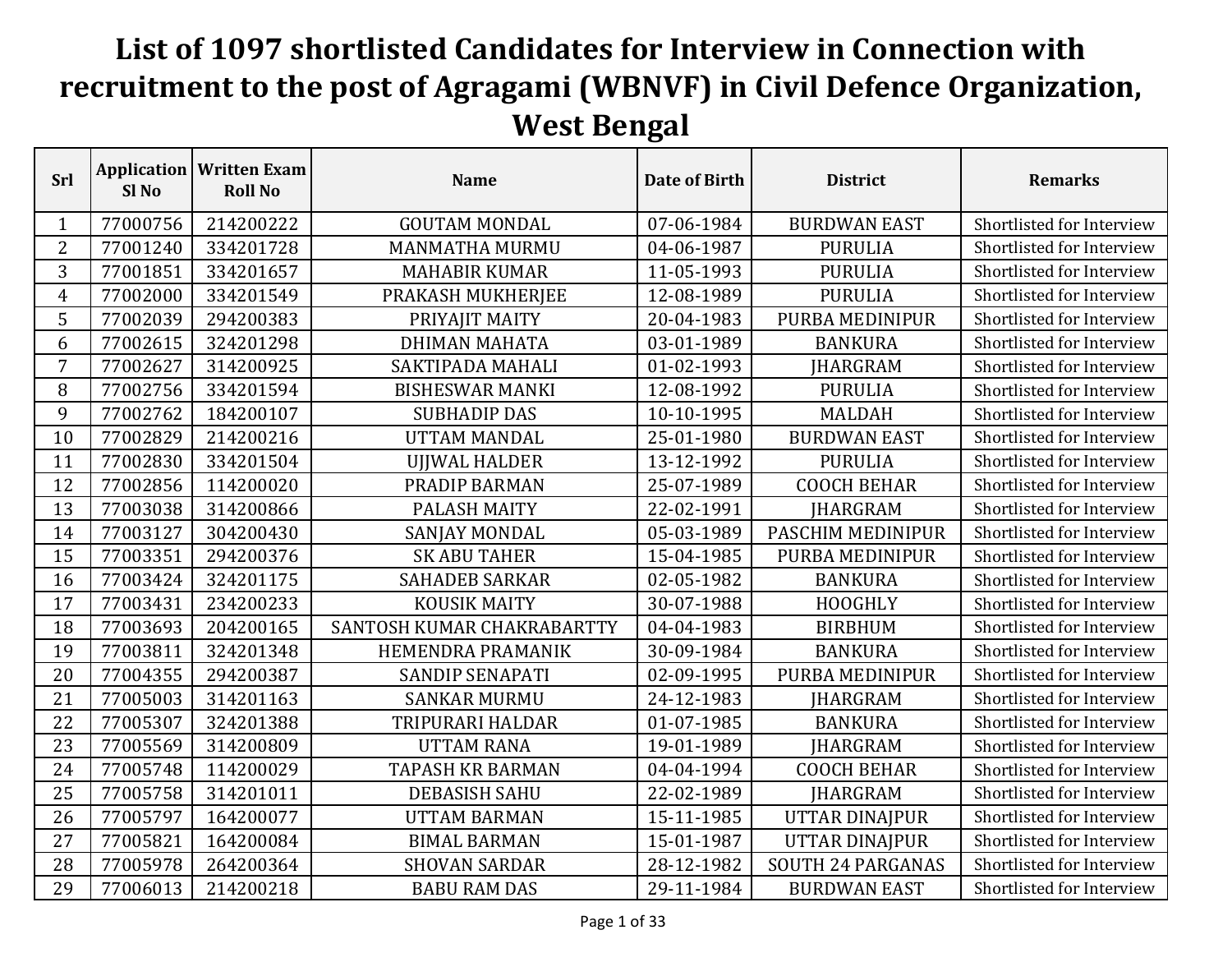| <b>Srl</b> | Sl <sub>No</sub> | <b>Application   Written Exam</b><br><b>Roll No</b> | <b>Name</b>                | Date of Birth | <b>District</b>          | <b>Remarks</b>            |
|------------|------------------|-----------------------------------------------------|----------------------------|---------------|--------------------------|---------------------------|
| 30         | 77006118         | 314200768                                           | <b>MITHUN SHIT</b>         | 10-02-1990    | JHARGRAM                 | Shortlisted for Interview |
| 31         | 77006129         | 334201611                                           | <b>BABLU BASKEY</b>        | 23-03-1987    | <b>PURULIA</b>           | Shortlisted for Interview |
| 32         | 77006176         | 334201708                                           | <b>SUBIR MAJHI</b>         | 17-02-1985    | <b>PURULIA</b>           | Shortlisted for Interview |
| 33         | 77006198         | 214200210                                           | <b>MD SALIMEUDDIN</b>      | 02-01-1989    | <b>BURDWAN EAST</b>      | Shortlisted for Interview |
| 34         | 77006372         | 184200120                                           | <b>SK KHABIR</b>           | 02-02-1983    | <b>MALDAH</b>            | Shortlisted for Interview |
| 35         | 77006426         | 324201209                                           | <b>BIPLAB DEY</b>          | 18-11-1990    | <b>BANKURA</b>           | Shortlisted for Interview |
| 36         | 77006474         | 204200161                                           | SUDIPTA CHAKRABORTY        | 28-10-1991    | <b>BIRBHUM</b>           | Shortlisted for Interview |
| 37         | 77006590         | 234200237                                           | <b>SUDIP BAYAN</b>         | 03-02-1989    | <b>HOOGHLY</b>           | Shortlisted for Interview |
| 38         | 77006773         | 314200877                                           | KALYAN CHANDRA BERA        | 09-05-1990    | <b>JHARGRAM</b>          | Shortlisted for Interview |
| 39         | 77006839         | 114200015                                           | <b>BHARAT KUMAR BARMAN</b> | 03-06-1988    | <b>COOCH BEHAR</b>       | Shortlisted for Interview |
| 40         | 77006875         | 324201393                                           | <b>BIKASH MANADAL</b>      | 21-02-1983    | <b>BANKURA</b>           | Shortlisted for Interview |
| 41         | 77006910         | 234200234                                           | <b>ASHOK BHAUMIK</b>       | 20-05-1982    | <b>HOOGHLY</b>           | Shortlisted for Interview |
| 42         | 77006982         | 244200284                                           | <b>GOURAV SARKAR</b>       | 16-09-1995    | <b>NADIA</b>             | Shortlisted for Interview |
| 43         | 77007072         | 324201226                                           | PIJUSH KANTI DASMAHANTA    | 13-01-1983    | <b>BANKURA</b>           | Shortlisted for Interview |
| 44         | 77007073         | 114200030                                           | <b>BISWAJIT ROY</b>        | 18-07-1986    | <b>COOCH BEHAR</b>       | Shortlisted for Interview |
| 45         | 77007238         | 314200916                                           | <b>SUSHEN PATRA</b>        | 02-05-1989    | <b>JHARGRAM</b>          | Shortlisted for Interview |
| 46         | 77007270         | 294200371                                           | SIBSANKAR MANNA            | 03-03-1983    | PURBA MEDINIPUR          | Shortlisted for Interview |
| 47         | 77007512         | 264200359                                           | <b>AMITAVA MONDAL</b>      | 05-01-1981    | <b>SOUTH 24 PARGANAS</b> | Shortlisted for Interview |
| 48         | 77007668         | 234200242                                           | <b>ARNAB CHAUDHURI</b>     | 17-07-1985    | <b>HOOGHLY</b>           | Shortlisted for Interview |
| 49         | 77007886         | 254200350                                           | <b>MITHUN SARKAR</b>       | 01-05-1984    | <b>NORTH 24 PARGANAS</b> | Shortlisted for Interview |
| 50         | 77007888         | 294200382                                           | <b>DINESH SAMANTA</b>      | 22-11-1981    | PURBA MEDINIPUR          | Shortlisted for Interview |
| 51         | 77007918         | 314200884                                           | <b>SWAPAN PATAR</b>        | 24-01-1988    | JHARGRAM                 | Shortlisted for Interview |
| 52         | 77007934         | 324201356                                           | <b>ARJUN DULEY</b>         | 12-03-1993    | <b>BANKURA</b>           | Shortlisted for Interview |
| 53         | 77008411         | 314201072                                           | <b>KASHINATH DAS</b>       | 11-03-1988    | JHARGRAM                 | Shortlisted for Interview |
| 54         | 77008497         | 294200397                                           | <b>SUBRATA JANA</b>        | 22-11-1990    | PURBA MEDINIPUR          | Shortlisted for Interview |
| 55         | 77008716         | 334201502                                           | <b>CHAKRADHAR HEMBRAM</b>  | 02-01-1982    | <b>PURULIA</b>           | Shortlisted for Interview |
| 56         | 77008719         | 304200588                                           | SUBHAJIT DAS               | 03-04-1993    | PASCHIM MEDINIPUR        | Shortlisted for Interview |
| 57         | 77008786         | 324201238                                           | <b>BIKASH SINGH</b>        | 21-01-1984    | <b>BANKURA</b>           | Shortlisted for Interview |
| 58         | 77008812         | 304200406                                           | <b>MANAS PAL</b>           | 09-10-1991    | PASCHIM MEDINIPUR        | Shortlisted for Interview |
| 59         | 77008978         | 324201203                                           | JAYANTA SATPATI            | 15-02-1984    | <b>BANKURA</b>           | Shortlisted for Interview |
| 60         | 77009063         | 114200018                                           | NARESH KANTA SINGHA        | 21-09-1990    | <b>COOCH BEHAR</b>       | Shortlisted for Interview |
| 61         | 77009090         | 324201437                                           | SANJAY PAL                 | 02-01-1984    | <b>BANKURA</b>           | Shortlisted for Interview |
| 62         | 77009308         | 314201023                                           | <b>AJOY MAHATA</b>         | 21-03-1993    | <b>IHARGRAM</b>          | Shortlisted for Interview |
| 63         | 77009350         | 254200324                                           | <b>BIKASH MANDAL</b>       | 01-01-1987    | <b>NORTH 24 PARGANAS</b> | Shortlisted for Interview |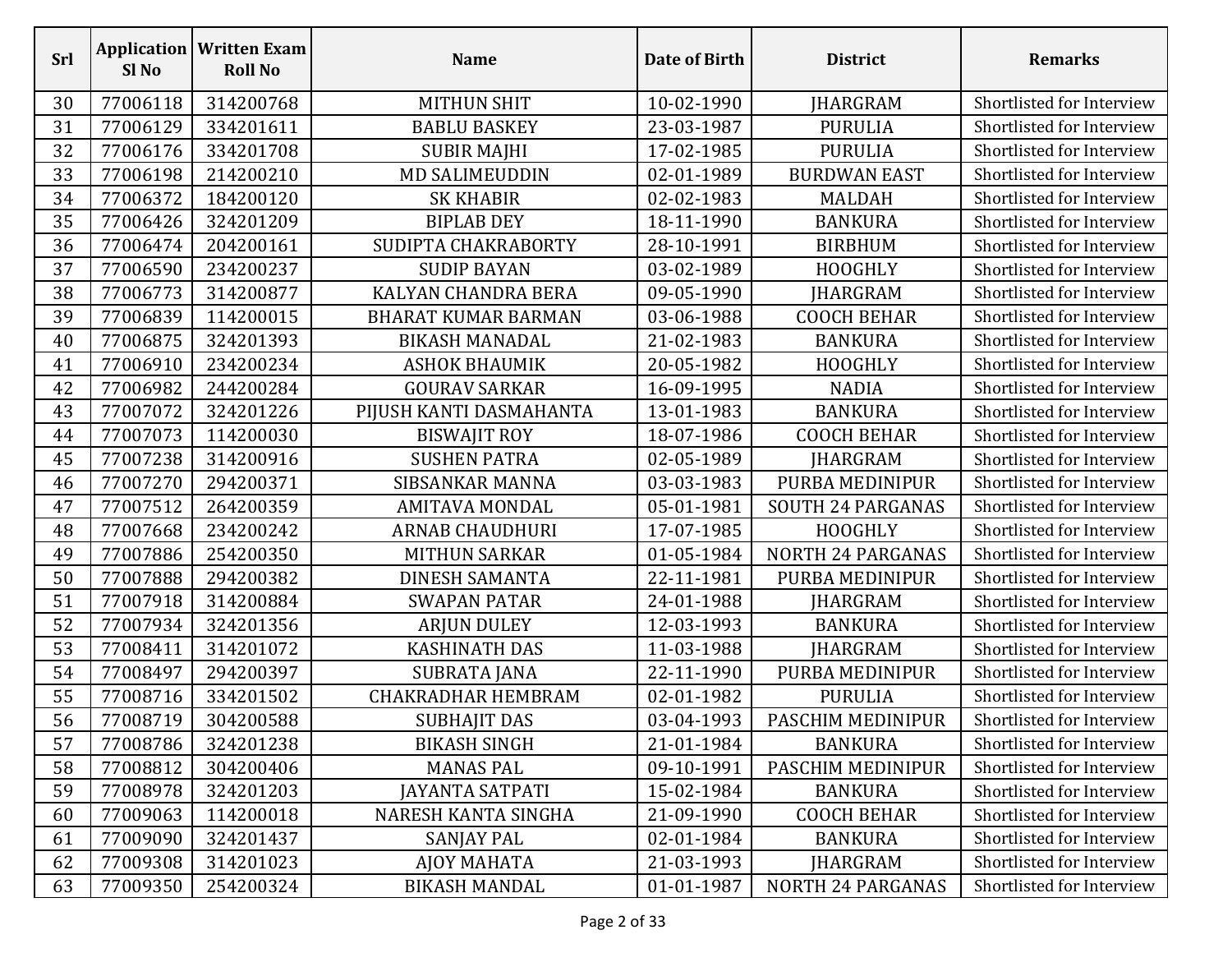| <b>Srl</b> | Sl No    | <b>Application   Written Exam</b><br><b>Roll No</b> | <b>Name</b>                | Date of Birth | <b>District</b>          | <b>Remarks</b>            |
|------------|----------|-----------------------------------------------------|----------------------------|---------------|--------------------------|---------------------------|
| 64         | 77009495 | 264200362                                           | SADDAM HOSSEN SHAIKH       | 01-04-1993    | <b>SOUTH 24 PARGANAS</b> | Shortlisted for Interview |
| 65         | 77009975 | 154200067                                           | <b>BIKASH TAMANG</b>       | 18-07-1989    | DARJEELING               | Shortlisted for Interview |
| 66         | 77010054 | 254200322                                           | <b>TANMOY MONDAL</b>       | 16-09-1986    | <b>NORTH 24 PARGANAS</b> | Shortlisted for Interview |
| 67         | 77010296 | 254200338                                           | ASHRAF ALI MONDAL          | 13-09-1983    | <b>NORTH 24 PARGANAS</b> | Shortlisted for Interview |
| 68         | 77010443 | 204200203                                           | <b>GAUTAM KUMAR MANDAL</b> | 06-10-1985    | <b>BIRBHUM</b>           | Shortlisted for Interview |
| 69         | 77010449 | 324201192                                           | AMIT KUMAR GARAI           | 14-07-1985    | <b>BANKURA</b>           | Shortlisted for Interview |
| 70         | 77010489 | 114200024                                           | PRASENJIT BARMAN           | 05-06-1997    | <b>COOCH BEHAR</b>       | Shortlisted for Interview |
| 71         | 77010578 | 314200995                                           | <b>SUMIT DATTA</b>         | 10-03-1993    | JHARGRAM                 | Shortlisted for Interview |
| 72         | 77010604 | 184200123                                           | <b>FURKAN ALI</b>          | 06-12-1997    | <b>MALDAH</b>            | Shortlisted for Interview |
| 73         | 77010707 | 234200244                                           | LAKSHMAN BISWAS            | 01-06-1984    | <b>HOOGHLY</b>           | Shortlisted for Interview |
| 74         | 77010957 | 244200274                                           | DEBABRATA BISWAS           | 05-05-1989    | <b>NADIA</b>             | Shortlisted for Interview |
| 75         | 77011005 | 324201394                                           | DURGA DAS SANGIRI          | 03-01-1986    | <b>BANKURA</b>           | Shortlisted for Interview |
| 76         | 77011190 | 154200069                                           | <b>SAURAB RAI</b>          | 31-07-1981    | DARJEELING               | Shortlisted for Interview |
| 77         | 77011605 | 204200198                                           | <b>HRIDAY MAL</b>          | 02-03-1992    | <b>BIRBHUM</b>           | Shortlisted for Interview |
| 78         | 77011792 | 314200642                                           | <b>MANSA LOHAR</b>         | 04-04-1988    | <b>JHARGRAM</b>          | Shortlisted for Interview |
| 79         | 77011880 | 174200101                                           | <b>MITHUN ROY</b>          | 15-11-1988    | DAKSHIN DINAJPUR         | Shortlisted for Interview |
| 80         | 77011886 | 294200375                                           | <b>ASIM NAYAK</b>          | 18-07-1983    | PURBA MEDINIPUR          | Shortlisted for Interview |
| 81         | 77011972 | 174200092                                           | <b>BIPLAB KUMAR SARKAR</b> | 01-02-1983    | DAKSHIN DINAJPUR         | Shortlisted for Interview |
| 82         | 77012053 | 314200788                                           | <b>GURUCHARAN MURMU</b>    | 08-04-1994    | JHARGRAM                 | Shortlisted for Interview |
| 83         | 77012184 | 244200313                                           | <b>SANDIP DEY</b>          | 20-12-1991    | <b>NADIA</b>             | Shortlisted for Interview |
| 84         | 77012197 | 304200629                                           | <b>SK ALI HASAN</b>        | 23-05-1993    | PASCHIM MEDINIPUR        | Shortlisted for Interview |
| 85         | 77012262 | 314200863                                           | <b>SUKAMAL DAS</b>         | 01-12-1988    | JHARGRAM                 | Shortlisted for Interview |
| 86         | 77012488 | 324201277                                           | <b>MIHIR DULEY</b>         | 02-01-1989    | <b>BANKURA</b>           | Shortlisted for Interview |
| 87         | 77012511 | 314200716                                           | LALIT KUMAR MAHATA         | 26-11-1981    | JHARGRAM                 | Shortlisted for Interview |
| 88         | 77012582 | 324201346                                           | <b>JOYDEB MAHATA</b>       | 02-01-1989    | <b>BANKURA</b>           | Shortlisted for Interview |
| 89         | 77012726 | 114200002                                           | <b>TAPASH ROY</b>          | 02-07-1988    | <b>COOCH BEHAR</b>       | Shortlisted for Interview |
| 90         | 77012852 | 304200494                                           | TARAPADA MAHATA            | 30-04-1991    | PASCHIM MEDINIPUR        | Shortlisted for Interview |
| 91         | 77013229 | 314200657                                           | <b>KAMAL SHAW</b>          | 28-03-1986    | JHARGRAM                 | Shortlisted for Interview |
| 92         | 77013303 | 314200714                                           | DEBASHIS SENAPATI          | 04-01-1991    | <b>JHARGRAM</b>          | Shortlisted for Interview |
| 93         | 77013445 | 204200190                                           | <b>SURAZ SHAIKH</b>        | 12-08-1986    | <b>BIRBHUM</b>           | Shortlisted for Interview |
| 94         | 77013661 | 244200282                                           | <b>APURBA BISWAS</b>       | 10-01-1982    | <b>NADIA</b>             | Shortlisted for Interview |
| 95         | 77014312 | 324201235                                           | <b>SK DARBESH</b>          | 25-08-1991    | <b>BANKURA</b>           | Shortlisted for Interview |
| 96         | 77014314 | 334201605                                           | <b>MD SIKANDAR MANSURI</b> | 02-01-1986    | <b>PURULIA</b>           | Shortlisted for Interview |
| 97         | 77014336 | 234200240                                           | PUSPENDU GHOSH             | 16-05-1990    | <b>HOOGHLY</b>           | Shortlisted for Interview |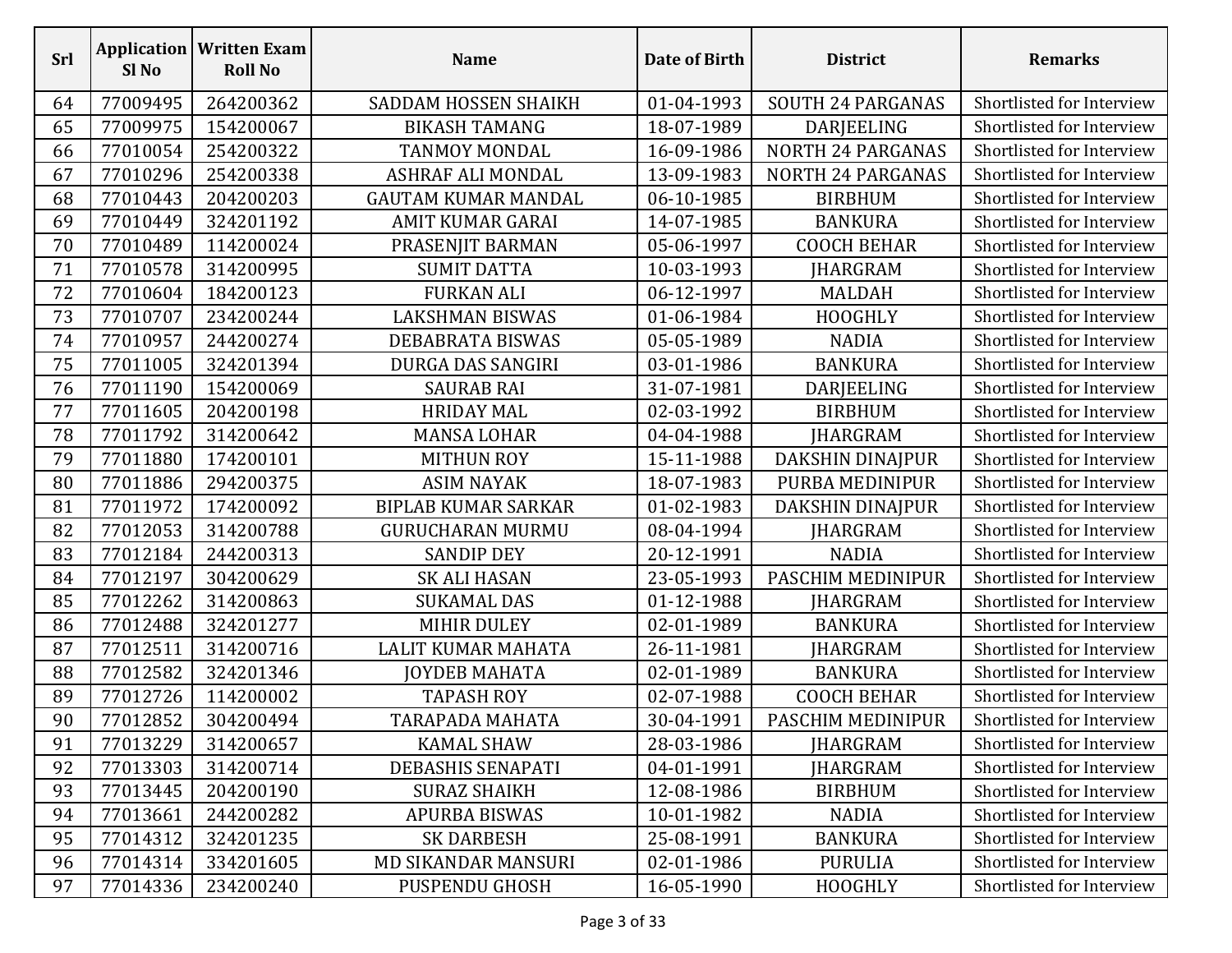| <b>Srl</b> | Sl <sub>No</sub> | <b>Application   Written Exam</b><br><b>Roll No</b> | <b>Name</b>                     | Date of Birth | <b>District</b>     | <b>Remarks</b>            |
|------------|------------------|-----------------------------------------------------|---------------------------------|---------------|---------------------|---------------------------|
| 98         | 77014564         | 314200927                                           | <b>BIJOY KRISHNA GHOSH</b>      | 02-01-1983    | <b>JHARGRAM</b>     | Shortlisted for Interview |
| 99         | 77014671         | 314200699                                           | <b>BISWAJIT SHIT</b>            | 05-04-1982    | <b>JHARGRAM</b>     | Shortlisted for Interview |
| 100        | 77014678         | 304200558                                           | <b>AMIT BERA</b>                | 20-03-1985    | PASCHIM MEDINIPUR   | Shortlisted for Interview |
| 101        | 77014724         | 224200231                                           | <b>CHINMOY SAMANTA</b>          | 19-07-1983    | <b>BURDWAN WEST</b> | Shortlisted for Interview |
| 102        | 77014924         | 204200172                                           | <b>CHANDICHARAN CHAKRABORTY</b> | 28-04-1991    | <b>BIRBHUM</b>      | Shortlisted for Interview |
| 103        | 77014983         | 314200654                                           | SWAPAN KUMAR MAHAPATRA          | 05-07-1988    | <b>JHARGRAM</b>     | Shortlisted for Interview |
| 104        | 77015055         | 114200025                                           | MANORANJAN SARKAR               | 12-04-1987    | <b>COOCH BEHAR</b>  | Shortlisted for Interview |
| 105        | 77015189         | 204200177                                           | PRAVAT DAS                      | 01-01-1983    | <b>BIRBHUM</b>      | Shortlisted for Interview |
| 106        | 77015212         | 114200035                                           | <b>NARAYAN BARMAN</b>           | 15-05-1987    | <b>COOCH BEHAR</b>  | Shortlisted for Interview |
| 107        | 77015302         | 114200011                                           | <b>HRIDAY BARMAN</b>            | 13-06-1987    | <b>COOCH BEHAR</b>  | Shortlisted for Interview |
| 108        | 77015310         | 114200008                                           | <b>MANIK BARMAN</b>             | 15-05-1982    | <b>COOCH BEHAR</b>  | Shortlisted for Interview |
| 109        | 77015365         | 114200037                                           | SACHINANDAN BARMAN              | 08-10-1992    | <b>COOCH BEHAR</b>  | Shortlisted for Interview |
| 110        | 77015604         | 244200260                                           | <b>KARTICK DEBNATH</b>          | 08-01-1981    | <b>NADIA</b>        | Shortlisted for Interview |
| 111        | 77015657         | 194200146                                           | <b>GADADHAR GHOSH</b>           | 03-04-1986    | MURSHIDABAD         | Shortlisted for Interview |
| 112        | 77015678         | 244200287                                           | <b>SIMU KUMAR MALLICK</b>       | 21-10-1991    | <b>NADIA</b>        | Shortlisted for Interview |
| 113        | 77015780         | 334201525                                           | <b>SUNIL SING</b>               | 22-03-1989    | <b>PURULIA</b>      | Shortlisted for Interview |
| 114        | 77016077         | 114200010                                           | <b>SANTA BARMAN</b>             | 14-03-1986    | <b>COOCH BEHAR</b>  | Shortlisted for Interview |
| 115        | 77016103         | 114200033                                           | <b>MAINUL HOSSAIN</b>           | 12-03-1987    | <b>COOCH BEHAR</b>  | Shortlisted for Interview |
| 116        | 77016150         | 314200808                                           | <b>SOUMEN DAS</b>               | 31-01-1991    | JHARGRAM            | Shortlisted for Interview |
| 117        | 77016224         | 324201436                                           | <b>AMRIT SAREN</b>              | 04-04-1986    | <b>BANKURA</b>      | Shortlisted for Interview |
| 118        | 77016262         | 204200159                                           | <b>SYED ABU AFRIDI</b>          | 07-04-1997    | <b>BIRBHUM</b>      | Shortlisted for Interview |
| 119        | 77016277         | 244200251                                           | DIBAKAR MANDAL                  | 15-11-1992    | <b>NADIA</b>        | Shortlisted for Interview |
| 120        | 77016283         | 114200014                                           | PRADIP ROY                      | 08-06-1990    | <b>COOCH BEHAR</b>  | Shortlisted for Interview |
| 121        | 77016344         | 304200537                                           | <b>RAJESH MANNA</b>             | 02-05-1992    | PASCHIM MEDINIPUR   | Shortlisted for Interview |
| 122        | 77016356         | 114200027                                           | <b>MADAN BARMAN</b>             | 08-05-1990    | <b>COOCH BEHAR</b>  | Shortlisted for Interview |
| 123        | 77016572         | 294200399                                           | PRASANTA PATRA                  | 13-06-1984    | PURBA MEDINIPUR     | Shortlisted for Interview |
| 124        | 77016844         | 324201432                                           | <b>ABHIJIT MALLICK</b>          | 12-03-1990    | <b>BANKURA</b>      | Shortlisted for Interview |
| 125        | 77016867         | 314200907                                           | SANDIP SENAPATI                 | 15-07-1992    | JHARGRAM            | Shortlisted for Interview |
| 126        | 77016966         | 314201044                                           | RAJ KUMAR JANA                  | 05-05-1991    | JHARGRAM            | Shortlisted for Interview |
| 127        | 77016990         | 204200186                                           | RAKESH BHATTACHARYA             | 21-03-1985    | <b>BIRBHUM</b>      | Shortlisted for Interview |
| 128        | 77017551         | 134200051                                           | PARITOSH ROY                    | 13-06-1992    | <b>JALPAIGURI</b>   | Shortlisted for Interview |
| 129        | 77017670         | 314201075                                           | TARAPADA OJHA                   | 13-04-1987    | <b>IHARGRAM</b>     | Shortlisted for Interview |
| 130        | 77017786         | 204200180                                           | <b>SAIDUL ISLAM</b>             | 15-02-1992    | <b>BIRBHUM</b>      | Shortlisted for Interview |
| 131        | 77017815         | 214200227                                           | HASHIBUL ROHAMAN SHAIKH         | 29-01-1985    | <b>BURDWAN EAST</b> | Shortlisted for Interview |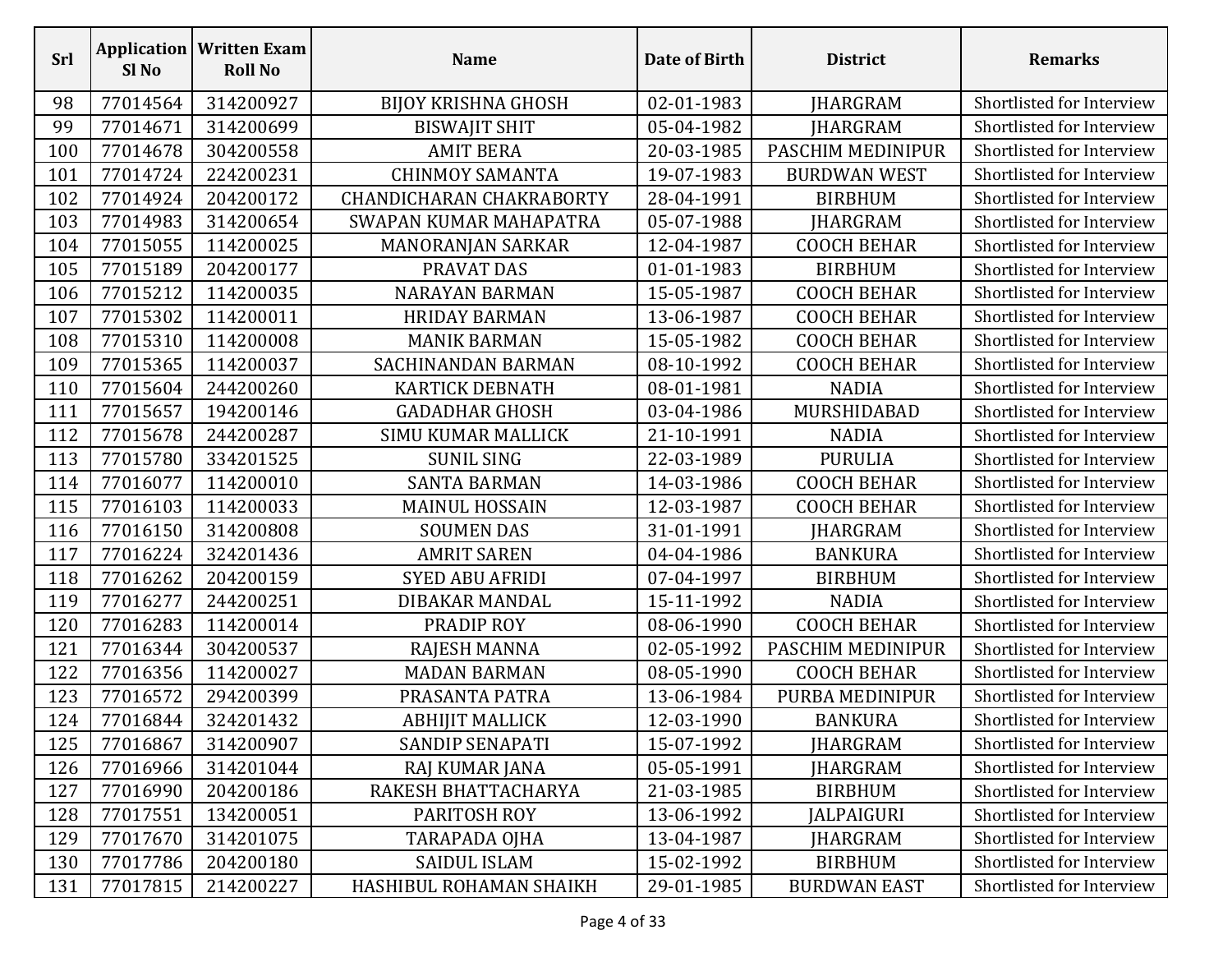| <b>Srl</b> | Sl No    | <b>Application   Written Exam</b><br><b>Roll No</b> | <b>Name</b>                 | Date of Birth | <b>District</b>          | <b>Remarks</b>            |
|------------|----------|-----------------------------------------------------|-----------------------------|---------------|--------------------------|---------------------------|
| 132        | 77017920 | 304200616                                           | <b>SK MAIFUL ISLAM</b>      | 17-02-1997    | PASCHIM MEDINIPUR        | Shortlisted for Interview |
| 133        | 77018005 | 254200349                                           | DEBABRATA MONDAL            | 07-06-1986    | <b>NORTH 24 PARGANAS</b> | Shortlisted for Interview |
| 134        | 77018063 | 214200215                                           | <b>SANDIP KUMAR DAN</b>     | 03-02-1980    | <b>BURDWAN EAST</b>      | Shortlisted for Interview |
| 135        | 77018090 | 304200410                                           | DIPAK DHARA                 | 02-05-1982    | PASCHIM MEDINIPUR        | Shortlisted for Interview |
| 136        | 77018167 | 294200377                                           | <b>SUJIT BHUNIA</b>         | 12-03-1982    | PURBA MEDINIPUR          | Shortlisted for Interview |
| 137        | 77018190 | 114200043                                           | MANOJ KUMAR SARKAR          | 01-07-1984    | <b>COOCH BEHAR</b>       | Shortlisted for Interview |
| 138        | 77018203 | 314201002                                           | <b>CHINMOY MAHATA</b>       | 11-07-1991    | <b>JHARGRAM</b>          | Shortlisted for Interview |
| 139        | 77018312 | 214200219                                           | <b>BUDDHADEV ROY</b>        | 20-08-1991    | <b>BURDWAN EAST</b>      | Shortlisted for Interview |
| 140        | 77018395 | 314200938                                           | <b>BISWANATH MURMU</b>      | 18-03-1985    | <b>JHARGRAM</b>          | Shortlisted for Interview |
| 141        | 77018811 | 184200113                                           | <b>MD SADDAM HOSSAIN</b>    | 02-05-1993    | <b>MALDAH</b>            | Shortlisted for Interview |
| 142        | 77019009 | 334201706                                           | <b>BIMAN CHANDRA MAHATO</b> | 22-02-1987    | <b>PURULIA</b>           | Shortlisted for Interview |
| 143        | 77019102 | 164200086                                           | <b>CHANDAN ROY</b>          | 10-03-1990    | UTTAR DINAJPUR           | Shortlisted for Interview |
| 144        | 77019376 | 134200047                                           | <b>KHOKAN ROY</b>           | 02-03-1992    | <b>JALPAIGURI</b>        | Shortlisted for Interview |
| 145        | 77019473 | 334201743                                           | TAPAN KUMAR SING            | 12-02-1989    | <b>PURULIA</b>           | Shortlisted for Interview |
| 146        | 77019481 | 324201256                                           | <b>SUJIT MAHATA</b>         | 02-10-1976    | <b>BANKURA</b>           | Shortlisted for Interview |
| 147        | 77019529 | 304200614                                           | <b>RAJIB BANIK</b>          | 16-09-1989    | PASCHIM MEDINIPUR        | Shortlisted for Interview |
| 148        | 77019542 | 254200323                                           | <b>BAPPA GHOSH</b>          | 12-11-1983    | <b>NORTH 24 PARGANAS</b> | Shortlisted for Interview |
| 149        | 77019548 | 254200332                                           | PROSENJIT SARKAR            | 03-02-1992    | <b>NORTH 24 PARGANAS</b> | Shortlisted for Interview |
| 150        | 77019694 | 314201028                                           | AJIT RAJ                    | 02-04-1990    | <b>JHARGRAM</b>          | Shortlisted for Interview |
| 151        | 77019763 | 304200486                                           | SWARUP KUMAR JANA           | 20-01-1982    | PASCHIM MEDINIPUR        | Shortlisted for Interview |
| 152        | 77019872 | 114200036                                           | NAYAN KRISHNA BARMAN        | 15-02-1992    | <b>COOCH BEHAR</b>       | Shortlisted for Interview |
| 153        | 77019943 | 304200491                                           | <b>ALOKE MAHATA</b>         | 08-03-1984    | PASCHIM MEDINIPUR        | Shortlisted for Interview |
| 154        | 77020051 | 244200298                                           | PRASANTA KUMAR BISWAS       | 04-03-1977    | <b>NADIA</b>             | Shortlisted for Interview |
| 155        | 77020074 | 264200357                                           | MD MASBAHUL HOQUE LASKAR    | 08-07-1992    | <b>SOUTH 24 PARGANAS</b> | Shortlisted for Interview |
| 156        | 77020253 | 244200292                                           | NITESH MONDAL               | 17-05-1989    | <b>NADIA</b>             | Shortlisted for Interview |
| 157        | 77020408 | 254200352                                           | <b>SUBHENDU BISWAS</b>      | 18-10-1988    | <b>NORTH 24 PARGANAS</b> | Shortlisted for Interview |
| 158        | 77020598 | 324201196                                           | NIRMALENDU HOTA             | 01-01-1976    | <b>BANKURA</b>           | Shortlisted for Interview |
| 159        | 77020644 | 304200413                                           | MUNNA LOHAR                 | 26-06-1992    | PASCHIM MEDINIPUR        | Shortlisted for Interview |
| 160        | 77020676 | 184200112                                           | <b>ABHIJIT SAHA</b>         | 17-12-1996    | MALDAH                   | Shortlisted for Interview |
| 161        | 77020751 | 314201131                                           | RAMJIBAN SAREN              | 27-04-1983    | JHARGRAM                 | Shortlisted for Interview |
| 162        | 77020870 | 324201435                                           | <b>NIKHIL SING</b>          | 01-02-1991    | <b>BANKURA</b>           | Shortlisted for Interview |
| 163        | 77020935 | 304200434                                           | <b>RAJIB DHUA</b>           | 02-02-1989    | PASCHIM MEDINIPUR        | Shortlisted for Interview |
| 164        | 77020963 | 324201255                                           | <b>ASHOK MANDAL</b>         | 03-08-1993    | <b>BANKURA</b>           | Shortlisted for Interview |
| 165        | 77020977 | 334201676                                           | KSHITISH CH GORAI           | 18-06-1986    | <b>PURULIA</b>           | Shortlisted for Interview |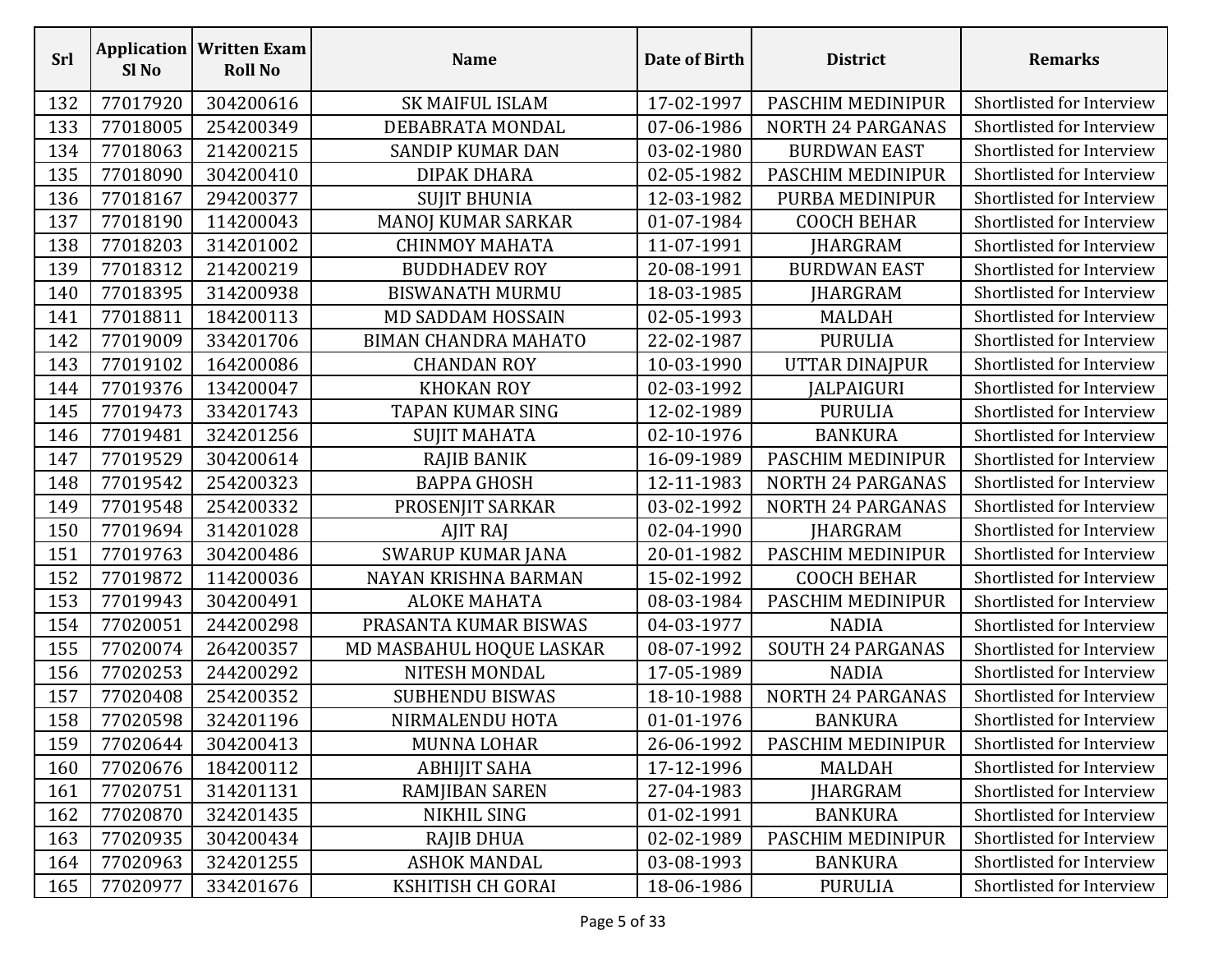| Srl | Sl <sub>No</sub> | <b>Application   Written Exam</b><br><b>Roll No</b> | <b>Name</b>               | Date of Birth | <b>District</b>          | <b>Remarks</b>            |
|-----|------------------|-----------------------------------------------------|---------------------------|---------------|--------------------------|---------------------------|
| 166 | 77020995         | 244200280                                           | <b>BISWAJIT BISWAS</b>    | 10-01-1981    | <b>NADIA</b>             | Shortlisted for Interview |
| 167 | 77021013         | 304200461                                           | RAKHAHARI PATAR           | 25-01-1992    | PASCHIM MEDINIPUR        | Shortlisted for Interview |
| 168 | 77021042         | 334201696                                           | <b>BIMAL SINGH SARDAR</b> | 06-04-1993    | <b>PURULIA</b>           | Shortlisted for Interview |
| 169 | 77021076         | 334201639                                           | <b>AKASH SINGH</b>        | 05-02-1993    | <b>PURULIA</b>           | Shortlisted for Interview |
| 170 | 77021251         | 114200026                                           | PRASENJIT BARUA           | 25-04-1987    | <b>COOCH BEHAR</b>       | Shortlisted for Interview |
| 171 | 77021304         | 324201276                                           | SAMIR PRAHARAJ            | 29-01-1982    | <b>BANKURA</b>           | Shortlisted for Interview |
| 172 | 77021309         | 164200078                                           | <b>SANTOSH SARKAR</b>     | 22-05-1985    | <b>UTTAR DINAJPUR</b>    | Shortlisted for Interview |
| 173 | 77021387         | 244200309                                           | NIHAR RANJAN SARKAR       | 10-12-1980    | <b>NADIA</b>             | Shortlisted for Interview |
| 174 | 77021462         | 304200409                                           | KAJAL NANDI               | 06-07-1984    | PASCHIM MEDINIPUR        | Shortlisted for Interview |
| 175 | 77021490         | 244200302                                           | TARAK MONDAL              | 13-08-1990    | <b>NADIA</b>             | Shortlisted for Interview |
| 176 | 77021585         | 314200957                                           | SANTANU JANA              | 18-08-1989    | <b>JHARGRAM</b>          | Shortlisted for Interview |
| 177 | 77021666         | 254200348                                           | <b>SANTU BISWAS</b>       | 06-05-1987    | <b>NORTH 24 PARGANAS</b> | Shortlisted for Interview |
| 178 | 77021836         | 254200340                                           | <b>CHINMAY KUMAR ROY</b>  | 03-03-1989    | <b>NORTH 24 PARGANAS</b> | Shortlisted for Interview |
| 179 | 77021858         | 184200116                                           | SRIMANTA MANDAL           | 12-04-1990    | <b>MALDAH</b>            | Shortlisted for Interview |
| 180 | 77021933         | 334201636                                           | SOMNATH HANSDA            | 05-04-1990    | <b>PURULIA</b>           | Shortlisted for Interview |
| 181 | 77022141         | 314201003                                           | SIBSANKAR DANDAPAT        | 20-02-1991    | JHARGRAM                 | Shortlisted for Interview |
| 182 | 77022212         | 324201270                                           | <b>SOURAV DAS</b>         | 17-03-1993    | <b>BANKURA</b>           | Shortlisted for Interview |
| 183 | 77022245         | 114200009                                           | <b>BIKASH CHANDRA ROY</b> | 25-10-1979    | <b>COOCH BEHAR</b>       | Shortlisted for Interview |
| 184 | 77022274         | 314201007                                           | <b>SOUVIK DAS</b>         | 01-01-1990    | JHARGRAM                 | Shortlisted for Interview |
| 185 | 77022314         | 324201263                                           | BISWAJIT SINHA MAHAPATRA  | 13-01-1990    | <b>BANKURA</b>           | Shortlisted for Interview |
| 186 | 77022321         | 314200685                                           | DIBYENDU ACHARYA          | 19-05-1991    | JHARGRAM                 | Shortlisted for Interview |
| 187 | 77022366         | 304200568                                           | <b>PALTU GHOSH</b>        | 30-06-1983    | PASCHIM MEDINIPUR        | Shortlisted for Interview |
| 188 | 77022389         | 204200188                                           | SK REJAUL ISLAM           | 02-04-1998    | <b>BIRBHUM</b>           | Shortlisted for Interview |
| 189 | 77022404         | 324201419                                           | <b>GNANSHANKAR MAHATA</b> | 22-07-1990    | <b>BANKURA</b>           | Shortlisted for Interview |
| 190 | 77022405         | 304200555                                           | JADAB MANDAL              | 04-01-1980    | PASCHIM MEDINIPUR        | Shortlisted for Interview |
| 191 | 77022426         | 124200044                                           | <b>BISWAJIT DAS</b>       | 23-02-1985    | ALIPURDUAR               | Shortlisted for Interview |
| 192 | 77022450         | 324201309                                           | AJOY DAS CHAKRABORTY      | 25-04-1988    | <b>BANKURA</b>           | Shortlisted for Interview |
| 193 | 77022454         | 244200277                                           | PARTHA BISWAS             | 25-05-1988    | <b>NADIA</b>             | Shortlisted for Interview |
| 194 | 77022513         | 114200003                                           | SANTOSH KUMAR BARMAN      | 11-02-1986    | <b>COOCH BEHAR</b>       | Shortlisted for Interview |
| 195 | 77022557         | 254200328                                           | <b>TAPAS BISWAS</b>       | 20-07-1987    | <b>NORTH 24 PARGANAS</b> | Shortlisted for Interview |
| 196 | 77022612         | 314201098                                           | <b>SUBRATA NAYEK</b>      | 18-03-1993    | <b>JHARGRAM</b>          | Shortlisted for Interview |
| 197 | 77022770         | 334201507                                           | SABYASACHI MAHATO         | 08-02-1993    | <b>PURULIA</b>           | Shortlisted for Interview |
| 198 | 77022790         | 294200368                                           | <b>MITHUN TALUKDAR</b>    | 10-09-1980    | PURBA MEDINIPUR          | Shortlisted for Interview |
| 199 | 77022805         | 314200786                                           | <b>KANAK MAHATA</b>       | 13-12-1990    | JHARGRAM                 | Shortlisted for Interview |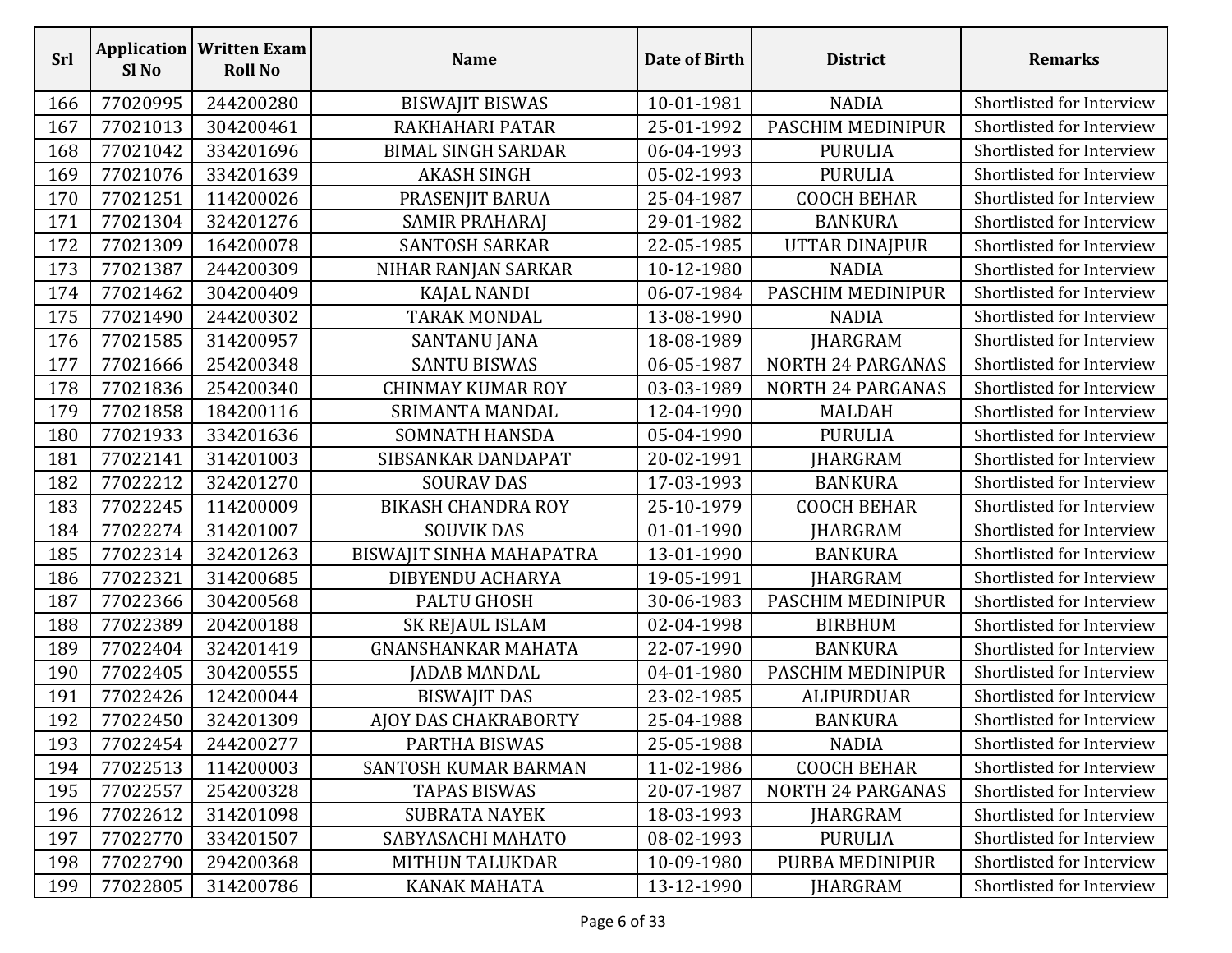| <b>Srl</b> | Sl <sub>No</sub> | <b>Application   Written Exam</b><br><b>Roll No</b> | <b>Name</b>            | Date of Birth | <b>District</b>          | <b>Remarks</b>            |
|------------|------------------|-----------------------------------------------------|------------------------|---------------|--------------------------|---------------------------|
| 200        | 77022899         | 334201680                                           | <b>SANATAN MUDI</b>    | 12-10-1997    | <b>PURULIA</b>           | Shortlisted for Interview |
| 201        | 77022908         | 244200299                                           | <b>AYDEV BISWAS</b>    | 02-01-1989    | <b>NADIA</b>             | Shortlisted for Interview |
| 202        | 77022939         | 214200228                                           | <b>ARUP KUMAR DAS</b>  | 18-04-1980    | <b>BURDWAN EAST</b>      | Shortlisted for Interview |
| 203        | 77023067         | 114200028                                           | <b>DIBYENDU ROY</b>    | 01-02-1982    | <b>COOCH BEHAR</b>       | Shortlisted for Interview |
| 204        | 77023098         | 244200255                                           | PRADIP KR GHOSH        | 01-04-1984    | <b>NADIA</b>             | Shortlisted for Interview |
| 205        | 77023252         | 304200514                                           | PURNENDU JANA          | 06-06-1986    | PASCHIM MEDINIPUR        | Shortlisted for Interview |
| 206        | 77023632         | 254200339                                           | <b>DILIP DHALI</b>     | 16-02-1978    | <b>NORTH 24 PARGANAS</b> | Shortlisted for Interview |
| 207        | 77023670         | 324201357                                           | SHYAM SUNDAR DANDAPAT  | 25-03-1990    | <b>BANKURA</b>           | Shortlisted for Interview |
| 208        | 77023700         | 194200143                                           | <b>SUJIT MONDAL</b>    | 11-03-1984    | MURSHIDABAD              | Shortlisted for Interview |
| 209        | 77023956         | 314200702                                           | <b>ALAK GIRI</b>       | 05-02-1993    | JHARGRAM                 | Shortlisted for Interview |
| 210        | 77024012         | 314201122                                           | SATYANARAYAN JAL       | 15-04-1984    | JHARGRAM                 | Shortlisted for Interview |
| 211        | 77024065         | 304200426                                           | ANUP KUMAR MAHATA      | 02-04-1991    | PASCHIM MEDINIPUR        | Shortlisted for Interview |
| 212        | 77024166         | 304200578                                           | <b>TAPAS PAL</b>       | 31-05-1991    | PASCHIM MEDINIPUR        | Shortlisted for Interview |
| 213        | 77024487         | 304200624                                           | <b>AMAR PANDEY</b>     | 10-05-1992    | PASCHIM MEDINIPUR        | Shortlisted for Interview |
| 214        | 77024497         | 244200312                                           | <b>FIROJ SHAIKH</b>    | 01-04-1982    | <b>NADIA</b>             | Shortlisted for Interview |
| 215        | 77024720         | 114200038                                           | PARIKSHIT BARMAN       | 09-02-1992    | <b>COOCH BEHAR</b>       | Shortlisted for Interview |
| 216        | 77024810         | 184200127                                           | SUJAY MANDAL           | 01-04-1992    | <b>MALDAH</b>            | Shortlisted for Interview |
| 217        | 77024909         | 334201511                                           | <b>UPINATH TUDU</b>    | 08-10-1989    | <b>PURULIA</b>           | Shortlisted for Interview |
| 218        | 77024962         | 304200470                                           | RAHUL MAJUMDAR         | 10-05-1991    | PASCHIM MEDINIPUR        | Shortlisted for Interview |
| 219        | 77024998         | 304200620                                           | <b>BIDUT MANNA</b>     | 02-12-1978    | PASCHIM MEDINIPUR        | Shortlisted for Interview |
| 220        | 77025174         | 234200239                                           | <b>SOUMITRA DEY</b>    | 25-02-1981    | <b>HOOGHLY</b>           | Shortlisted for Interview |
| 221        | 77025182         | 324201384                                           | KAMALAKANTA BESRA      | 06-04-1989    | <b>BANKURA</b>           | Shortlisted for Interview |
| 222        | 77025445         | 304200508                                           | <b>AMIT ROY</b>        | 19-05-1993    | PASCHIM MEDINIPUR        | Shortlisted for Interview |
| 223        | 77025582         | 314200923                                           | <b>BHASKAR PAL</b>     | 02-03-1990    | JHARGRAM                 | Shortlisted for Interview |
| 224        | 77025598         | 114200042                                           | <b>KAMAL SARKAR</b>    | 25-11-1984    | <b>COOCH BEHAR</b>       | Shortlisted for Interview |
| 225        | 77025720         | 304200630                                           | <b>AMAL MAHATA</b>     | 27-06-1984    | PASCHIM MEDINIPUR        | Shortlisted for Interview |
| 226        | 77025801         | 164200090                                           | KAMALESH DEBSHARMA     | 07-05-1993    | UTTAR DINAJPUR           | Shortlisted for Interview |
| 227        | 77026132         | 334201747                                           | SADHAN CHANDRA MAHATO  | 12-04-1991    | PURULIA                  | Shortlisted for Interview |
| 228        | 77026141         | 314200996                                           | <b>BIDHAN GARAI</b>    | 09-03-1992    | <b>JHARGRAM</b>          | Shortlisted for Interview |
| 229        | 77026279         | 334201740                                           | <b>MANGAL MAHATO</b>   | 26-02-1990    | <b>PURULIA</b>           | Shortlisted for Interview |
| 230        | 77026313         | 214200217                                           | <b>RANAJIT PAL</b>     | 18-02-1983    | <b>BURDWAN EAST</b>      | Shortlisted for Interview |
| 231        | 77026326         | 224200232                                           | <b>SUBRATA MALLICK</b> | 21-01-1984    | <b>BURDWAN WEST</b>      | Shortlisted for Interview |
| 232        | 77026575         | 334201572                                           | <b>BHAIRAB GORAI</b>   | 05-04-1992    | <b>PURULIA</b>           | Shortlisted for Interview |
| 233        | 77026679         | 314201073                                           | <b>SAMIR MANNA</b>     | 19-01-1990    | <b>JHARGRAM</b>          | Shortlisted for Interview |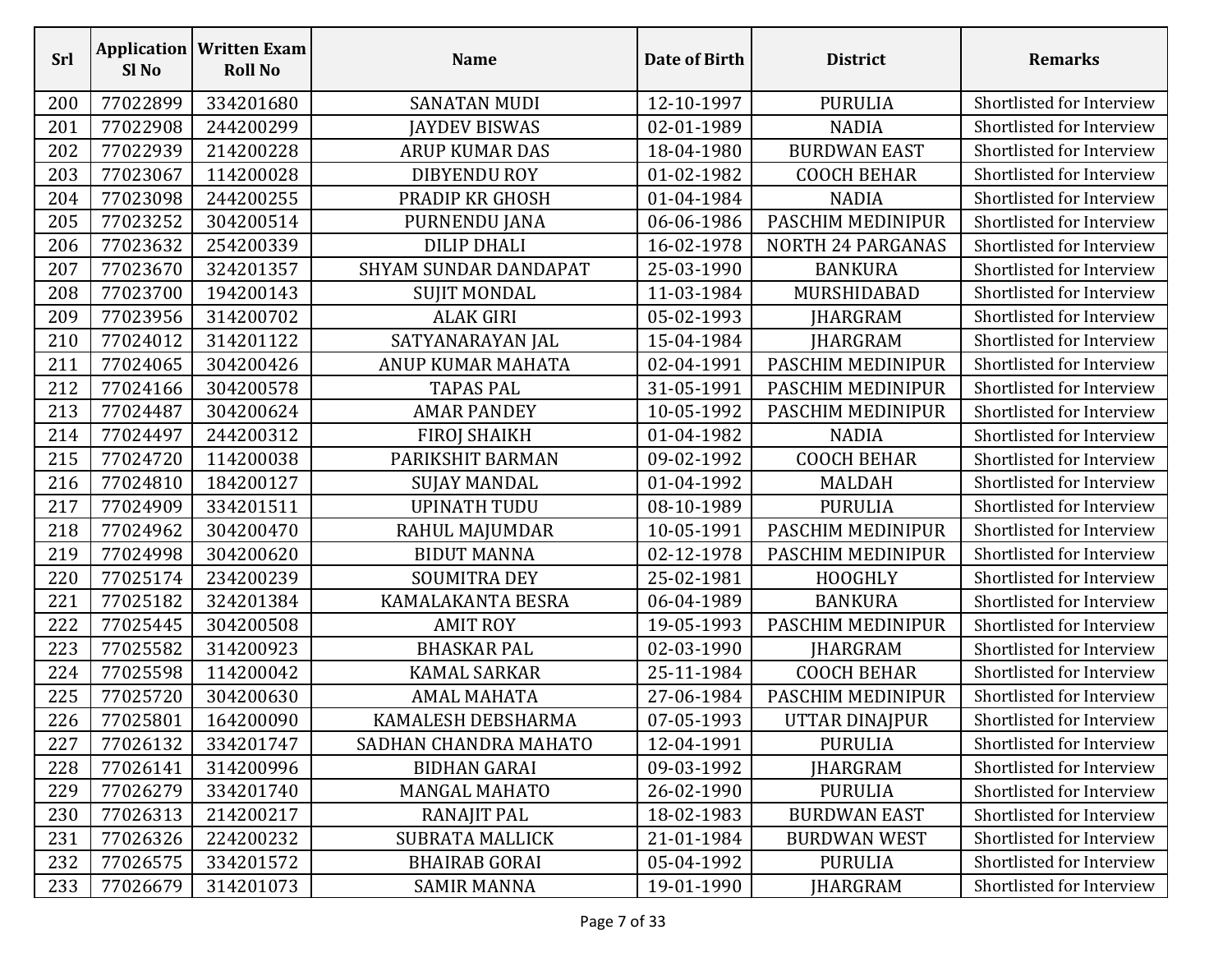| <b>Srl</b> | Sl <sub>No</sub> | <b>Application   Written Exam</b><br><b>Roll No</b> | <b>Name</b>                 | Date of Birth | <b>District</b>          | <b>Remarks</b>            |
|------------|------------------|-----------------------------------------------------|-----------------------------|---------------|--------------------------|---------------------------|
| 234        | 77026689         | 174200096                                           | RIJAUL SARKAR               | 09-05-1984    | DAKSHIN DINAJPUR         | Shortlisted for Interview |
| 235        | 77026691         | 254200353                                           | PRABIR BARMAN               | 19-04-1978    | <b>NORTH 24 PARGANAS</b> | Shortlisted for Interview |
| 236        | 77026724         | 114200001                                           | PRODIP ADHIKARI             | 25-03-1986    | <b>COOCH BEHAR</b>       | Shortlisted for Interview |
| 237        | 77026822         | 314200767                                           | NEPAL MAHATA                | 04-04-1988    | JHARGRAM                 | Shortlisted for Interview |
| 238        | 77026942         | 244200305                                           | <b>ASOK PRAMANIK</b>        | 05-06-1984    | <b>NADIA</b>             | Shortlisted for Interview |
| 239        | 77026991         | 324201358                                           | LAKSHMINDRA TUDU            | 04-01-1992    | <b>BANKURA</b>           | Shortlisted for Interview |
| 240        | 77027065         | 214200208                                           | SITANATH GOSWAMI            | 04-01-1981    | <b>BURDWAN EAST</b>      | Shortlisted for Interview |
| 241        | 77027136         | 324201452                                           | <b>SK MD MANNAF</b>         | 03-12-1989    | <b>BANKURA</b>           | Shortlisted for Interview |
| 242        | 77027255         | 314200677                                           | <b>CHANDAN MAHATA</b>       | 06-01-1985    | JHARGRAM                 | Shortlisted for Interview |
| 243        | 77027289         | 114200022                                           | <b>BAPI LASKAR</b>          | 04-09-1993    | <b>COOCH BEHAR</b>       | Shortlisted for Interview |
| 244        | 77027333         | 314200797                                           | SK MOAZIZ ALI               | 02-10-1981    | JHARGRAM                 | Shortlisted for Interview |
| 245        | 77027460         | 334201494                                           | <b>SURAJIT TUDU</b>         | 07-07-1988    | <b>PURULIA</b>           | Shortlisted for Interview |
| 246        | 77027621         | 304200626                                           | <b>BAPPA DEY</b>            | 21-01-1991    | PASCHIM MEDINIPUR        | Shortlisted for Interview |
| 247        | 77027642         | 314201048                                           | <b>KARTIK BERA</b>          | 01-12-1992    | JHARGRAM                 | Shortlisted for Interview |
| 248        | 77027651         | 244200270                                           | <b>JANARDAN CHAKRABORTY</b> | 15-10-1987    | <b>NADIA</b>             | Shortlisted for Interview |
| 249        | 77027750         | 244200300                                           | PRABIR JOADDER              | 04-04-1976    | <b>NADIA</b>             | Shortlisted for Interview |
| 250        | 77027793         | 304200498                                           | <b>SUBRATA SINGHA</b>       | 05-01-1988    | PASCHIM MEDINIPUR        | Shortlisted for Interview |
| 251        | 77027810         | 294200384                                           | SASANKA MONDAL              | 08-03-1984    | PURBA MEDINIPUR          | Shortlisted for Interview |
| 252        | 77027838         | 334201614                                           | UTTAM KUMAR KISKU           | 24-11-1986    | <b>PURULIA</b>           | Shortlisted for Interview |
| 253        | 77027840         | 304200481                                           | <b>BISWAJIT CHAKRABORTY</b> | 02-04-1993    | PASCHIM MEDINIPUR        | Shortlisted for Interview |
| 254        | 77027887         | 334201721                                           | SHANKAR RAJAK               | 24-12-1992    | <b>PURULIA</b>           | Shortlisted for Interview |
| 255        | 77027905         | 314201084                                           | NITYANANDA PAL              | 07-02-1987    | JHARGRAM                 | Shortlisted for Interview |
| 256        | 77027960         | 314201022                                           | <b>MITHUN NAYEK</b>         | 09-08-1992    | JHARGRAM                 | Shortlisted for Interview |
| 257        | 77027973         | 314200698                                           | SHYAMAKANTA DEBSINGHA       | 10-04-1990    | JHARGRAM                 | Shortlisted for Interview |
| 258        | 77027992         | 334201551                                           | SAMIR CH RAJAK              | 07-08-1983    | <b>PURULIA</b>           | Shortlisted for Interview |
| 259        | 77028002         | 324201345                                           | <b>BIBEKANANDA BID</b>      | 12-08-1989    | <b>BANKURA</b>           | Shortlisted for Interview |
| 260        | 77028062         | 324201422                                           | <b>SUVENDU KUNDU</b>        | 02-01-1990    | <b>BANKURA</b>           | Shortlisted for Interview |
| 261        | 77028070         | 244200288                                           | SAJIBUR RAHAMAN             | 10-02-1987    | <b>NADIA</b>             | Shortlisted for Interview |
| 262        | 77028228         | 314200941                                           | DHARMENDRA MAHATA           | 06-02-1983    | <b>JHARGRAM</b>          | Shortlisted for Interview |
| 263        | 77028297         | 294200378                                           | <b>SANDIPAN BARMAN</b>      | 21-03-1986    | PURBA MEDINIPUR          | Shortlisted for Interview |
| 264        | 77028300         | 304200482                                           | <b>MAHADEB GUIN</b>         | 01-04-1988    | PASCHIM MEDINIPUR        | Shortlisted for Interview |
| 265        | 77028316         | 304200438                                           | DIPAK MAHATA                | 04-08-1985    | PASCHIM MEDINIPUR        | Shortlisted for Interview |
| 266        | 77028424         | 314200885                                           | <b>RABIN MAHATA</b>         | 05-05-1983    | JHARGRAM                 | Shortlisted for Interview |
| 267        | 77028431         | 324201377                                           | PRADYOT GARAI               | 24-04-1983    | <b>BANKURA</b>           | Shortlisted for Interview |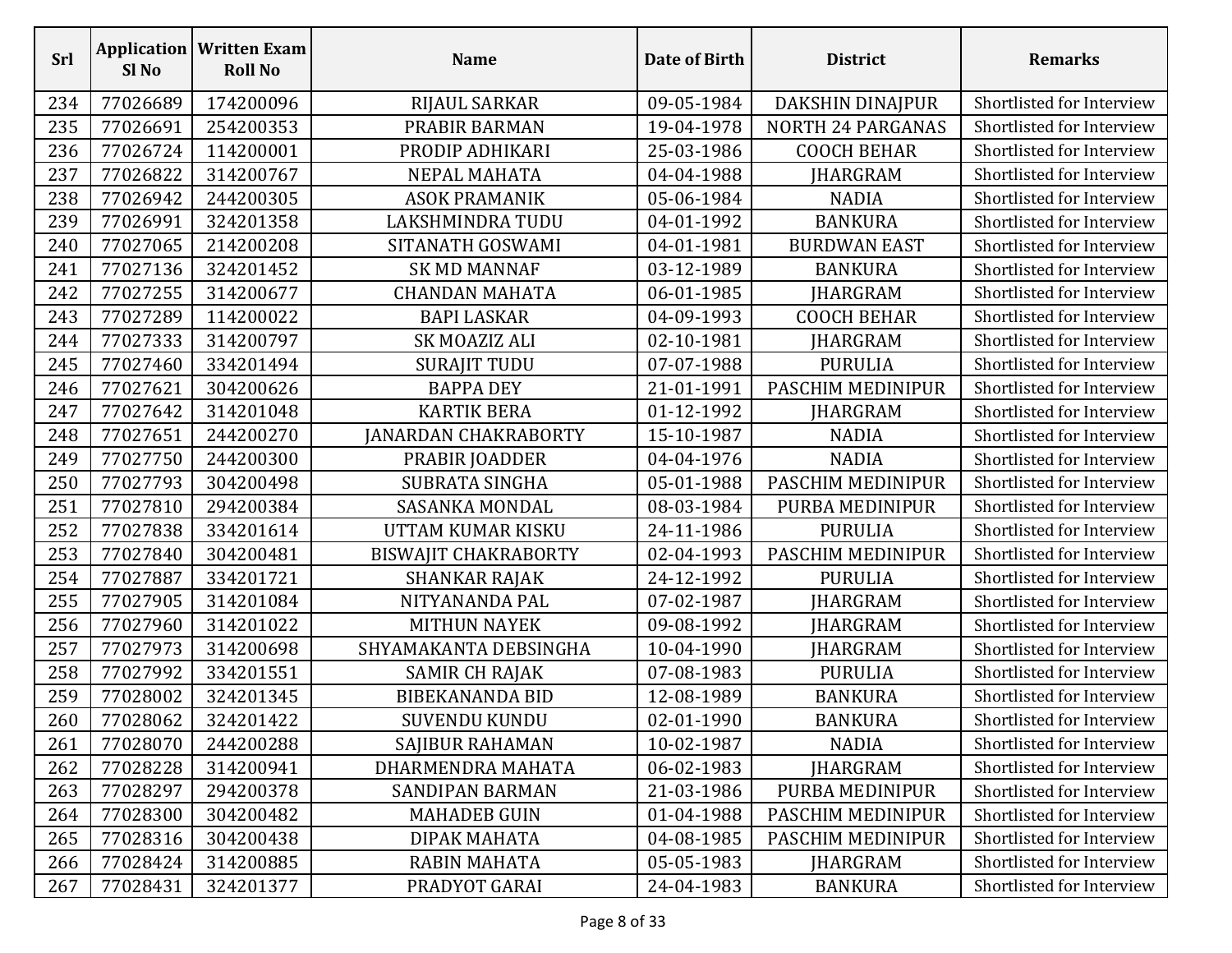| Srl | Sl No    | <b>Application   Written Exam</b><br><b>Roll No</b> | <b>Name</b>                | <b>Date of Birth</b> | <b>District</b>          | <b>Remarks</b>            |
|-----|----------|-----------------------------------------------------|----------------------------|----------------------|--------------------------|---------------------------|
| 268 | 77028519 | 334201663                                           | PRADIP SING MURA           | 07-01-1991           | <b>PURULIA</b>           | Shortlisted for Interview |
| 269 | 77028553 | 304200402                                           | <b>AKASH KHATIK</b>        | 15-05-1986           | PASCHIM MEDINIPUR        | Shortlisted for Interview |
| 270 | 77028580 | 314200805                                           | RAMKRISHNA MAITY           | 13-04-1992           | <b>JHARGRAM</b>          | Shortlisted for Interview |
| 271 | 77028610 | 304200455                                           | <b>SHIB SANKAR PANDAY</b>  | 12-03-1988           | PASCHIM MEDINIPUR        | Shortlisted for Interview |
| 272 | 77028693 | 304200579                                           | <b>KAMAL KUMAR DAS</b>     | 23-03-1986           | PASCHIM MEDINIPUR        | Shortlisted for Interview |
| 273 | 77028713 | 234200246                                           | <b>DINESH DAS</b>          | 22-11-1982           | <b>HOOGHLY</b>           | Shortlisted for Interview |
| 274 | 77028746 | 304200589                                           | PIJUSH ROY                 | 06-10-1990           | PASCHIM MEDINIPUR        | Shortlisted for Interview |
| 275 | 77028783 | 304200538                                           | <b>SOUMEN DEY</b>          | 27-11-1982           | PASCHIM MEDINIPUR        | Shortlisted for Interview |
| 276 | 77028851 | 324201300                                           | SIBA PRASAD MANDAL         | 07-08-1986           | <b>BANKURA</b>           | Shortlisted for Interview |
| 277 | 77029006 | 304200566                                           | <b>MITHUN GHOSH</b>        | 15-04-1992           | PASCHIM MEDINIPUR        | Shortlisted for Interview |
| 278 | 77029081 | 304200484                                           | <b>SAMIR PATRA</b>         | 01-05-1992           | PASCHIM MEDINIPUR        | Shortlisted for Interview |
| 279 | 77029088 | 304200492                                           | <b>CHANDRA SEKHAR DEY</b>  | 09-04-1991           | PASCHIM MEDINIPUR        | Shortlisted for Interview |
| 280 | 77029250 | 324201399                                           | <b>BARUN KUMAR MAHANTY</b> | 14-02-1989           | <b>BANKURA</b>           | Shortlisted for Interview |
| 281 | 77029252 | 244200249                                           | <b>SUKANTA BISWAS</b>      | 03-01-1987           | <b>NADIA</b>             | Shortlisted for Interview |
| 282 | 77029272 | 314200994                                           | RANJIT KUMAR MANDAL        | 12-10-1990           | <b>JHARGRAM</b>          | Shortlisted for Interview |
| 283 | 77029331 | 154200071                                           | <b>KANCHAN CHHETRI</b>     | 10-12-1985           | DARJEELING               | Shortlisted for Interview |
| 284 | 77029495 | 334201615                                           | <b>CHANDAN KUMAR</b>       | 16-04-1989           | <b>PURULIA</b>           | Shortlisted for Interview |
| 285 | 77029498 | 314201059                                           | <b>MANDAL SAREN</b>        | 16-06-1990           | <b>JHARGRAM</b>          | Shortlisted for Interview |
| 286 | 77029515 | 304200401                                           | RAJU KUNDU                 | 10-08-1985           | PASCHIM MEDINIPUR        | Shortlisted for Interview |
| 287 | 77029517 | 334201609                                           | PARAMESWAR ORANG           | 23-09-1990           | <b>PURULIA</b>           | Shortlisted for Interview |
| 288 | 77029541 | 334201523                                           | SANJOY KUMAR MANDAL        | 18-04-1982           | <b>PURULIA</b>           | Shortlisted for Interview |
| 289 | 77029565 | 314200841                                           | <b>LOKE NATH DAS</b>       | 04-03-1985           | JHARGRAM                 | Shortlisted for Interview |
| 290 | 77029636 | 244200265                                           | <b>TAPAS BISWAS</b>        | 10-04-1985           | <b>NADIA</b>             | Shortlisted for Interview |
| 291 | 77029802 | 254200327                                           | <b>IMRAN MONDAL</b>        | 18-03-1992           | <b>NORTH 24 PARGANAS</b> | Shortlisted for Interview |
| 292 | 77029975 | 134200058                                           | <b>SUBHAS ROY</b>          | 15-10-1989           | JALPAIGURI               | Shortlisted for Interview |
| 293 | 77030064 | 304200584                                           | DHANANJOY DUTTA            | 05-01-1988           | PASCHIM MEDINIPUR        | Shortlisted for Interview |
| 294 | 77030202 | 294200386                                           | ALAK KUMAR MISHRA          | 06-11-1981           | PURBA MEDINIPUR          | Shortlisted for Interview |
| 295 | 77030229 | 304200460                                           | PRASENJIT PIRI             | 20-06-1985           | PASCHIM MEDINIPUR        | Shortlisted for Interview |
| 296 | 77030469 | 304200459                                           | <b>TARUN MAHATA</b>        | 25-03-1992           | PASCHIM MEDINIPUR        | Shortlisted for Interview |
| 297 | 77030632 | 244200311                                           | <b>JUEL MOLLICK</b>        | 29-01-1995           | <b>NADIA</b>             | Shortlisted for Interview |
| 298 | 77030731 | 324201349                                           | SOMYAKANTI MAHAPATRA       | 25-12-1988           | <b>BANKURA</b>           | Shortlisted for Interview |
| 299 | 77030735 | 324201291                                           | SANKAR GHOSAL              | 10-03-1986           | <b>BANKURA</b>           | Shortlisted for Interview |
| 300 | 77030780 | 184200129                                           | <b>SACHIN SAHA</b>         | 01-07-1997           | <b>MALDAH</b>            | Shortlisted for Interview |
| 301 | 77030820 | 314201164                                           | PANKAJ KUMAR MAHATA        | 30-06-1992           | JHARGRAM                 | Shortlisted for Interview |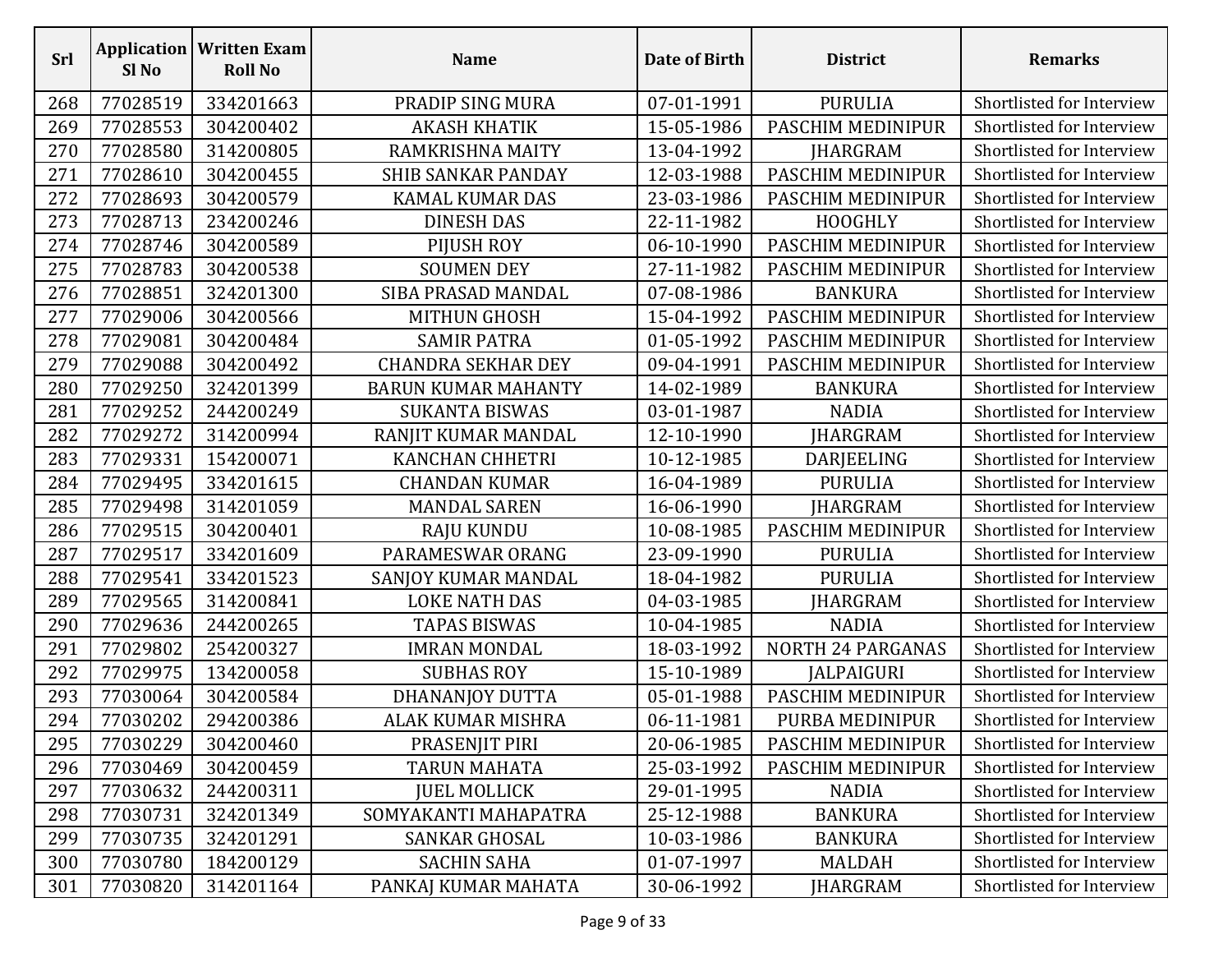| <b>Srl</b> | Sl <sub>No</sub> | <b>Application   Written Exam</b><br><b>Roll No</b> | <b>Name</b>                | Date of Birth | <b>District</b>     | <b>Remarks</b>            |
|------------|------------------|-----------------------------------------------------|----------------------------|---------------|---------------------|---------------------------|
| 302        | 77030840         | 304200436                                           | SADHAN MANDAL              | 21-04-1989    | PASCHIM MEDINIPUR   | Shortlisted for Interview |
| 303        | 77030955         | 304200464                                           | TANMOY ADHIKARY            | 08-04-1988    | PASCHIM MEDINIPUR   | Shortlisted for Interview |
| 304        | 77030979         | 334201665                                           | <b>TARANI SINGH SARDAR</b> | 24-02-1990    | <b>PURULIA</b>      | Shortlisted for Interview |
| 305        | 77031076         | 194200141                                           | <b>ABUL KALAM</b>          | 13-02-1993    | MURSHIDABAD         | Shortlisted for Interview |
| 306        | 77031086         | 334201698                                           | TARUN KANTI PATHAK         | 04-02-1987    | <b>PURULIA</b>      | Shortlisted for Interview |
| 307        | 77031102         | 304200552                                           | SOUMITRA CHATTERJEE        | 03-06-1992    | PASCHIM MEDINIPUR   | Shortlisted for Interview |
| 308        | 77031197         | 324201335                                           | <b>GOURAB GUIN</b>         | 10-01-1983    | <b>BANKURA</b>      | Shortlisted for Interview |
| 309        | 77031226         | 184200126                                           | <b>ABDUL ARIF RANA</b>     | 15-02-1997    | <b>MALDAH</b>       | Shortlisted for Interview |
| 310        | 77031229         | 194200142                                           | <b>RUBIN SHEIKH</b>        | 17-08-1982    | MURSHIDABAD         | Shortlisted for Interview |
| 311        | 77031334         | 194200140                                           | MD MANWAR CHOWDHURY        | 02-03-1981    | MURSHIDABAD         | Shortlisted for Interview |
| 312        | 77031340         | 314200890                                           | <b>SANJIT SING</b>         | 10-02-1991    | <b>IHARGRAM</b>     | Shortlisted for Interview |
| 313        | 77031408         | 334201495                                           | MUKESH CHANDRA MAHATO      | 05-12-1985    | <b>PURULIA</b>      | Shortlisted for Interview |
| 314        | 77031441         | 324201307                                           | <b>ANUJIT KUNDU</b>        | 10-01-1985    | <b>BANKURA</b>      | Shortlisted for Interview |
| 315        | 77031693         | 214200212                                           | <b>BUDDHADEB CHUNARY</b>   | 05-03-1985    | <b>BURDWAN EAST</b> | Shortlisted for Interview |
| 316        | 77032098         | 334201575                                           | NIRMAL CHANDRA MAHATO      | 08-07-1987    | <b>PURULIA</b>      | Shortlisted for Interview |
| 317        | 77032104         | 314200913                                           | <b>GORACHAND MUDI</b>      | 25-10-1987    | <b>JHARGRAM</b>     | Shortlisted for Interview |
| 318        | 77032262         | 324201247                                           | <b>SRIDHAR SANGIRI</b>     | 06-04-1988    | <b>BANKURA</b>      | Shortlisted for Interview |
| 319        | 77032283         | 334201479                                           | JADUPATI MAJHI             | 10-05-1992    | <b>PURULIA</b>      | Shortlisted for Interview |
| 320        | 77032396         | 334201745                                           | <b>SHIKAR HEMBRAM</b>      | 19-01-1991    | <b>PURULIA</b>      | Shortlisted for Interview |
| 321        | 77032443         | 304200425                                           | SWARUP SINGHA MAHAPATRA    | 07-04-1987    | PASCHIM MEDINIPUR   | Shortlisted for Interview |
| 322        | 77032453         | 244200278                                           | <b>TANMOY DE</b>           | 05-01-1982    | <b>NADIA</b>        | Shortlisted for Interview |
| 323        | 77032528         | 314200845                                           | <b>BAPI GHOSH</b>          | 02-04-1989    | <b>JHARGRAM</b>     | Shortlisted for Interview |
| 324        | 77032571         | 334201566                                           | <b>ATANU PATRA</b>         | 13-03-1990    | <b>PURULIA</b>      | Shortlisted for Interview |
| 325        | 77032642         | 334201726                                           | PANCHANAN HANSDA           | 05-02-1990    | <b>PURULIA</b>      | Shortlisted for Interview |
| 326        | 77032705         | 304200619                                           | <b>GANESH MAHATA</b>       | 29-04-1989    | PASCHIM MEDINIPUR   | Shortlisted for Interview |
| 327        | 77032707         | 314200839                                           | <b>CHANDAN MAHATA</b>      | 11-04-1990    | <b>JHARGRAM</b>     | Shortlisted for Interview |
| 328        | 77032759         | 334201660                                           | SANDIP MAHATO              | 07-02-1987    | PURULIA             | Shortlisted for Interview |
| 329        | 77032773         | 304200613                                           | <b>MILAN DEBNATH</b>       | 30-09-1992    | PASCHIM MEDINIPUR   | Shortlisted for Interview |
| 330        | 77032774         | 114200031                                           | <b>SANKAR CHOWDHURY</b>    | 13-08-1985    | <b>COOCH BEHAR</b>  | Shortlisted for Interview |
| 331        | 77032798         | 334201629                                           | <b>SUKDEV MAHATO</b>       | 01-01-1992    | <b>PURULIA</b>      | Shortlisted for Interview |
| 332        | 77032813         | 244200263                                           | SAMUJJWAL MAHANTA          | 13-08-1984    | <b>NADIA</b>        | Shortlisted for Interview |
| 333        | 77032877         | 314201148                                           | <b>MIHIR HANSDA</b>        | 21-02-1984    | <b>JHARGRAM</b>     | Shortlisted for Interview |
| 334        | 77032906         | 314200738                                           | <b>TAPAN DALAI</b>         | 10-12-1988    | <b>IHARGRAM</b>     | Shortlisted for Interview |
| 335        | 77032941         | 314201160                                           | MOHAN HANSDA               | 03-01-1990    | JHARGRAM            | Shortlisted for Interview |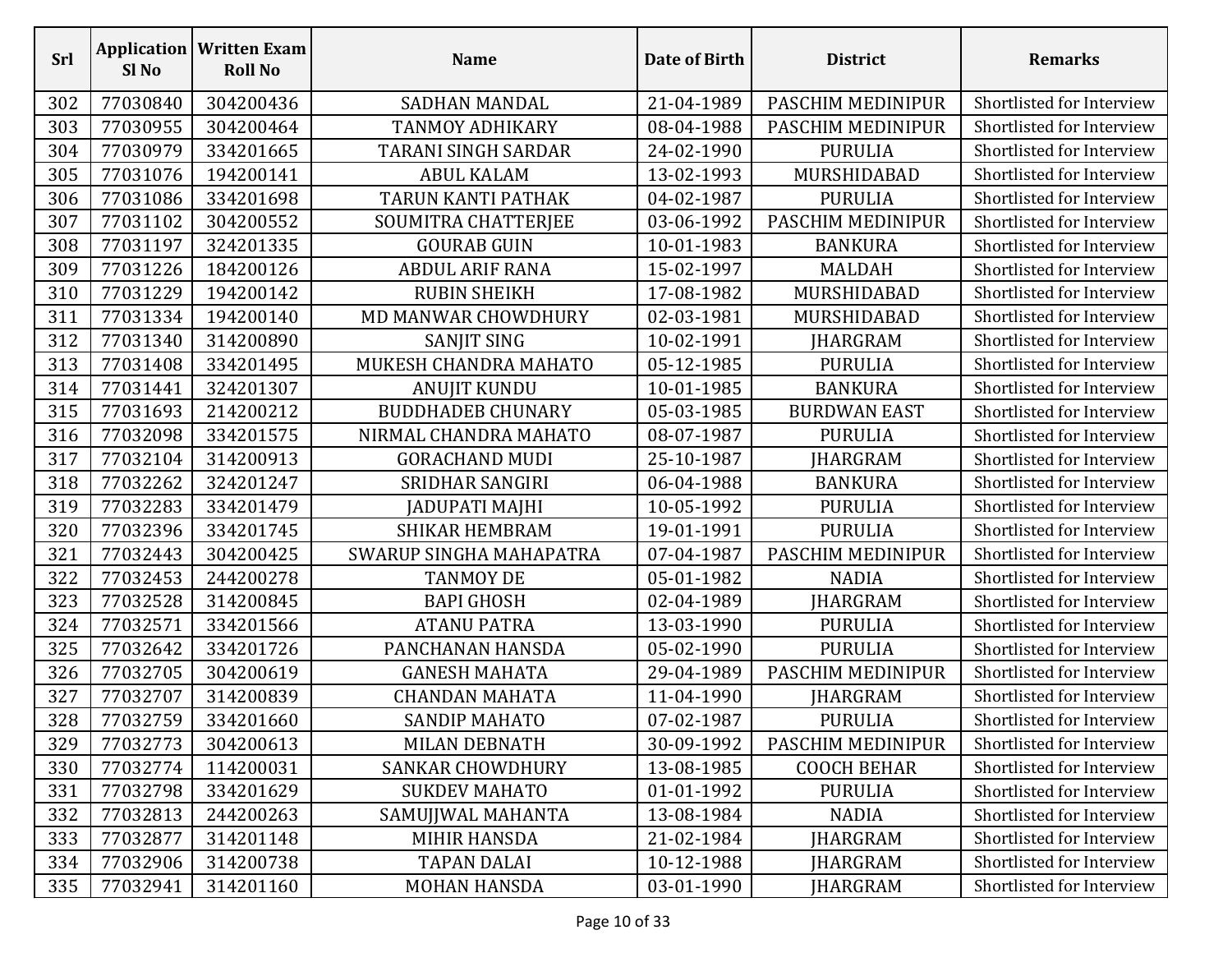| <b>Srl</b> | Sl <sub>No</sub> | <b>Application   Written Exam</b><br><b>Roll No</b> | <b>Name</b>               | Date of Birth | <b>District</b>          | <b>Remarks</b>            |
|------------|------------------|-----------------------------------------------------|---------------------------|---------------|--------------------------|---------------------------|
| 336        | 77032945         | 314201077                                           | <b>ANANTA HANSDA</b>      | 06-04-1991    | <b>JHARGRAM</b>          | Shortlisted for Interview |
| 337        | 77032954         | 134200055                                           | <b>BHUPAL ROY</b>         | 30-04-1990    | <b>JALPAIGURI</b>        | Shortlisted for Interview |
| 338        | 77033003         | 334201582                                           | <b>BIMAL KUMAR MURMU</b>  | 09-07-1992    | <b>PURULIA</b>           | Shortlisted for Interview |
| 339        | 77033302         | 314201057                                           | SUBRATA SENAPATI          | 15-03-1989    | <b>JHARGRAM</b>          | Shortlisted for Interview |
| 340        | 77033313         | 314200776                                           | <b>TARASANKAR PAL</b>     | 10-03-1987    | JHARGRAM                 | Shortlisted for Interview |
| 341        | 77033314         | 334201620                                           | <b>DASARATH KISKU</b>     | 12-05-1984    | <b>PURULIA</b>           | Shortlisted for Interview |
| 342        | 77033336         | 334201608                                           | <b>SUJOY MAHATO</b>       | 06-05-1991    | <b>PURULIA</b>           | Shortlisted for Interview |
| 343        | 77033363         | 134200050                                           | <b>BISHU HAZRA</b>        | 05-06-1988    | <b>JALPAIGURI</b>        | Shortlisted for Interview |
| 344        | 77033373         | 314200924                                           | ANJAN KUMAR KUNDU         | 20-03-1991    | <b>JHARGRAM</b>          | Shortlisted for Interview |
| 345        | 77033607         | 304200556                                           | <b>SOMU BEHARA</b>        | 25-01-1993    | PASCHIM MEDINIPUR        | Shortlisted for Interview |
| 346        | 77033707         | 114200021                                           | <b>SUKUMAR BARMAN</b>     | 05-04-1992    | <b>COOCH BEHAR</b>       | Shortlisted for Interview |
| 347        | 77033726         | 244200275                                           | <b>BAPAN PAL</b>          | 27-07-1989    | <b>NADIA</b>             | Shortlisted for Interview |
| 348        | 77033763         | 334201602                                           | <b>SURIYA KANTA SINGH</b> | 23-01-1990    | <b>PURULIA</b>           | Shortlisted for Interview |
| 349        | 77033770         | 174200093                                           | <b>MITHU ROY</b>          | 07-02-1996    | DAKSHIN DINAJPUR         | Shortlisted for Interview |
| 350        | 77033793         | 204200184                                           | <b>KALIMUDDIN SK</b>      | 26-06-1988    | <b>BIRBHUM</b>           | Shortlisted for Interview |
| 351        | 77033828         | 314201081                                           | <b>SUSANTA SING</b>       | 18-05-1993    | <b>JHARGRAM</b>          | Shortlisted for Interview |
| 352        | 77033878         | 304200585                                           | <b>BADSHA CHOWDHURY</b>   | 03-05-1990    | PASCHIM MEDINIPUR        | Shortlisted for Interview |
| 353        | 77033880         | 254200351                                           | <b>ATISH GAIN</b>         | 02-01-1980    | <b>NORTH 24 PARGANAS</b> | Shortlisted for Interview |
| 354        | 77033887         | 314201138                                           | <b>AKUL RANA</b>          | 30-11-1988    | JHARGRAM                 | Shortlisted for Interview |
| 355        | 77033911         | 324201382                                           | <b>SUBODH MAHATA</b>      | 02-05-1984    | <b>BANKURA</b>           | Shortlisted for Interview |
| 356        | 77033927         | 244200293                                           | PAROMESH BISWAS           | 25-01-1989    | <b>NADIA</b>             | Shortlisted for Interview |
| 357        | 77033936         | 304200580                                           | PRASANTA DAS              | 23-06-1985    | PASCHIM MEDINIPUR        | Shortlisted for Interview |
| 358        | 77033971         | 244200316                                           | DIGBIJOY ROY              | 24-06-1990    | <b>NADIA</b>             | Shortlisted for Interview |
| 359        | 77034023         | 304200567                                           | <b>BIPLAB BANERJEE</b>    | 15-08-1987    | PASCHIM MEDINIPUR        | Shortlisted for Interview |
| 360        | 77034040         | 204200162                                           | PINTU DOME                | 27-10-1980    | <b>BIRBHUM</b>           | Shortlisted for Interview |
| 361        | 77034077         | 324201395                                           | NIRMAL MAJHI              | 22-10-1988    | <b>BANKURA</b>           | Shortlisted for Interview |
| 362        | 77034101         | 304200440                                           | DHANANJOY DAS             | 07-03-1991    | PASCHIM MEDINIPUR        | Shortlisted for Interview |
| 363        | 77034152         | 314200896                                           | ALI HUSSAIN MIRZA         | 12-05-1984    | <b>JHARGRAM</b>          | Shortlisted for Interview |
| 364        | 77034214         | 314200906                                           | <b>JANARDAN KUNDU</b>     | 05-06-1992    | <b>IHARGRAM</b>          | Shortlisted for Interview |
| 365        | 77034233         | 314200643                                           | <b>MOHAN SAREN</b>        | 04-08-1982    | <b>JHARGRAM</b>          | Shortlisted for Interview |
| 366        | 77034238         | 324201222                                           | KARTIK GARAI              | 26-03-1992    | <b>BANKURA</b>           | Shortlisted for Interview |
| 367        | 77034259         | 314200812                                           | <b>MIHIR MANA</b>         | 01-05-1988    | JHARGRAM                 | Shortlisted for Interview |
| 368        | 77034283         | 304200469                                           | <b>ATANU SHOW</b>         | 05-02-1992    | PASCHIM MEDINIPUR        | Shortlisted for Interview |
| 369        | 77034302         | 324201314                                           | <b>SUMANTA PATRA</b>      | 02-04-1990    | <b>BANKURA</b>           | Shortlisted for Interview |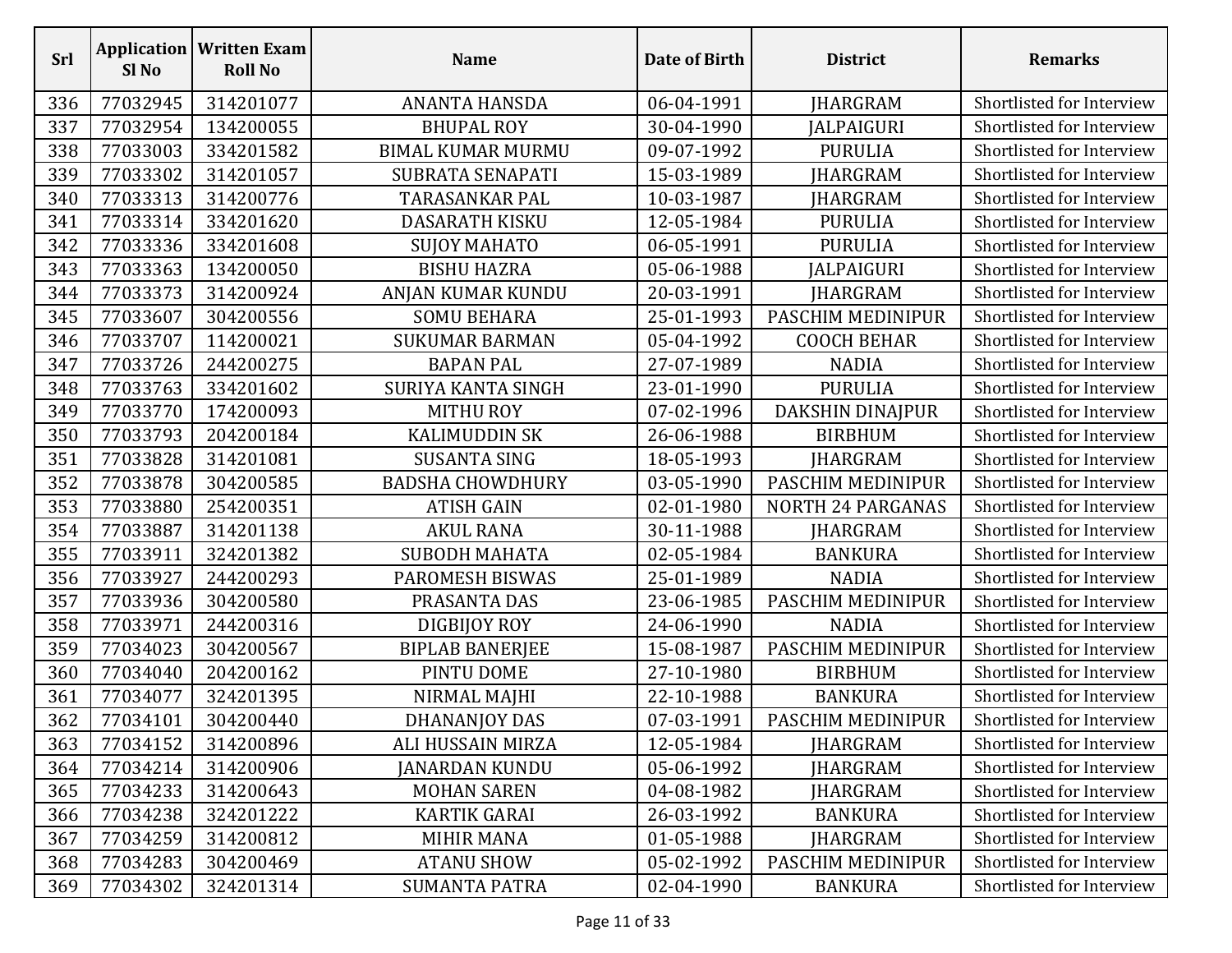| <b>Srl</b> | <b>Application</b><br>Sl <sub>No</sub> | <b>Written Exam</b><br><b>Roll No</b> | <b>Name</b>                | Date of Birth | <b>District</b>    | <b>Remarks</b>            |
|------------|----------------------------------------|---------------------------------------|----------------------------|---------------|--------------------|---------------------------|
| 370        | 77034308                               | 334201652                             | <b>UTTAM SINGH</b>         | 04-05-1991    | <b>PURULIA</b>     | Shortlisted for Interview |
| 371        | 77034309                               | 314200697                             | <b>TARUN SINGHA</b>        | 25-12-1979    | <b>JHARGRAM</b>    | Shortlisted for Interview |
| 372        | 77034346                               | 314200647                             | PINTU MAHATA               | 14-09-1987    | <b>JHARGRAM</b>    | Shortlisted for Interview |
| 373        | 77034370                               | 304200507                             | <b>CHANDAN KUMAR DULEY</b> | 05-09-1977    | PASCHIM MEDINIPUR  | Shortlisted for Interview |
| 374        | 77034394                               | 314200752                             | <b>SANJIB BISWAS</b>       | 25-10-1978    | <b>JHARGRAM</b>    | Shortlisted for Interview |
| 375        | 77034404                               | 314200945                             | HEMANTA MAHATA             | 26-11-1991    | <b>JHARGRAM</b>    | Shortlisted for Interview |
| 376        | 77034418                               | 244200297                             | DEBABRATA GOLDER           | 29-04-1981    | <b>NADIA</b>       | Shortlisted for Interview |
| 377        | 77034443                               | 194200137                             | <b>TAPAS KUMAR SARKAR</b>  | 10-05-1986    | MURSHIDABAD        | Shortlisted for Interview |
| 378        | 77034453                               | 314200835                             | DHARANIDHAR MAHATA         | 16-04-1992    | <b>JHARGRAM</b>    | Shortlisted for Interview |
| 379        | 77034458                               | 324201363                             | KOUSHIK MALLICK            | 26-02-1989    | <b>BANKURA</b>     | Shortlisted for Interview |
| 380        | 77034498                               | 314200876                             | <b>BUBAI PRATIHAR</b>      | 13-04-1988    | JHARGRAM           | Shortlisted for Interview |
| 381        | 77034545                               | 324201398                             | <b>ACHINTYA SENAPATI</b>   | 17-02-1992    | <b>BANKURA</b>     | Shortlisted for Interview |
| 382        | 77034567                               | 304200631                             | PRASANTA GHOSH             | 25-12-1978    | PASCHIM MEDINIPUR  | Shortlisted for Interview |
| 383        | 77034740                               | 324201308                             | <b>BISWAJIT SARKAR</b>     | 02-04-1993    | <b>BANKURA</b>     | Shortlisted for Interview |
| 384        | 77034797                               | 324201417                             | <b>HIMANSHU MANDAL</b>     | 05-01-1988    | <b>BANKURA</b>     | Shortlisted for Interview |
| 385        | 77034930                               | 334201744                             | JALADHAR MURA              | 08-01-1991    | <b>PURULIA</b>     | Shortlisted for Interview |
| 386        | 77034940                               | 314200887                             | <b>GOPAL PATRA</b>         | 14-04-1990    | <b>JHARGRAM</b>    | Shortlisted for Interview |
| 387        | 77035068                               | 314201124                             | <b>SANTANU RANA</b>        | 09-04-1993    | <b>JHARGRAM</b>    | Shortlisted for Interview |
| 388        | 77035301                               | 204200202                             | <b>BUDDHADEV DAS</b>       | 10-12-1989    | <b>BIRBHUM</b>     | Shortlisted for Interview |
| 389        | 77035309                               | 324201343                             | <b>SANDIP MAHATA</b>       | 08-02-1984    | <b>BANKURA</b>     | Shortlisted for Interview |
| 390        | 77035335                               | 114200039                             | <b>ARUP KUMAR ROY</b>      | 25-02-1992    | <b>COOCH BEHAR</b> | Shortlisted for Interview |
| 391        | 77035397                               | 314201103                             | <b>BADAL CHANDRA BERA</b>  | 14-02-1985    | <b>JHARGRAM</b>    | Shortlisted for Interview |
| 392        | 77035453                               | 134200048                             | <b>AMIT ROY</b>            | 09-05-1988    | JALPAIGURI         | Shortlisted for Interview |
| 393        | 77035469                               | 304200546                             | JANMENJAY DULEY            | 01-01-1983    | PASCHIM MEDINIPUR  | Shortlisted for Interview |
| 394        | 77035486                               | 314201033                             | <b>MANAS MANDAL</b>        | 27-04-1986    | <b>JHARGRAM</b>    | Shortlisted for Interview |
| 395        | 77035571                               | 324201355                             | <b>SHYAMAL BAURI</b>       | 16-09-1991    | <b>BANKURA</b>     | Shortlisted for Interview |
| 396        | 77035701                               | 314200940                             | PARIKSHIT MAHATA           | 02-04-1989    | <b>JHARGRAM</b>    | Shortlisted for Interview |
| 397        | 77035722                               | 314201017                             | KAMAL KANTA MURMU          | 07-04-1988    | <b>JHARGRAM</b>    | Shortlisted for Interview |
| 398        | 77035744                               | 304200617                             | RAJKUMAR PARUI             | 04-04-1990    | PASCHIM MEDINIPUR  | Shortlisted for Interview |
| 399        | 77035752                               | 304200529                             | <b>SANATAN SING</b>        | 29-12-1992    | PASCHIM MEDINIPUR  | Shortlisted for Interview |
| 400        | 77035788                               | 314200958                             | SUBHANKAR PAL              | 15-03-1983    | <b>JHARGRAM</b>    | Shortlisted for Interview |
| 401        | 77035795                               | 304200539                             | SAKTI PADA MAHATA          | 02-10-1987    | PASCHIM MEDINIPUR  | Shortlisted for Interview |
| 402        | 77035818                               | 324201385                             | PIJUSKANTI RAJAK           | 25-11-1981    | <b>BANKURA</b>     | Shortlisted for Interview |
| 403        | 77035835                               | 244200272                             | <b>CHINMOY DAS</b>         | 15-08-1984    | <b>NADIA</b>       | Shortlisted for Interview |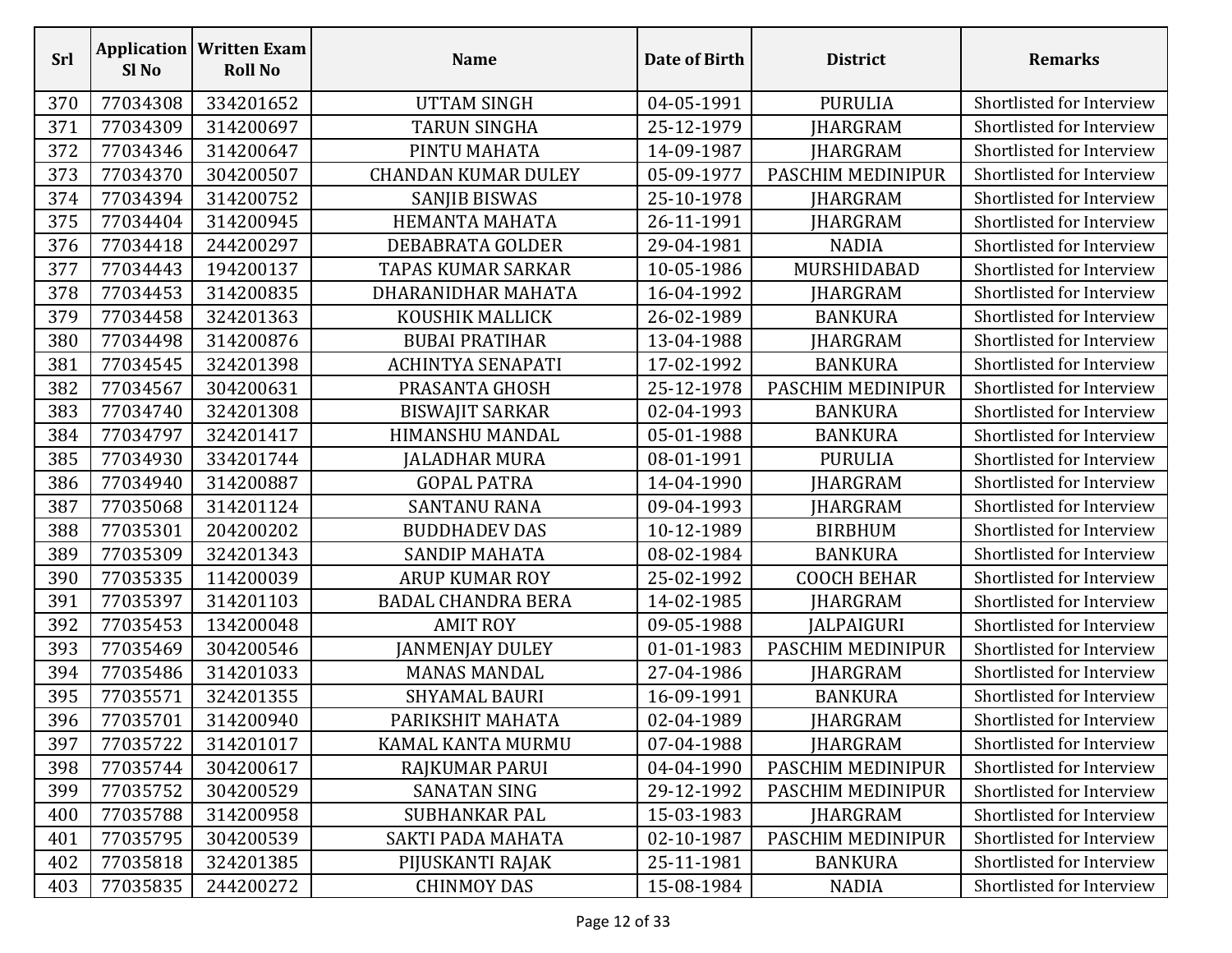| Srl | Sl <sub>No</sub> | <b>Application   Written Exam</b><br><b>Roll No</b> | <b>Name</b>                | <b>Date of Birth</b> | <b>District</b>    | <b>Remarks</b>            |
|-----|------------------|-----------------------------------------------------|----------------------------|----------------------|--------------------|---------------------------|
| 404 | 77035840         | 304200404                                           | <b>GOPAL SING</b>          | 02-05-1990           | PASCHIM MEDINIPUR  | Shortlisted for Interview |
| 405 | 77035947         | 114200041                                           | DIBYENDU PRAMANIK          | 31-12-1971           | <b>COOCH BEHAR</b> | Shortlisted for Interview |
| 406 | 77035966         | 314200690                                           | UTTAM KUMAR ROY            | 31-01-1985           | <b>JHARGRAM</b>    | Shortlisted for Interview |
| 407 | 77035972         | 244200264                                           | PANKAJ KUMAR SARKAR        | 10-04-1979           | <b>NADIA</b>       | Shortlisted for Interview |
| 408 | 77035979         | 334201459                                           | <b>CHANDRA MOHAN KUMAR</b> | 09-03-1987           | <b>PURULIA</b>     | Shortlisted for Interview |
| 409 | 77036023         | 314200849                                           | <b>JITEN PALOI</b>         | 27-01-1991           | JHARGRAM           | Shortlisted for Interview |
| 410 | 77036085         | 324201248                                           | PATIT MANDAL               | 23-02-1992           | <b>BANKURA</b>     | Shortlisted for Interview |
| 411 | 77036175         | 324201434                                           | UJJAL PAL                  | 02-04-1985           | <b>BANKURA</b>     | Shortlisted for Interview |
| 412 | 77036388         | 334201668                                           | SANAT KUMAR MAHATO         | 05-11-1982           | <b>PURULIA</b>     | Shortlisted for Interview |
| 413 | 77036440         | 334201487                                           | <b>ADITYA KUMAR</b>        | 25-05-1990           | <b>PURULIA</b>     | Shortlisted for Interview |
| 414 | 77036584         | 184200105                                           | TAPAN KR RAJAK             | 05-04-1980           | <b>MALDAH</b>      | Shortlisted for Interview |
| 415 | 77036630         | 334201516                                           | <b>BABLU TUDU</b>          | 17-03-1988           | <b>PURULIA</b>     | Shortlisted for Interview |
| 416 | 77036641         | 304200405                                           | PRAKASH SINGH              | 05-05-1987           | PASCHIM MEDINIPUR  | Shortlisted for Interview |
| 417 | 77036643         | 304200612                                           | <b>BAPPA MAHATA</b>        | 22-05-1993           | PASCHIM MEDINIPUR  | Shortlisted for Interview |
| 418 | 77036644         | 304200433                                           | <b>SHIB SANKAR KOLEY</b>   | 11-04-1987           | PASCHIM MEDINIPUR  | Shortlisted for Interview |
| 419 | 77036658         | 304200562                                           | <b>ALOK CHANGDAR</b>       | 18-12-1990           | PASCHIM MEDINIPUR  | Shortlisted for Interview |
| 420 | 77036659         | 334201753                                           | <b>DUSHASAN MAHATO</b>     | 18-04-1993           | <b>PURULIA</b>     | Shortlisted for Interview |
| 421 | 77036682         | 314200727                                           | TOTAN PRATIHAR             | 15-11-1991           | <b>JHARGRAM</b>    | Shortlisted for Interview |
| 422 | 77036700         | 314200658                                           | PRASENJIT PAL              | 12-06-1991           | JHARGRAM           | Shortlisted for Interview |
| 423 | 77036701         | 324201400                                           | <b>BISWAJIT MAHATA</b>     | 23-01-1983           | <b>BANKURA</b>     | Shortlisted for Interview |
| 424 | 77036730         | 164200088                                           | <b>AMAL BARMAN</b>         | 05-04-1988           | UTTAR DINAJPUR     | Shortlisted for Interview |
| 425 | 77036738         | 334201531                                           | <b>BHIM MANDAL</b>         | 03-02-1993           | <b>PURULIA</b>     | Shortlisted for Interview |
| 426 | 77036791         | 304200632                                           | PRALOY MAHATA              | 13-03-1991           | PASCHIM MEDINIPUR  | Shortlisted for Interview |
| 427 | 77036816         | 334201751                                           | <b>BUDHESWAR HEMBRAM</b>   | 06-04-1989           | <b>PURULIA</b>     | Shortlisted for Interview |
| 428 | 77036872         | 204200187                                           | <b>SERAJUL HAQUE</b>       | 02-03-1988           | <b>BIRBHUM</b>     | Shortlisted for Interview |
| 429 | 77036883         | 304200597                                           | PRABIR KUMAR SHEET         | 12-03-1986           | PASCHIM MEDINIPUR  | Shortlisted for Interview |
| 430 | 77036897         | 304200615                                           | <b>CHANDAN HATI</b>        | 02-10-1991           | PASCHIM MEDINIPUR  | Shortlisted for Interview |
| 431 | 77036904         | 324201295                                           | SANTANU KAR                | 01-06-1986           | <b>BANKURA</b>     | Shortlisted for Interview |
| 432 | 77036926         | 314200718                                           | <b>SAMIR MAHATA</b>        | 19-08-1992           | JHARGRAM           | Shortlisted for Interview |
| 433 | 77036949         | 244200248                                           | <b>SWAPAN KUMAR GHOSH</b>  | 14-12-1980           | <b>NADIA</b>       | Shortlisted for Interview |
| 434 | 77036972         | 334201489                                           | <b>BRIHASPATI MAHATO</b>   | 12-05-1989           | <b>PURULIA</b>     | Shortlisted for Interview |
| 435 | 77036994         | 314201047                                           | <b>BIKASH KHAN</b>         | 01-05-1984           | JHARGRAM           | Shortlisted for Interview |
| 436 | 77037019         | 314200736                                           | SK AJIJUL ISLAM            | 03-01-1993           | <b>JHARGRAM</b>    | Shortlisted for Interview |
| 437 | 77037065         | 314201170                                           | TAPAS KUMAR DEY            | 10-04-1986           | JHARGRAM           | Shortlisted for Interview |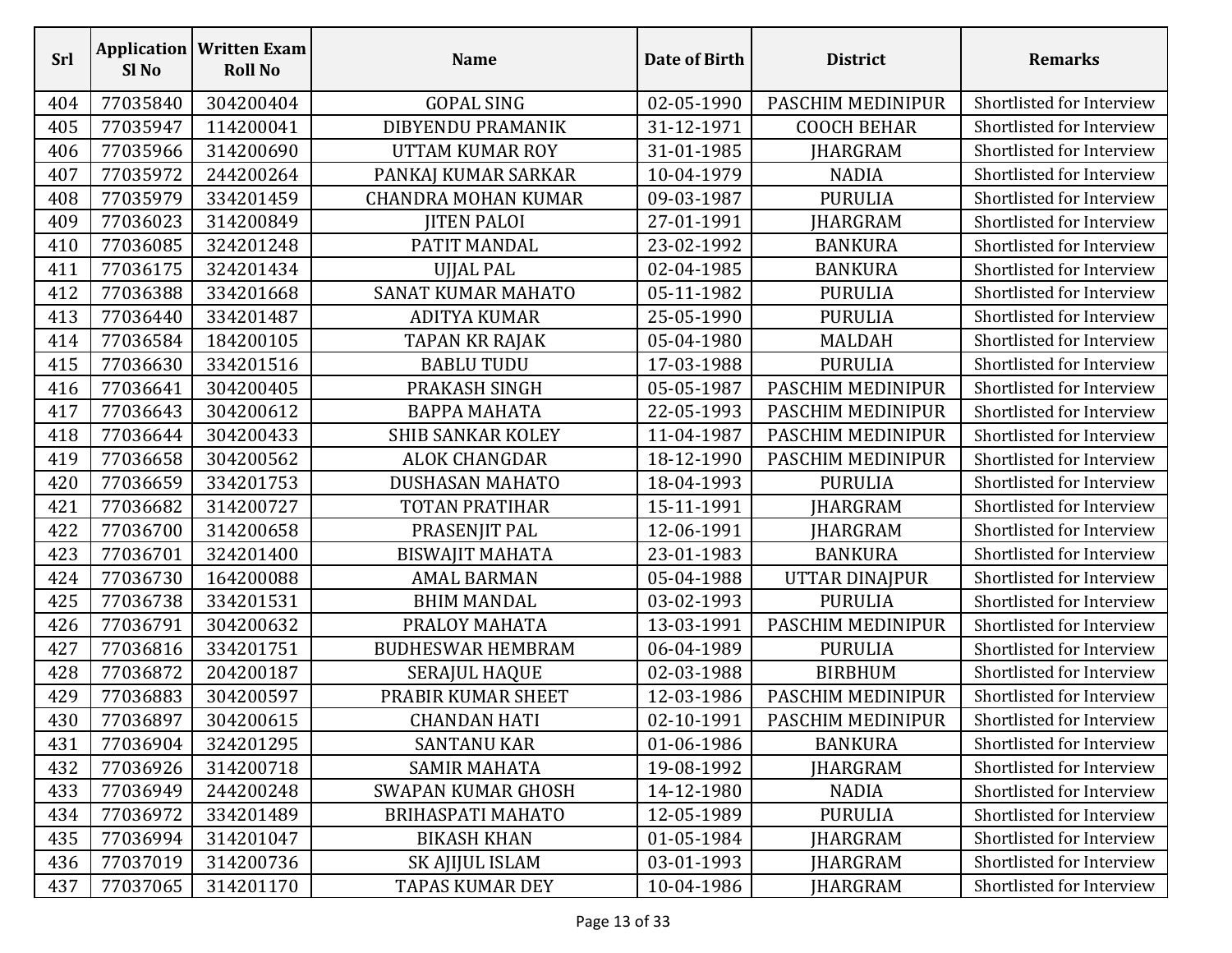| <b>Srl</b> | Sl <sub>No</sub> | <b>Application   Written Exam</b><br><b>Roll No</b> | <b>Name</b>                   | Date of Birth | <b>District</b>          | <b>Remarks</b>            |
|------------|------------------|-----------------------------------------------------|-------------------------------|---------------|--------------------------|---------------------------|
| 438        | 77037118         | 324201232                                           | <b>TAPAS DUTTA</b>            | 20-01-1990    | <b>BANKURA</b>           | Shortlisted for Interview |
| 439        | 77037119         | 334201700                                           | NIDHIRAM MAHATO               | 13-03-1989    | <b>PURULIA</b>           | Shortlisted for Interview |
| 440        | 77037153         | 314201165                                           | <b>JOYDIP MAHATA</b>          | 06-01-1990    | JHARGRAM                 | Shortlisted for Interview |
| 441        | 77037161         | 304200563                                           | <b>SUKUMAR SATPATI</b>        | 02-04-1985    | PASCHIM MEDINIPUR        | Shortlisted for Interview |
| 442        | 77037195         | 334201755                                           | <b>JANMENJOY KUMAR</b>        | 22-05-1991    | <b>PURULIA</b>           | Shortlisted for Interview |
| 443        | 77037252         | 304200570                                           | DHANANJOY MAHATA              | 24-01-1993    | PASCHIM MEDINIPUR        | Shortlisted for Interview |
| 444        | 77037320         | 204200181                                           | <b>CHANDAN CHANDRA MONDAL</b> | 10-09-1989    | <b>BIRBHUM</b>           | Shortlisted for Interview |
| 445        | 77037329         | 184200106                                           | <b>MD JAHANGIR</b>            | 26-12-1994    | <b>MALDAH</b>            | Shortlisted for Interview |
| 446        | 77037370         | 334201800                                           | <b>DHANA GORAI</b>            | 10-12-1990    | <b>PURULIA</b>           | Shortlisted for Interview |
| 447        | 77037385         | 304200571                                           | <b>BARUN ROY</b>              | 17-04-1992    | PASCHIM MEDINIPUR        | Shortlisted for Interview |
| 448        | 77037482         | 324201337                                           | <b>CHANDI CHARAN NANDI</b>    | 01-11-1986    | <b>BANKURA</b>           | Shortlisted for Interview |
| 449        | 77037487         | 324201288                                           | <b>NABIN HANSDA</b>           | 05-03-1986    | <b>BANKURA</b>           | Shortlisted for Interview |
| 450        | 77037647         | 314201095                                           | <b>DIPAK BISUI</b>            | 04-01-1988    | <b>JHARGRAM</b>          | Shortlisted for Interview |
| 451        | 77037783         | 264200363                                           | <b>INDRAJIT HALDER</b>        | 09-01-1985    | <b>SOUTH 24 PARGANAS</b> | Shortlisted for Interview |
| 452        | 77037811         | 314200901                                           | <b>TAPAN MAHATA</b>           | 20-01-1993    | JHARGRAM                 | Shortlisted for Interview |
| 453        | 77037853         | 324201214                                           | SUBHENDU SINHA MAHAPATRA      | 12-11-1991    | <b>BANKURA</b>           | Shortlisted for Interview |
| 454        | 77037855         | 314201153                                           | <b>ASHIS MAHATA</b>           | 25-11-1989    | JHARGRAM                 | Shortlisted for Interview |
| 455        | 77037905         | 314201049                                           | SRIMANTA MAHATA               | 09-04-1993    | JHARGRAM                 | Shortlisted for Interview |
| 456        | 77038289         | 334201709                                           | DABASISH KARMAKAR             | 11-05-1991    | <b>PURULIA</b>           | Shortlisted for Interview |
| 457        | 77038323         | 314200713                                           | KAMAL KUMAR BARIK             | 25-02-1985    | JHARGRAM                 | Shortlisted for Interview |
| 458        | 77038325         | 314200806                                           | MANIK RANJAN MAHATA           | 02-01-1987    | JHARGRAM                 | Shortlisted for Interview |
| 459        | 77038458         | 324201320                                           | <b>ABDUL SATTAR KHAN</b>      | 04-01-1984    | <b>BANKURA</b>           | Shortlisted for Interview |
| 460        | 77038575         | 314201126                                           | <b>KRISHANA HANSDA</b>        | 27-03-1991    | <b>HARGRAM</b>           | Shortlisted for Interview |
| 461        | 77038630         | 314200855                                           | PRASANTA PAL                  | 10-04-1987    | JHARGRAM                 | Shortlisted for Interview |
| 462        | 77038636         | 314201128                                           | <b>BISWAJIT KARMAKAR</b>      | 26-09-1988    | JHARGRAM                 | Shortlisted for Interview |
| 463        | 77038648         | 324201426                                           | PURNA CHANDRA MURMU           | 13-04-1990    | <b>BANKURA</b>           | Shortlisted for Interview |
| 464        | 77038673         | 304200586                                           | <b>BISWAJIT MAHATA</b>        | 09-02-1988    | PASCHIM MEDINIPUR        | Shortlisted for Interview |
| 465        | 77038698         | 334201703                                           | <b>MANOTOSH TUDU</b>          | 30-12-1991    | <b>PURULIA</b>           | Shortlisted for Interview |
| 466        | 77038748         | 334201720                                           | KASHINATH MAHATO              | 10-10-1987    | <b>PURULIA</b>           | Shortlisted for Interview |
| 467        | 77038750         | 304200457                                           | RAJIB BHUNIA                  | 01-04-1992    | PASCHIM MEDINIPUR        | Shortlisted for Interview |
| 468        | 77038751         | 244200250                                           | <b>RAJAT PAL</b>              | 15-06-1983    | <b>NADIA</b>             | Shortlisted for Interview |
| 469        | 77038773         | 314201108                                           | <b>SUKUMAR MURMU</b>          | 02-01-1990    | <b>JHARGRAM</b>          | Shortlisted for Interview |
| 470        | 77038809         | 334201669                                           | <b>SWAPAN CHANDRA MURA</b>    | 18-01-1993    | <b>PURULIA</b>           | Shortlisted for Interview |
| 471        | 77038814         | 314200952                                           | SHIB SANKAR MANGAL            | 26-06-1993    | JHARGRAM                 | Shortlisted for Interview |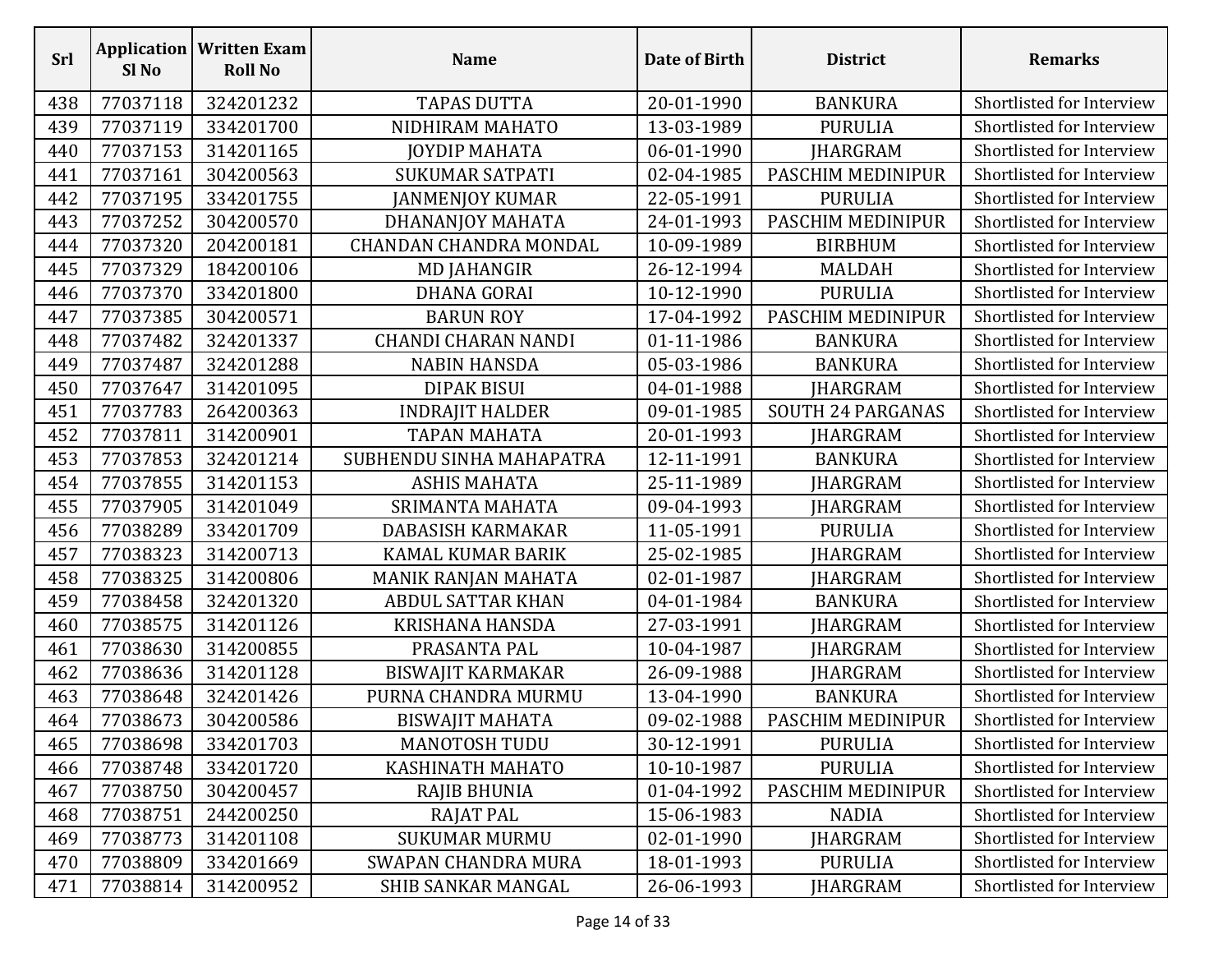| <b>Srl</b> | <b>Application</b><br>Sl <sub>No</sub> | <b>Written Exam</b><br><b>Roll No</b> | <b>Name</b>                | Date of Birth | <b>District</b>   | <b>Remarks</b>            |
|------------|----------------------------------------|---------------------------------------|----------------------------|---------------|-------------------|---------------------------|
| 472        | 77038888                               | 304200525                             | <b>SUKOMAL DAS</b>         | 05-06-1976    | PASCHIM MEDINIPUR | Shortlisted for Interview |
| 473        | 77038898                               | 334201674                             | <b>GOUTAM PARAMANIK</b>    | 18-01-1984    | <b>PURULIA</b>    | Shortlisted for Interview |
| 474        | 77038951                               | 334201626                             | HERENDRA NATH HALDER       | 23-10-1990    | <b>PURULIA</b>    | Shortlisted for Interview |
| 475        | 77039005                               | 334201561                             | DULAL CHNDRA MAHATA        | 02-05-1990    | <b>PURULIA</b>    | Shortlisted for Interview |
| 476        | 77039021                               | 334201733                             | <b>SWAPAN KR MAHATO</b>    | 28-09-1990    | <b>PURULIA</b>    | Shortlisted for Interview |
| 477        | 77039029                               | 314200691                             | RABINDRANATH SING          | 15-06-1990    | <b>JHARGRAM</b>   | Shortlisted for Interview |
| 478        | 77039105                               | 334201528                             | <b>RAJIB SAREN</b>         | 16-04-1993    | <b>PURULIA</b>    | Shortlisted for Interview |
| 479        | 77039244                               | 324201262                             | SINGRAI KISKU              | 26-01-1984    | <b>BANKURA</b>    | Shortlisted for Interview |
| 480        | 77039382                               | 304200581                             | SANDIP SATAPATHI           | 21-01-1991    | PASCHIM MEDINIPUR | Shortlisted for Interview |
| 481        | 77039548                               | 324201240                             | TIKARAM HANSDA             | 20-01-1988    | <b>BANKURA</b>    | Shortlisted for Interview |
| 482        | 77039553                               | 334201490                             | PANKAJ KUMAR               | 01-01-1991    | <b>PURULIA</b>    | Shortlisted for Interview |
| 483        | 77039556                               | 334201599                             | <b>BHIM SING SARDAR</b>    | 12-09-1992    | <b>PURULIA</b>    | Shortlisted for Interview |
| 484        | 77039588                               | 324201443                             | RAMKRISHNA TUDU            | 30-05-1985    | <b>BANKURA</b>    | Shortlisted for Interview |
| 485        | 77039632                               | 334201714                             | SHIBLAL MAJHI              | 01-01-1979    | <b>PURULIA</b>    | Shortlisted for Interview |
| 486        | 77039723                               | 334201655                             | <b>SANTOSH GORAI</b>       | 18-02-1992    | <b>PURULIA</b>    | Shortlisted for Interview |
| 487        | 77039742                               | 334201557                             | PRIYA RANJAN MAHATO        | 03-03-1985    | <b>PURULIA</b>    | Shortlisted for Interview |
| 488        | 77039789                               | 334201754                             | <b>ANANDA MURMU</b>        | 08-04-1992    | <b>PURULIA</b>    | Shortlisted for Interview |
| 489        | 77039791                               | 324201421                             | <b>MAHANTA MANDI</b>       | 01-11-1983    | <b>BANKURA</b>    | Shortlisted for Interview |
| 490        | 77039799                               | 314200842                             | <b>SUKLAL MANDI</b>        | 22-07-1985    | JHARGRAM          | Shortlisted for Interview |
| 491        | 77039801                               | 184200131                             | <b>ABDUS SALAM</b>         | 07-03-1996    | <b>MALDAH</b>     | Shortlisted for Interview |
| 492        | 77039814                               | 314200973                             | PROBIR KUMAR BEJ           | 30-11-1987    | JHARGRAM          | Shortlisted for Interview |
| 493        | 77039827                               | 314201019                             | <b>BINOD BIHARI SARDAR</b> | 02-09-1990    | <b>JHARGRAM</b>   | Shortlisted for Interview |
| 494        | 77039833                               | 334201481                             | SATYAJIT KUMAR             | 01-03-1993    | <b>PURULIA</b>    | Shortlisted for Interview |
| 495        | 77039851                               | 324201206                             | <b>NARAYAN PRATIHAR</b>    | 11-11-1991    | <b>BANKURA</b>    | Shortlisted for Interview |
| 496        | 77039874                               | 314200963                             | PINTU BADHUK               | 22-10-1989    | JHARGRAM          | Shortlisted for Interview |
| 497        | 77039933                               | 334201739                             | <b>KRITTIBUS KUMAR</b>     | 01-03-1988    | <b>PURULIA</b>    | Shortlisted for Interview |
| 498        | 77039936                               | 334201514                             | RAMESH CHANDRA HEMBRAM     | 18-11-1987    | PURULIA           | Shortlisted for Interview |
| 499        | 77039969                               | 304200408                             | <b>TAPAS DEY</b>           | 08-08-1990    | PASCHIM MEDINIPUR | Shortlisted for Interview |
| 500        | 77039976                               | 304200439                             | <b>TAPAN MAHATA</b>        | 07-01-1993    | PASCHIM MEDINIPUR | Shortlisted for Interview |
| 501        | 77039993                               | 304200607                             | ARPAN KUMAR PATI           | 17-11-1984    | PASCHIM MEDINIPUR | Shortlisted for Interview |
| 502        | 77039999                               | 334201707                             | <b>SANJOY TUDU</b>         | 07-03-1992    | <b>PURULIA</b>    | Shortlisted for Interview |
| 503        | 77040057                               | 314200662                             | <b>SANTU MANNA</b>         | 02-03-1990    | <b>JHARGRAM</b>   | Shortlisted for Interview |
| 504        | 77040116                               | 244200308                             | <b>SAJAL BISWAS</b>        | 28-03-1992    | <b>NADIA</b>      | Shortlisted for Interview |
| 505        | 77040128                               | 324201237                             | KASHINATH MANDAL           | 25-04-1987    | <b>BANKURA</b>    | Shortlisted for Interview |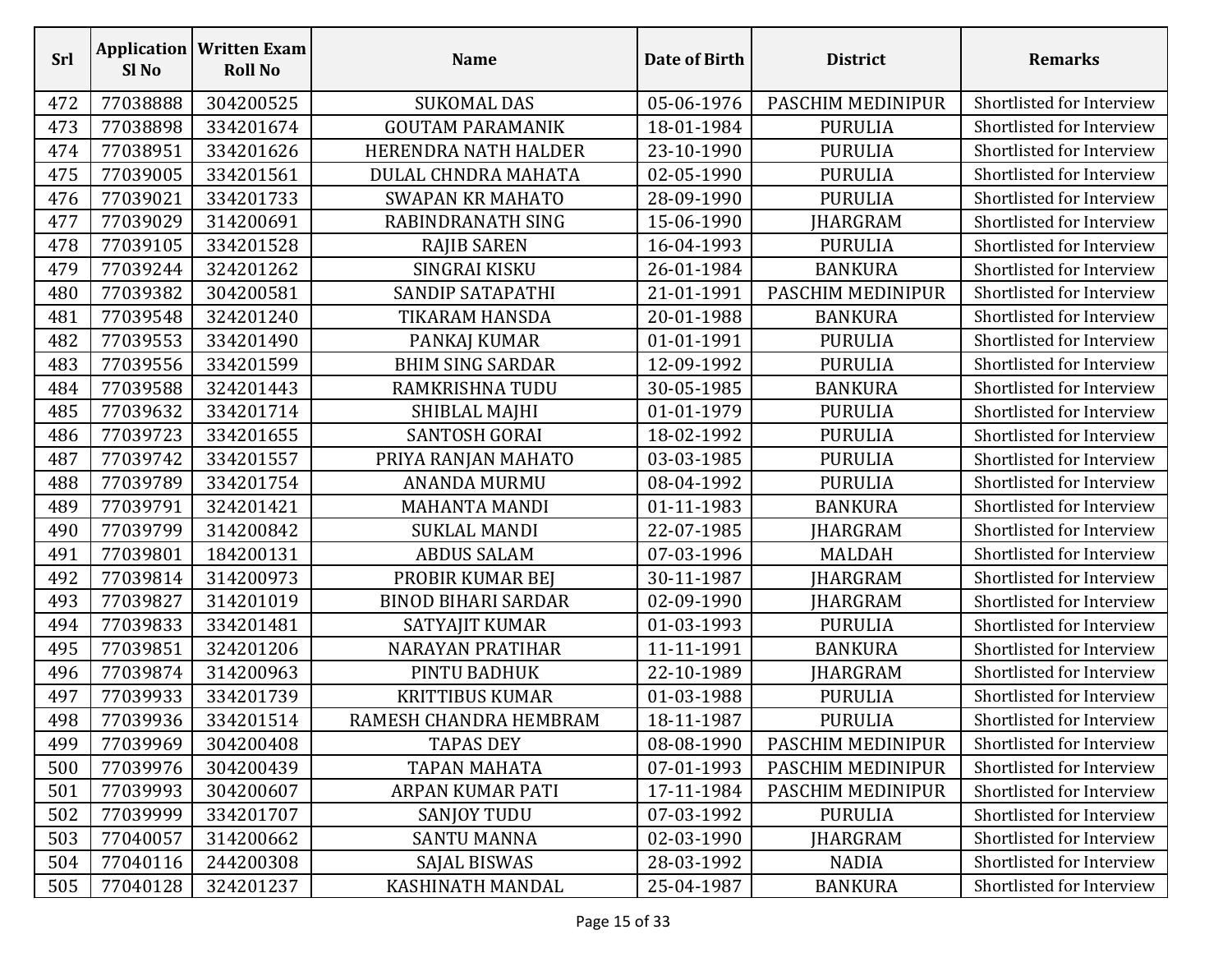| Srl | Sl <sub>No</sub> | <b>Application   Written Exam</b><br><b>Roll No</b> | <b>Name</b>               | Date of Birth | <b>District</b>     | <b>Remarks</b>            |
|-----|------------------|-----------------------------------------------------|---------------------------|---------------|---------------------|---------------------------|
| 506 | 77040243         | 314201088                                           | JAHARLAL MAHATA           | 21-03-1993    | JHARGRAM            | Shortlisted for Interview |
| 507 | 77040309         | 214200205                                           | <b>HOSSAIN SAIKH</b>      | 15-10-1988    | <b>BURDWAN EAST</b> | Shortlisted for Interview |
| 508 | 77040312         | 334201750                                           | <b>SK SADDAM UDDIN</b>    | 02-01-1992    | <b>PURULIA</b>      | Shortlisted for Interview |
| 509 | 77040315         | 294200385                                           | <b>BISWARUP GIRI</b>      | 07-03-1984    | PURBA MEDINIPUR     | Shortlisted for Interview |
| 510 | 77040487         | 324201234                                           | <b>SAMIR MANDAL</b>       | 10-01-1992    | <b>BANKURA</b>      | Shortlisted for Interview |
| 511 | 77040570         | 234200245                                           | RABI SANKAR SINGHA ROY    | 23-07-1986    | <b>HOOGHLY</b>      | Shortlisted for Interview |
| 512 | 77040667         | 324201173                                           | <b>CHANDI CHARAN SEN</b>  | 05-10-1987    | <b>BANKURA</b>      | Shortlisted for Interview |
| 513 | 77040840         | 314201150                                           | PRASENJIT MAHATA          | 02-03-1990    | JHARGRAM            | Shortlisted for Interview |
| 514 | 77040937         | 244200290                                           | <b>MINTU DEY</b>          | 01-04-1982    | <b>NADIA</b>        | Shortlisted for Interview |
| 515 | 77041081         | 314200676                                           | JOGESH MAHATA             | 07-09-1989    | JHARGRAM            | Shortlisted for Interview |
| 516 | 77041165         | 314200871                                           | <b>TAPAN MURMU</b>        | 15-12-1989    | JHARGRAM            | Shortlisted for Interview |
| 517 | 77041268         | 334201736                                           | <b>SAGEN HEMBRAM</b>      | 08-02-1987    | <b>PURULIA</b>      | Shortlisted for Interview |
| 518 | 77041389         | 334201784                                           | <b>INDRAJIT KUMAR</b>     | 01-03-1990    | <b>PURULIA</b>      | Shortlisted for Interview |
| 519 | 77041408         | 304200431                                           | <b>SAMIR MAHATA</b>       | 24-12-1989    | PASCHIM MEDINIPUR   | Shortlisted for Interview |
| 520 | 77041413         | 314201093                                           | NARESH CHANDRA MAHATA     | 06-02-1980    | <b>JHARGRAM</b>     | Shortlisted for Interview |
| 521 | 77041520         | 334201692                                           | <b>BIPATTARAN MAHATO</b>  | 19-03-1993    | <b>PURULIA</b>      | Shortlisted for Interview |
| 522 | 77041584         | 334201579                                           | RAKESH CHANDRA MAHATO     | 02-12-1990    | <b>PURULIA</b>      | Shortlisted for Interview |
| 523 | 77041586         | 214200225                                           | <b>SK MD NAFIUN</b>       | 25-01-1994    | <b>BURDWAN EAST</b> | Shortlisted for Interview |
| 524 | 77041610         | 304200453                                           | <b>CHINMOY ROY</b>        | 15-04-1987    | PASCHIM MEDINIPUR   | Shortlisted for Interview |
| 525 | 77041830         | 334201468                                           | PARESH NATH MURMU         | 28-12-1992    | <b>PURULIA</b>      | Shortlisted for Interview |
| 526 | 77041834         | 304200473                                           | <b>SANDIP DEY</b>         | 16-02-1986    | PASCHIM MEDINIPUR   | Shortlisted for Interview |
| 527 | 77041908         | 324201380                                           | <b>BAGALA PRASAD DAS</b>  | 24-04-1993    | <b>BANKURA</b>      | Shortlisted for Interview |
| 528 | 77041982         | 304200462                                           | <b>NABA KUMAR PAL</b>     | 08-04-1985    | PASCHIM MEDINIPUR   | Shortlisted for Interview |
| 529 | 77042072         | 304200611                                           | PARIMAL BETAL             | 07-03-1986    | PASCHIM MEDINIPUR   | Shortlisted for Interview |
| 530 | 77042175         | 324201200                                           | RANA CHAKRABORTY          | 18-06-1991    | <b>BANKURA</b>      | Shortlisted for Interview |
| 531 | 77042379         | 324201198                                           | <b>SANKAR TANTUBAY</b>    | 04-02-1986    | <b>BANKURA</b>      | Shortlisted for Interview |
| 532 | 77042389         | 334201619                                           | RAM SARAN MAHATO          | 04-07-1993    | PURULIA             | Shortlisted for Interview |
| 533 | 77042522         | 304200456                                           | <b>SUKUMAR MAHATA</b>     | 29-03-1991    | PASCHIM MEDINIPUR   | Shortlisted for Interview |
| 534 | 77042569         | 334201699                                           | PRASANTA SINGHA MAHAPATRA | 02-10-1992    | <b>PURULIA</b>      | Shortlisted for Interview |
| 535 | 77042613         | 114200006                                           | <b>TUTAN BARMAN</b>       | 06-04-1990    | <b>COOCH BEHAR</b>  | Shortlisted for Interview |
| 536 | 77042617         | 304200412                                           | LAKSHIKANTA MAHATA        | 03-02-1990    | PASCHIM MEDINIPUR   | Shortlisted for Interview |
| 537 | 77042689         | 324201236                                           | <b>DILIP TUDU</b>         | 11-06-1977    | <b>BANKURA</b>      | Shortlisted for Interview |
| 538 | 77042701         | 324201431                                           | <b>BABLU MAHATA</b>       | 05-05-1993    | <b>BANKURA</b>      | Shortlisted for Interview |
| 539 | 77042753         | 244200307                                           | <b>SANJU BISWAS</b>       | 08-03-1998    | <b>NADIA</b>        | Shortlisted for Interview |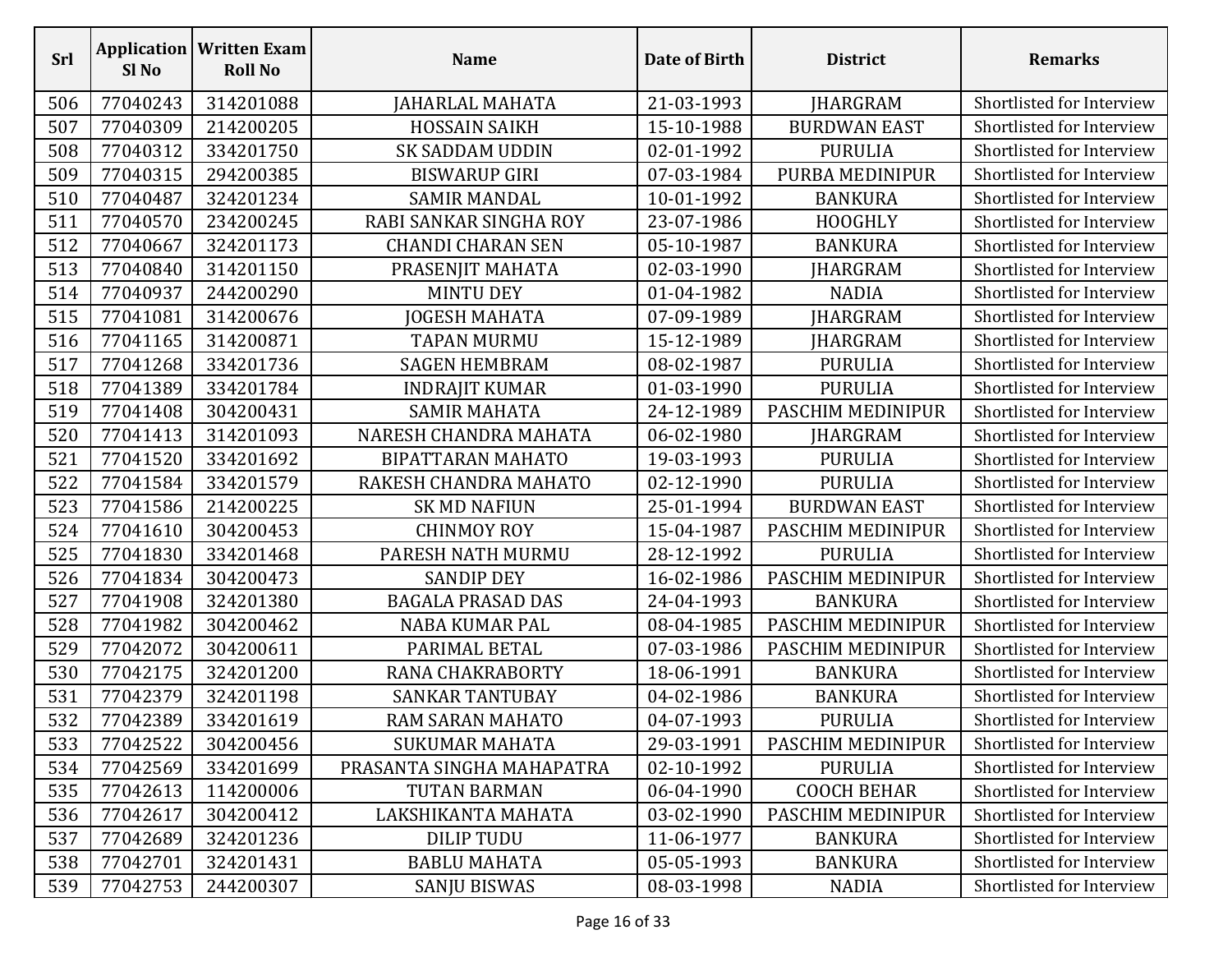| <b>Srl</b> | Sl No    | <b>Application   Written Exam</b><br><b>Roll No</b> | <b>Name</b>             | Date of Birth | <b>District</b>   | <b>Remarks</b>            |
|------------|----------|-----------------------------------------------------|-------------------------|---------------|-------------------|---------------------------|
| 540        | 77042760 | 334201574                                           | NILKAMAL MURMU          | 22-02-1992    | <b>PURULIA</b>    | Shortlisted for Interview |
| 541        | 77042764 | 334201463                                           | <b>NABARUN MAJHI</b>    | 27-10-1987    | <b>PURULIA</b>    | Shortlisted for Interview |
| 542        | 77042822 | 334201623                                           | <b>KIRAN PAL</b>        | 27-04-1993    | <b>PURULIA</b>    | Shortlisted for Interview |
| 543        | 77042881 | 304200443                                           | SK AJAD ALI             | 02-05-1993    | PASCHIM MEDINIPUR | Shortlisted for Interview |
| 544        | 77042892 | 304200594                                           | <b>GIRIDHARI MAITY</b>  | 02-05-1982    | PASCHIM MEDINIPUR | Shortlisted for Interview |
| 545        | 77042962 | 314200937                                           | <b>KANDAN HANSDA</b>    | 21-04-1990    | <b>JHARGRAM</b>   | Shortlisted for Interview |
| 546        | 77043017 | 314200934                                           | <b>CHANDAN ROY</b>      | 02-03-1992    | <b>IHARGRAM</b>   | Shortlisted for Interview |
| 547        | 77043081 | 314200692                                           | <b>TARACHAND TUDU</b>   | 02-04-1992    | JHARGRAM          | Shortlisted for Interview |
| 548        | 77043085 | 314200852                                           | <b>MOKEN TUDU</b>       | 12-04-1993    | <b>JHARGRAM</b>   | Shortlisted for Interview |
| 549        | 77043229 | 324201424                                           | <b>BAPI GARAI</b>       | 20-02-1993    | <b>BANKURA</b>    | Shortlisted for Interview |
| 550        | 77043266 | 324201322                                           | <b>BHASKAR MAHATA</b>   | 20-09-1981    | <b>BANKURA</b>    | Shortlisted for Interview |
| 551        | 77043710 | 314200908                                           | <b>AGNIDEB DAS</b>      | 10-04-1993    | JHARGRAM          | Shortlisted for Interview |
| 552        | 77043711 | 244200314                                           | <b>CHIRANJIT BISWAS</b> | 14-04-1990    | <b>NADIA</b>      | Shortlisted for Interview |
| 553        | 77043736 | 314201101                                           | RAJESH MAHATA           | 23-10-1992    | JHARGRAM          | Shortlisted for Interview |
| 554        | 77043758 | 314201050                                           | DIPAK KUMAR MAHATA      | 02-04-1986    | JHARGRAM          | Shortlisted for Interview |
| 555        | 77043786 | 324201246                                           | <b>AVISHEK KAMILYA</b>  | 25-02-1993    | <b>BANKURA</b>    | Shortlisted for Interview |
| 556        | 77043831 | 324201453                                           | SOURAV KARMAKAR         | 03-01-1993    | <b>BANKURA</b>    | Shortlisted for Interview |
| 557        | 77044102 | 314200826                                           | PARSHURAM MANDI         | 03-09-1989    | JHARGRAM          | Shortlisted for Interview |
| 558        | 77044183 | 324201231                                           | <b>BARUN MAJHI</b>      | 24-02-1987    | <b>BANKURA</b>    | Shortlisted for Interview |
| 559        | 77044261 | 324201290                                           | <b>SANU GARAI</b>       | 12-04-1992    | <b>BANKURA</b>    | Shortlisted for Interview |
| 560        | 77044358 | 324201378                                           | <b>SAMIRAN GOPE</b>     | 14-02-1989    | <b>BANKURA</b>    | Shortlisted for Interview |
| 561        | 77044425 | 314200962                                           | <b>SANDIP KARMAKAR</b>  | 02-01-1993    | JHARGRAM          | Shortlisted for Interview |
| 562        | 77044467 | 204200182                                           | <b>ABDUL SALIM</b>      | 24-01-1982    | <b>BIRBHUM</b>    | Shortlisted for Interview |
| 563        | 77044479 | 314200721                                           | MITHUN MAHANTA          | 05-06-1988    | <b>IHARGRAM</b>   | Shortlisted for Interview |
| 564        | 77044548 | 314200673                                           | PALASH HALDER           | 07-04-1987    | JHARGRAM          | Shortlisted for Interview |
| 565        | 77044556 | 334201773                                           | <b>SUSHANTA MAHATO</b>  | 03-01-1991    | <b>PURULIA</b>    | Shortlisted for Interview |
| 566        | 77044591 | 314200969                                           | <b>CHANDAN DAS</b>      | 09-04-1992    | JHARGRAM          | Shortlisted for Interview |
| 567        | 77044610 | 324201272                                           | SITAL GORAI             | 04-03-1991    | <b>BANKURA</b>    | Shortlisted for Interview |
| 568        | 77044644 | 314200869                                           | PRASENJIT HALDER        | 09-01-1991    | <b>JHARGRAM</b>   | Shortlisted for Interview |
| 569        | 77044697 | 324201315                                           | <b>GANESH NAMATA</b>    | 13-09-1992    | <b>BANKURA</b>    | Shortlisted for Interview |
| 570        | 77044762 | 314200918                                           | <b>TAPAN SING</b>       | 01-07-1992    | <b>JHARGRAM</b>   | Shortlisted for Interview |
| 571        | 77044793 | 324201447                                           | <b>JOY DAS</b>          | 19-09-1990    | <b>BANKURA</b>    | Shortlisted for Interview |
| 572        | 77044879 | 304200627                                           | SOUMITRA BERA           | 17-03-1992    | PASCHIM MEDINIPUR | Shortlisted for Interview |
| 573        | 77044928 | 334201761                                           | <b>BASUDEV CHAR</b>     | 05-04-1987    | <b>PURULIA</b>    | Shortlisted for Interview |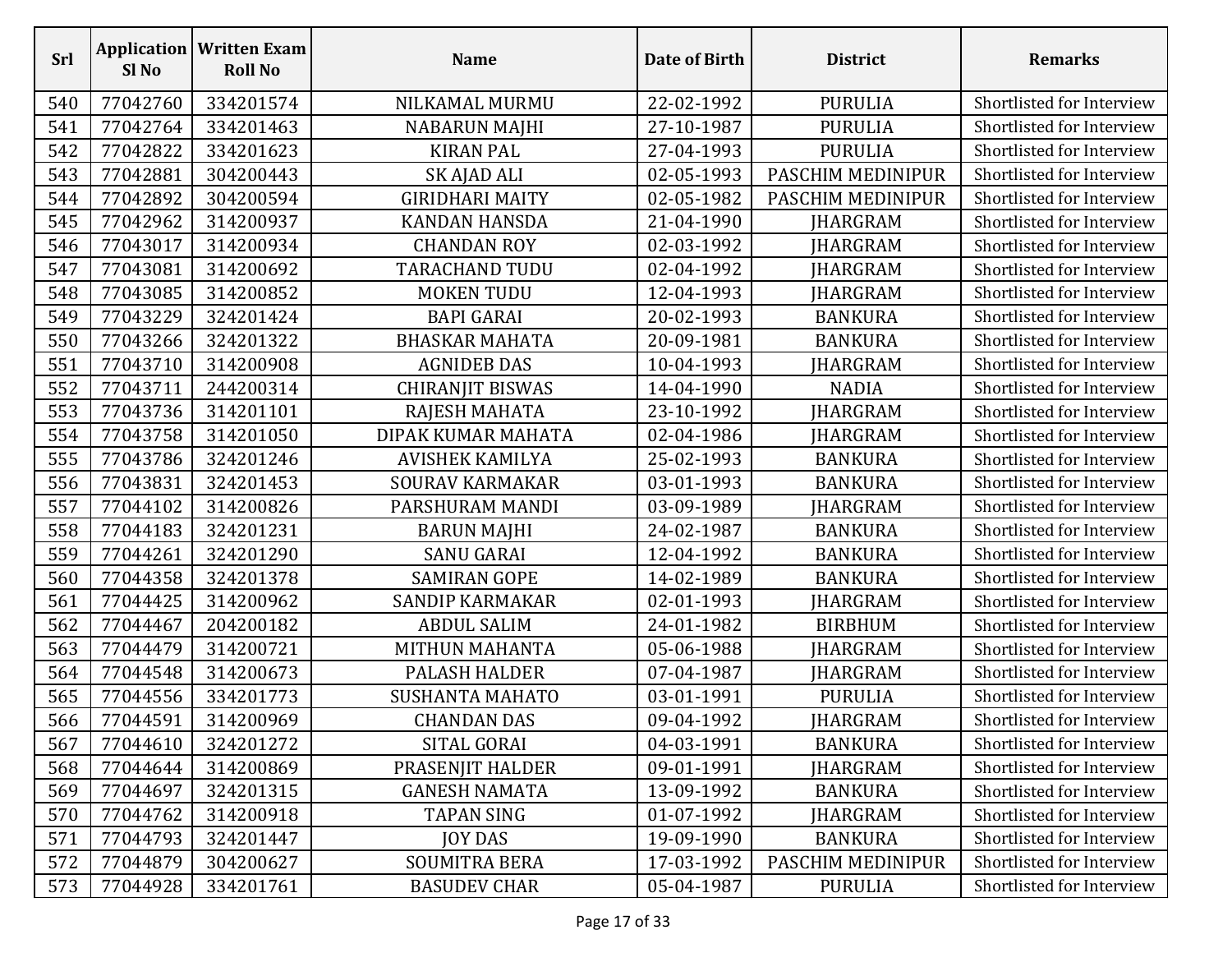| <b>Srl</b> | Sl <sub>No</sub> | <b>Application   Written Exam</b><br><b>Roll No</b> | <b>Name</b>                | Date of Birth | <b>District</b>   | <b>Remarks</b>            |
|------------|------------------|-----------------------------------------------------|----------------------------|---------------|-------------------|---------------------------|
| 574        | 77044991         | 314200696                                           | <b>SANJAY PAL</b>          | 08-04-1991    | <b>JHARGRAM</b>   | Shortlisted for Interview |
| 575        | 77045290         | 184200128                                           | MITHUN PRAMANIK            | 01-05-1991    | <b>MALDAH</b>     | Shortlisted for Interview |
| 576        | 77045403         | 324201321                                           | <b>BIKASH BARAT</b>        | 27-01-1987    | <b>BANKURA</b>    | Shortlisted for Interview |
| 577        | 77045417         | 324201451                                           | <b>BAPI CHAND</b>          | 05-11-1992    | <b>BANKURA</b>    | Shortlisted for Interview |
| 578        | 77045437         | 294200370                                           | <b>SAMAR GIRI</b>          | 16-01-1996    | PURBA MEDINIPUR   | Shortlisted for Interview |
| 579        | 77045506         | 194200136                                           | RAJIB KUMAR GHOSH          | 01-04-1986    | MURSHIDABAD       | Shortlisted for Interview |
| 580        | 77045555         | 314200694                                           | SHYAMAL MANDAL             | 04-04-1982    | <b>JHARGRAM</b>   | Shortlisted for Interview |
| 581        | 77045575         | 334201505                                           | <b>BISHWANATH MAHATO</b>   | 04-04-1981    | <b>PURULIA</b>    | Shortlisted for Interview |
| 582        | 77045577         | 334201568                                           | DIBAKAR PARAMANIK          | 07-04-1992    | <b>PURULIA</b>    | Shortlisted for Interview |
| 583        | 77045628         | 334201500                                           | KRISHNA PADA MAHATO        | 06-02-1990    | <b>PURULIA</b>    | Shortlisted for Interview |
| 584        | 77045634         | 324201189                                           | <b>PARESH SARDAR</b>       | 20-01-1989    | <b>BANKURA</b>    | Shortlisted for Interview |
| 585        | 77045644         | 244200261                                           | SANJOY RAJOUR              | 06-05-1986    | <b>NADIA</b>      | Shortlisted for Interview |
| 586        | 77045649         | 334201775                                           | <b>BISHNUPADA KUMAR</b>    | 04-03-1988    | <b>PURULIA</b>    | Shortlisted for Interview |
| 587        | 77045719         | 304200422                                           | <b>SOMNATH DAS</b>         | 16-04-1984    | PASCHIM MEDINIPUR | Shortlisted for Interview |
| 588        | 77045826         | 324201227                                           | PURNENDU MANDAL            | 24-04-1992    | <b>BANKURA</b>    | Shortlisted for Interview |
| 589        | 77045829         | 304200474                                           | PRASANJOY DOLAI            | 20-04-1989    | PASCHIM MEDINIPUR | Shortlisted for Interview |
| 590        | 77045942         | 324201220                                           | <b>AMAL MAHATA</b>         | 21-03-1989    | <b>BANKURA</b>    | Shortlisted for Interview |
| 591        | 77045967         | 304200625                                           | <b>ANUP MONDAL</b>         | 02-01-1988    | PASCHIM MEDINIPUR | Shortlisted for Interview |
| 592        | 77046212         | 324201271                                           | <b>RANJIT GHOSH</b>        | 04-02-1983    | <b>BANKURA</b>    | Shortlisted for Interview |
| 593        | 77046219         | 244200254                                           | <b>JAYANTA MONDAL</b>      | 08-08-1988    | <b>NADIA</b>      | Shortlisted for Interview |
| 594        | 77046271         | 314200655                                           | DIPAK MAHATA               | 18-03-1985    | JHARGRAM          | Shortlisted for Interview |
| 595        | 77046379         | 304200521                                           | <b>AVIJIT PAL</b>          | 02-04-1992    | PASCHIM MEDINIPUR | Shortlisted for Interview |
| 596        | 77046392         | 324201360                                           | PIJUS KANTI MANDAL         | 09-08-1991    | <b>BANKURA</b>    | Shortlisted for Interview |
| 597        | 77046393         | 324201411                                           | SATYANARAYAN MANDAL        | 15-04-1991    | <b>BANKURA</b>    | Shortlisted for Interview |
| 598        | 77046394         | 324201180                                           | PRABIR KADMA               | 05-01-1992    | <b>BANKURA</b>    | Shortlisted for Interview |
| 599        | 77046651         | 314200661                                           | <b>GOKUL KHAMRI</b>        | 09-06-1993    | JHARGRAM          | Shortlisted for Interview |
| 600        | 77046738         | 324201233                                           | <b>MANSARAM TUDU</b>       | 03-09-1987    | <b>BANKURA</b>    | Shortlisted for Interview |
| 601        | 77046762         | 324201442                                           | <b>ALOK MAHATA</b>         | 21-09-1988    | <b>BANKURA</b>    | Shortlisted for Interview |
| 602        | 77046800         | 334201560                                           | <b>MILAN PATI</b>          | 10-03-1990    | <b>PURULIA</b>    | Shortlisted for Interview |
| 603        | 77046836         | 314200650                                           | <b>BHABESH MAHATA</b>      | 02-01-1988    | JHARGRAM          | Shortlisted for Interview |
| 604        | 77046858         | 334201596                                           | <b>BIKASH KUMAR</b>        | 15-03-1987    | <b>PURULIA</b>    | Shortlisted for Interview |
| 605        | 77046982         | 324201185                                           | <b>BISWAJIT GULI</b>       | 25-04-1990    | <b>BANKURA</b>    | Shortlisted for Interview |
| 606        | 77046990         | 304200513                                           | SIBARAM SINGHA MAHAPATRA   | 04-04-1988    | PASCHIM MEDINIPUR | Shortlisted for Interview |
| 607        | 77047063         | 334201530                                           | <b>MAHESWAR SING PATAR</b> | 11-01-1993    | <b>PURULIA</b>    | Shortlisted for Interview |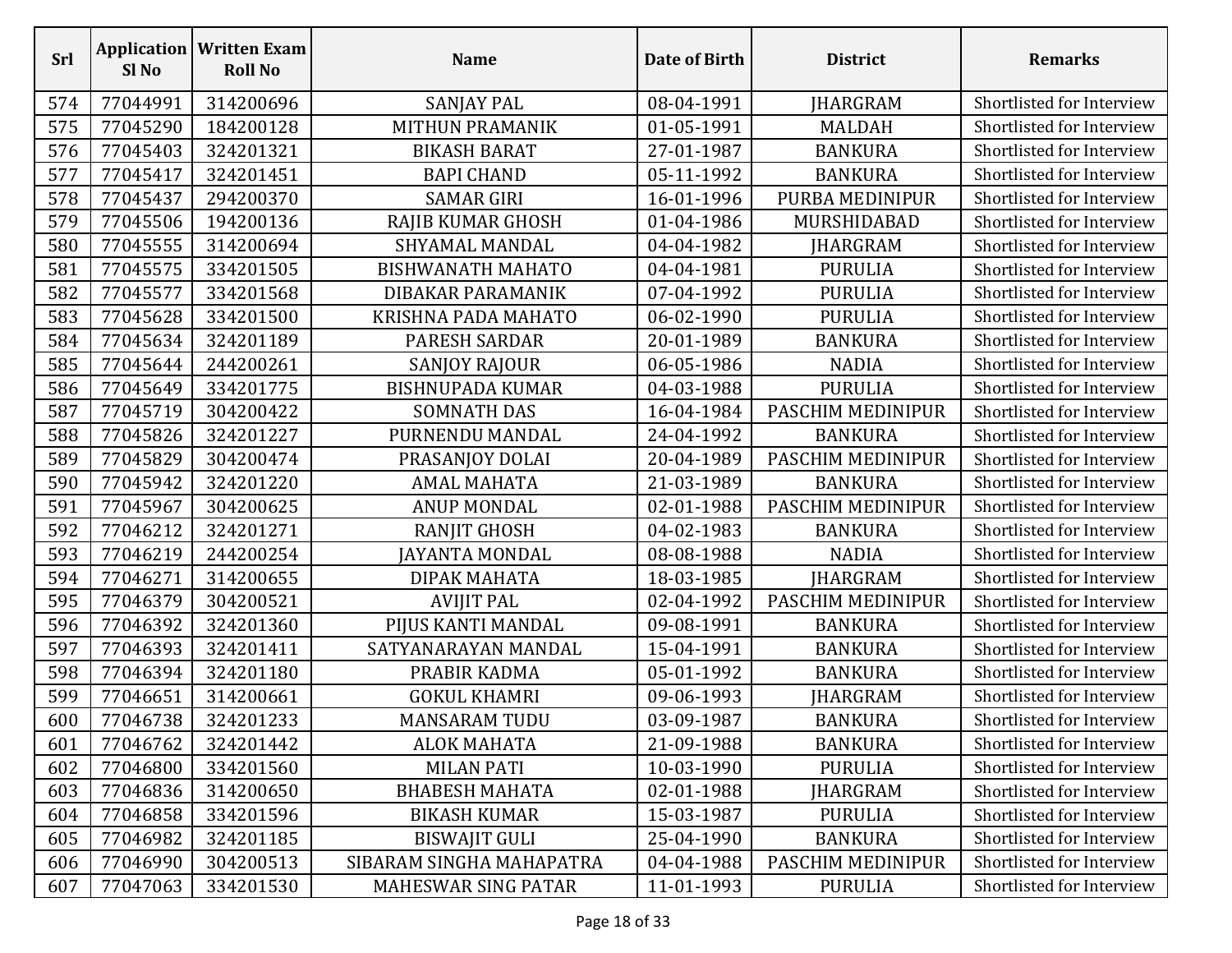| Srl | <b>Application</b><br>Sl <sub>No</sub> | <b>Written Exam</b><br><b>Roll No</b> | <b>Name</b>                | Date of Birth | <b>District</b>    | <b>Remarks</b>            |
|-----|----------------------------------------|---------------------------------------|----------------------------|---------------|--------------------|---------------------------|
| 608 | 77047069                               | 304200517                             | <b>BISWAJIT PRAMANIK</b>   | 09-01-1992    | PASCHIM MEDINIPUR  | Shortlisted for Interview |
| 609 | 77047210                               | 114200019                             | <b>SUNIL ROY</b>           | 06-01-1983    | <b>COOCH BEHAR</b> | Shortlisted for Interview |
| 610 | 77047227                               | 164200089                             | <b>GANGADHAR BARMAN</b>    | 12-04-1987    | UTTAR DINAJPUR     | Shortlisted for Interview |
| 611 | 77047314                               | 314201053                             | <b>SAHEBRAM MURMU</b>      | 09-05-1991    | <b>JHARGRAM</b>    | Shortlisted for Interview |
| 612 | 77047386                               | 184200114                             | <b>MILAN ROY</b>           | 12-08-1986    | <b>MALDAH</b>      | Shortlisted for Interview |
| 613 | 77047391                               | 314200820                             | <b>ABHILAL MURMU</b>       | 14-01-1987    | JHARGRAM           | Shortlisted for Interview |
| 614 | 77047393                               | 334201580                             | <b>SANTOSH SINGHA BABU</b> | 07-04-1988    | <b>PURULIA</b>     | Shortlisted for Interview |
| 615 | 77047422                               | 334201556                             | <b>AJIT TUDU</b>           | 27-12-1989    | <b>PURULIA</b>     | Shortlisted for Interview |
| 616 | 77047435                               | 314200905                             | <b>BIMAL MURMU</b>         | 02-05-1984    | <b>JHARGRAM</b>    | Shortlisted for Interview |
| 617 | 77047535                               | 304200540                             | UJJAL KANTI GHOSH          | 28-04-1988    | PASCHIM MEDINIPUR  | Shortlisted for Interview |
| 618 | 77047571                               | 334201509                             | <b>BIR SING SARDAR</b>     | 04-03-1993    | <b>PURULIA</b>     | Shortlisted for Interview |
| 619 | 77047683                               | 314200889                             | <b>TANMOY PANDA</b>        | 26-03-1993    | <b>JHARGRAM</b>    | Shortlisted for Interview |
| 620 | 77047712                               | 334201550                             | <b>SUKUMAR PARAMANIK</b>   | 26-12-1989    | <b>PURULIA</b>     | Shortlisted for Interview |
| 621 | 77047718                               | 334201715                             | <b>DHIRAJ GORAIN</b>       | 05-05-1989    | <b>PURULIA</b>     | Shortlisted for Interview |
| 622 | 77047727                               | 334201497                             | <b>SHYAM SUNDAR MAHATO</b> | 02-04-1989    | <b>PURULIA</b>     | Shortlisted for Interview |
| 623 | 77047738                               | 314201121                             | <b>ADYANATH MAHATA</b>     | 20-05-1991    | JHARGRAM           | Shortlisted for Interview |
| 624 | 77047772                               | 334201640                             | <b>MITHUN MAJHI</b>        | 18-09-1989    | <b>PURULIA</b>     | Shortlisted for Interview |
| 625 | 77047843                               | 314201139                             | <b>AMIT KUILA</b>          | 01-05-1986    | <b>JHARGRAM</b>    | Shortlisted for Interview |
| 626 | 77047922                               | 314201046                             | RADHANATH MANDI            | 10-05-1991    | JHARGRAM           | Shortlisted for Interview |
| 627 | 77047957                               | 314201038                             | <b>SUMANTA PATRA</b>       | 18-03-1979    | <b>JHARGRAM</b>    | Shortlisted for Interview |
| 628 | 77048011                               | 304200524                             | <b>RAJIB HANSDA</b>        | 15-03-1993    | PASCHIM MEDINIPUR  | Shortlisted for Interview |
| 629 | 77048017                               | 314200746                             | <b>KRISHNA PADA SINGH</b>  | 05-06-1989    | JHARGRAM           | Shortlisted for Interview |
| 630 | 77048040                               | 314200949                             | <b>DILIP MAHATA</b>        | 04-03-1984    | <b>JHARGRAM</b>    | Shortlisted for Interview |
| 631 | 77048043                               | 304200602                             | <b>ALOK KABIRAJ</b>        | 12-08-1991    | PASCHIM MEDINIPUR  | Shortlisted for Interview |
| 632 | 77048048                               | 304200478                             | MILAN MAHATA               | 15-07-1993    | PASCHIM MEDINIPUR  | Shortlisted for Interview |
| 633 | 77048095                               | 334201515                             | RANJIT KUMBHAKAR           | 20-05-1986    | <b>PURULIA</b>     | Shortlisted for Interview |
| 634 | 77048152                               | 334201493                             | SASANKA SEKHAR TUDU        | 05-01-1986    | PURULIA            | Shortlisted for Interview |
| 635 | 77048156                               | 324201439                             | <b>BIPLAB HANSDA</b>       | 05-01-1989    | <b>BANKURA</b>     | Shortlisted for Interview |
| 636 | 77048195                               | 324201428                             | <b>BIBHAS BERA</b>         | 26-11-1980    | <b>BANKURA</b>     | Shortlisted for Interview |
| 637 | 77048204                               | 314200894                             | <b>BISWAJIT PRATIHAR</b>   | 06-09-1989    | <b>IHARGRAM</b>    | Shortlisted for Interview |
| 638 | 77048209                               | 324201413                             | <b>MADHUSUDAN DHIBAR</b>   | 24-10-1990    | <b>BANKURA</b>     | Shortlisted for Interview |
| 639 | 77048241                               | 334201704                             | UTTAM KUMAR MAHATO         | 15-10-1986    | <b>PURULIA</b>     | Shortlisted for Interview |
| 640 | 77048374                               | 314200710                             | <b>CHATUR SAREN</b>        | 03-09-1990    | <b>JHARGRAM</b>    | Shortlisted for Interview |
| 641 | 77048486                               | 334201613                             | <b>AMITYA MURMU</b>        | 16-09-1989    | <b>PURULIA</b>     | Shortlisted for Interview |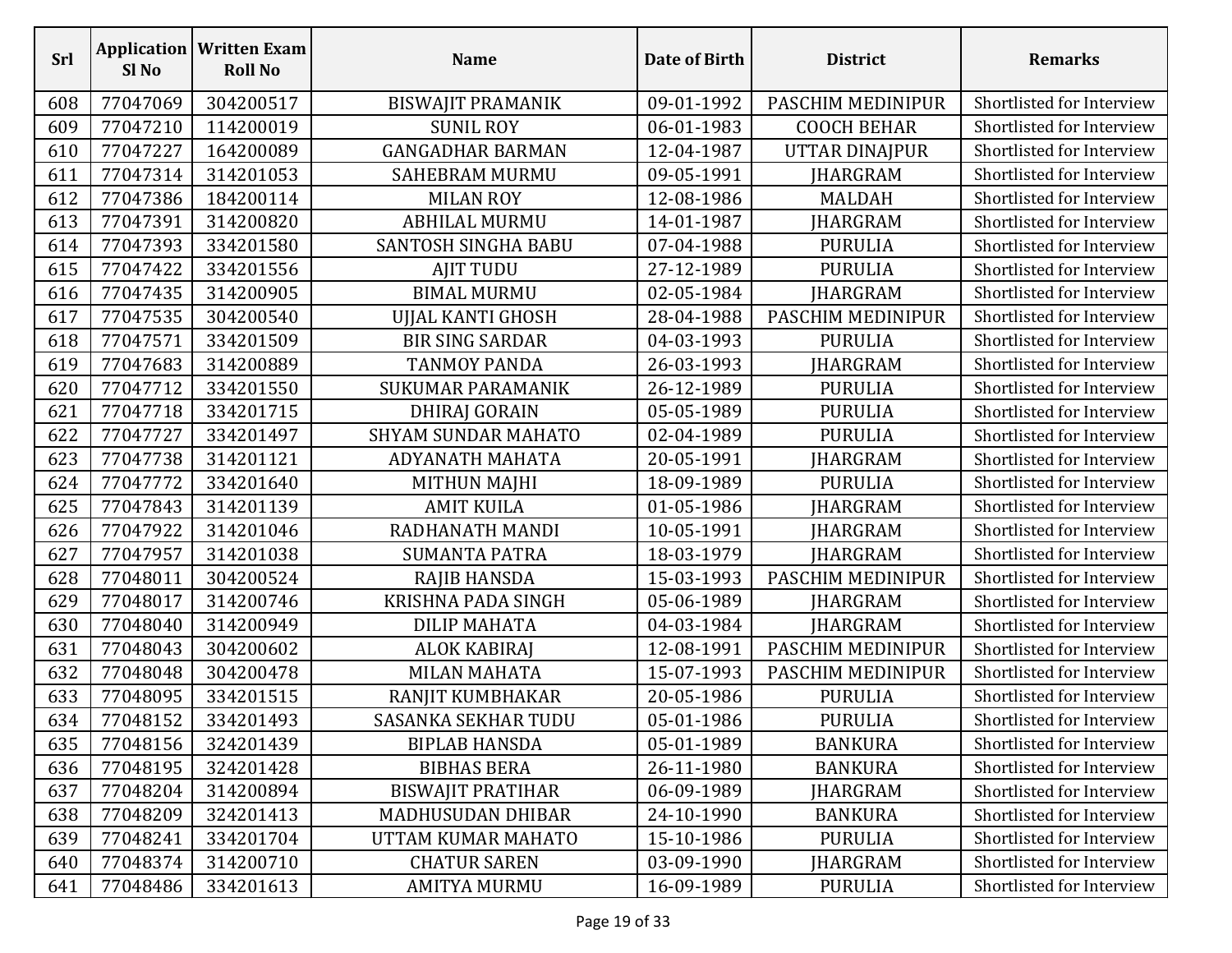| Srl | Sl No    | <b>Application   Written Exam</b><br><b>Roll No</b> | <b>Name</b>               | Date of Birth | <b>District</b>          | <b>Remarks</b>            |
|-----|----------|-----------------------------------------------------|---------------------------|---------------|--------------------------|---------------------------|
| 642 | 77048546 | 334201778                                           | <b>LALTU MAHATA</b>       | 06-02-1989    | <b>PURULIA</b>           | Shortlisted for Interview |
| 643 | 77048566 | 314200723                                           | <b>BISWAJIT MAHATA</b>    | 28-01-1992    | <b>JHARGRAM</b>          | Shortlisted for Interview |
| 644 | 77048572 | 334201524                                           | <b>GANAPATI SING</b>      | 02-01-1989    | <b>PURULIA</b>           | Shortlisted for Interview |
| 645 | 77048587 | 314200991                                           | <b>PALASH DAS</b>         | 15-03-1989    | <b>JHARGRAM</b>          | Shortlisted for Interview |
| 646 | 77048609 | 314200984                                           | <b>GOUTAM DANDAPAT</b>    | 05-01-1991    | <b>JHARGRAM</b>          | Shortlisted for Interview |
| 647 | 77048670 | 204200174                                           | <b>BAKUL MANDAL</b>       | 19-07-1986    | <b>BIRBHUM</b>           | Shortlisted for Interview |
| 648 | 77048699 | 314200836                                           | <b>JHULAN MAITY</b>       | 06-04-1991    | <b>JHARGRAM</b>          | Shortlisted for Interview |
| 649 | 77048850 | 314200672                                           | SWAPAN KUMAR MAHATA       | 01-02-1990    | <b>JHARGRAM</b>          | Shortlisted for Interview |
| 650 | 77048935 | 314201105                                           | <b>SANJOY SING</b>        | 10-11-1988    | <b>JHARGRAM</b>          | Shortlisted for Interview |
| 651 | 77048963 | 314200886                                           | <b>CHAITANYA MURMU</b>    | 15-02-1991    | <b>JHARGRAM</b>          | Shortlisted for Interview |
| 652 | 77049003 | 304200489                                           | <b>BISWANATH MAJILA</b>   | 01-03-1992    | PASCHIM MEDINIPUR        | Shortlisted for Interview |
| 653 | 77049004 | 314201065                                           | <b>GOUR HATUI</b>         | 04-01-1982    | <b>JHARGRAM</b>          | Shortlisted for Interview |
| 654 | 77049122 | 334201695                                           | PARITOSH MAHATA           | 03-02-1989    | <b>PURULIA</b>           | Shortlisted for Interview |
| 655 | 77049339 | 204200158                                           | PROSENJIT MONDAL          | 01-09-1981    | <b>BIRBHUM</b>           | Shortlisted for Interview |
| 656 | 77049352 | 314200882                                           | <b>RABIN NAYEK</b>        | 21-07-1990    | <b>JHARGRAM</b>          | Shortlisted for Interview |
| 657 | 77049442 | 334201731                                           | NITU SING MURA            | 02-05-1990    | <b>PURULIA</b>           | Shortlisted for Interview |
| 658 | 77049520 | 314200961                                           | <b>ARJUN MAHATA</b>       | 17-10-1989    | JHARGRAM                 | Shortlisted for Interview |
| 659 | 77049532 | 314200825                                           | <b>RATAN SHIT</b>         | 03-02-1991    | <b>JHARGRAM</b>          | Shortlisted for Interview |
| 660 | 77049555 | 254200346                                           | <b>SUKANTA BISWAS</b>     | 25-04-1986    | <b>NORTH 24 PARGANAS</b> | Shortlisted for Interview |
| 661 | 77049582 | 314200966                                           | <b>AMIT GHOSH</b>         | 26-04-1989    | <b>JHARGRAM</b>          | Shortlisted for Interview |
| 662 | 77049604 | 334201585                                           | SRISTIDHAR MAHATO         | 06-07-1990    | <b>PURULIA</b>           | Shortlisted for Interview |
| 663 | 77049720 | 324201289                                           | SANKAR KARI               | 02-05-1985    | <b>BANKURA</b>           | Shortlisted for Interview |
| 664 | 77049760 | 324201257                                           | <b>BIDYUT MAHANTA</b>     | 12-11-1987    | <b>BANKURA</b>           | Shortlisted for Interview |
| 665 | 77049796 | 304200466                                           | SANJAY MAHATA             | 02-08-1985    | PASCHIM MEDINIPUR        | Shortlisted for Interview |
| 666 | 77049833 | 324201219                                           | <b>DIPAK PATAR</b>        | 18-10-1985    | <b>BANKURA</b>           | Shortlisted for Interview |
| 667 | 77049846 | 324201171                                           | PRADIP KUMAR MANDAL       | 02-05-1987    | <b>BANKURA</b>           | Shortlisted for Interview |
| 668 | 77049890 | 324201367                                           | <b>AMIT MAHATA</b>        | 27-04-1990    | <b>BANKURA</b>           | Shortlisted for Interview |
| 669 | 77050144 | 174200103                                           | <b>GOUTAM ROY</b>         | 07-04-1989    | DAKSHIN DINAJPUR         | Shortlisted for Interview |
| 670 | 77050150 | 334201621                                           | <b>ANIMESH KUMAR</b>      | 13-02-1992    | <b>PURULIA</b>           | Shortlisted for Interview |
| 671 | 77050228 | 174200104                                           | <b>ZAKIR HOSSAIN</b>      | 15-03-1973    | DAKSHIN DINAJPUR         | Shortlisted for Interview |
| 672 | 77050240 | 324201191                                           | <b>SWAPAN SARDAR</b>      | 06-12-1989    | <b>BANKURA</b>           | Shortlisted for Interview |
| 673 | 77050311 | 324201317                                           | <b>CHANDAN DE</b>         | 02-05-1984    | <b>BANKURA</b>           | Shortlisted for Interview |
| 674 | 77050314 | 314200982                                           | <b>SOURAV KANTI BARIK</b> | 28-10-1992    | JHARGRAM                 | Shortlisted for Interview |
| 675 | 77050356 | 244200320                                           | <b>ARUN MANDAL</b>        | 10-11-1990    | <b>NADIA</b>             | Shortlisted for Interview |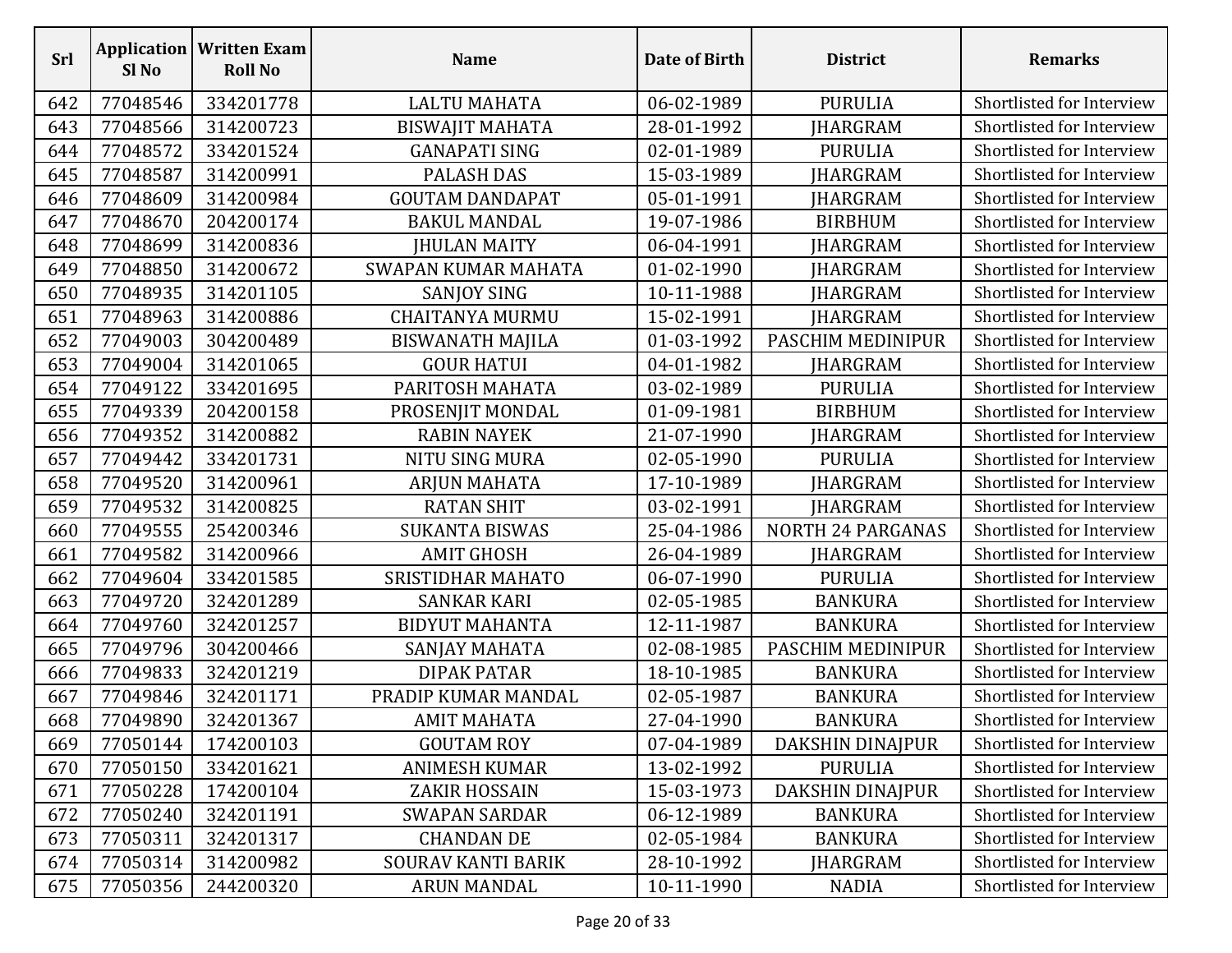| Srl | Sl No    | <b>Application   Written Exam</b><br><b>Roll No</b> | <b>Name</b>                  | Date of Birth | <b>District</b>    | <b>Remarks</b>            |
|-----|----------|-----------------------------------------------------|------------------------------|---------------|--------------------|---------------------------|
| 676 | 77050384 | 314201144                                           | <b>GURVA BESRA</b>           | 23-03-1989    | JHARGRAM           | Shortlisted for Interview |
| 677 | 77050432 | 174200100                                           | <b>SUBHA SARKAR</b>          | 13-05-1990    | DAKSHIN DINAJPUR   | Shortlisted for Interview |
| 678 | 77050531 | 314200833                                           | <b>BALARKA DE</b>            | 06-04-1990    | JHARGRAM           | Shortlisted for Interview |
| 679 | 77050548 | 334201779                                           | <b>BHARAT CHANDRA MAHATO</b> | 07-05-1986    | <b>PURULIA</b>     | Shortlisted for Interview |
| 680 | 77050607 | 154200070                                           | <b>SURESH SUBBA</b>          | 29-07-1981    | DARJEELING         | Shortlisted for Interview |
| 681 | 77050682 | 314200779                                           | <b>CHARAN KISKU</b>          | 18-04-1986    | <b>JHARGRAM</b>    | Shortlisted for Interview |
| 682 | 77050710 | 304200545                                           | PRAVAS MANDAL                | 25-03-1990    | PASCHIM MEDINIPUR  | Shortlisted for Interview |
| 683 | 77050738 | 314200640                                           | MANOJ KUMAR MAHATA           | 08-11-1992    | <b>JHARGRAM</b>    | Shortlisted for Interview |
| 684 | 77050747 | 324201184                                           | <b>SUSANTA MAHATA</b>        | 13-06-1979    | <b>BANKURA</b>     | Shortlisted for Interview |
| 685 | 77050777 | 324201449                                           | <b>ANUP KUMAR SAREN</b>      | 05-03-1988    | <b>BANKURA</b>     | Shortlisted for Interview |
| 686 | 77050791 | 304200411                                           | <b>SOMNATH SAR</b>           | 04-06-1991    | PASCHIM MEDINIPUR  | Shortlisted for Interview |
| 687 | 77050805 | 334201519                                           | <b>SUDHIR CHANDRA KUIRY</b>  | 07-08-1984    | <b>PURULIA</b>     | Shortlisted for Interview |
| 688 | 77050820 | 184200110                                           | <b>ABUL KALAM AZAD</b>       | 24-02-1988    | <b>MALDAH</b>      | Shortlisted for Interview |
| 689 | 77050826 | 314200729                                           | <b>BHABESH MAHATA</b>        | 02-06-1986    | JHARGRAM           | Shortlisted for Interview |
| 690 | 77050910 | 334201760                                           | <b>SUJOY MITRA</b>           | 12-04-1993    | <b>PURULIA</b>     | Shortlisted for Interview |
| 691 | 77050928 | 314200711                                           | JAGADISH NAYAK               | 27-11-1992    | <b>JHARGRAM</b>    | Shortlisted for Interview |
| 692 | 77050930 | 334201767                                           | <b>SANJOY MURMU</b>          | 16-08-1993    | <b>PURULIA</b>     | Shortlisted for Interview |
| 693 | 77050933 | 334201789                                           | <b>SWAPAN KUMAR</b>          | 06-04-1991    | <b>PURULIA</b>     | Shortlisted for Interview |
| 694 | 77050959 | 324201244                                           | DIPAK MAHATA                 | 08-04-1989    | <b>BANKURA</b>     | Shortlisted for Interview |
| 695 | 77050989 | 114200016                                           | <b>DILIP BARMAN</b>          | 08-06-1989    | <b>COOCH BEHAR</b> | Shortlisted for Interview |
| 696 | 77051114 | 304200447                                           | DEBASISH PAL                 | 15-05-1993    | PASCHIM MEDINIPUR  | Shortlisted for Interview |
| 697 | 77051141 | 324201372                                           | PRASANTA MANDAL              | 22-03-1990    | <b>BANKURA</b>     | Shortlisted for Interview |
| 698 | 77051176 | 284200366                                           | PRAVAT RIT                   | 03-03-1982    | <b>HOWRAH</b>      | Shortlisted for Interview |
| 699 | 77051322 | 334201798                                           | <b>SANTOSH TUDU</b>          | 14-05-1989    | <b>PURULIA</b>     | Shortlisted for Interview |
| 700 | 77051344 | 324201319                                           | PRASANTA GHOSH               | 05-05-1989    | <b>BANKURA</b>     | Shortlisted for Interview |
| 701 | 77051446 | 324201374                                           | <b>SUSANTA MANDAL</b>        | 29-01-1988    | <b>BANKURA</b>     | Shortlisted for Interview |
| 702 | 77051467 | 314200971                                           | <b>RAISEN TUDU</b>           | 25-03-1984    | <b>JHARGRAM</b>    | Shortlisted for Interview |
| 703 | 77051551 | 324201204                                           | <b>HARADHAN DUTTA</b>        | 06-02-1985    | <b>BANKURA</b>     | Shortlisted for Interview |
| 704 | 77051626 | 334201607                                           | NARAHARI MANDI               | 11-05-1991    | <b>PURULIA</b>     | Shortlisted for Interview |
| 705 | 77051639 | 324201409                                           | SOMNATH DUTTA                | 16-04-1990    | <b>BANKURA</b>     | Shortlisted for Interview |
| 706 | 77051642 | 184200125                                           | <b>MD ARFAT ALI</b>          | 23-05-1987    | <b>MALDAH</b>      | Shortlisted for Interview |
| 707 | 77051962 | 314201032                                           | JAYANTA MANGAL               | 21-10-1976    | <b>JHARGRAM</b>    | Shortlisted for Interview |
| 708 | 77052176 | 294200392                                           | <b>DIPAK GIRI</b>            | 02-09-1987    | PURBA MEDINIPUR    | Shortlisted for Interview |
| 709 | 77052192 | 114200032                                           | <b>SURAJ KUMAR BARMAN</b>    | 21-11-1984    | <b>COOCH BEHAR</b> | Shortlisted for Interview |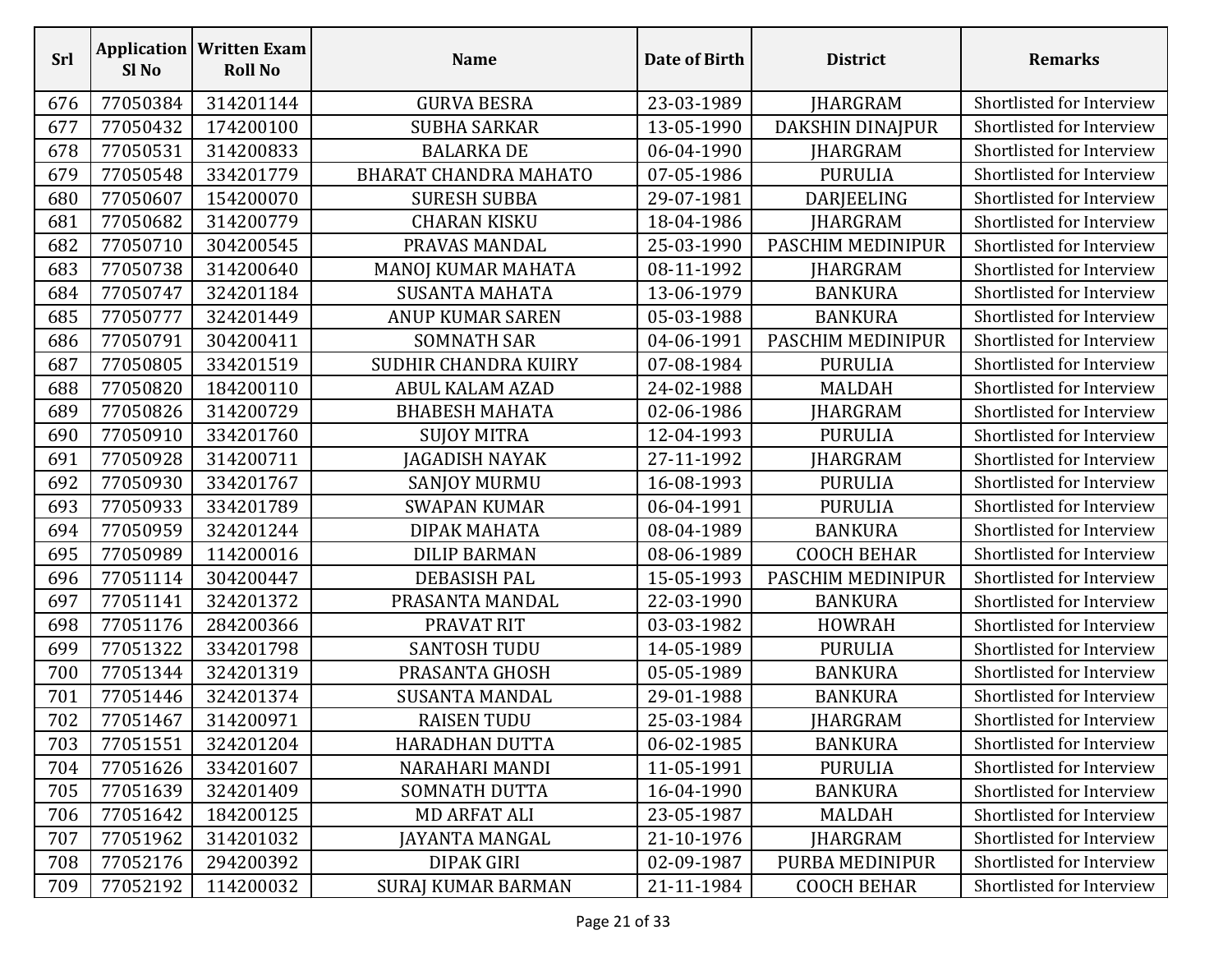| <b>Srl</b> | Sl No    | <b>Application   Written Exam</b><br><b>Roll No</b> | <b>Name</b>               | Date of Birth | <b>District</b>     | <b>Remarks</b>            |
|------------|----------|-----------------------------------------------------|---------------------------|---------------|---------------------|---------------------------|
| 710        | 77052369 | 314200717                                           | JAGADISH RANA             | 13-07-1993    | JHARGRAM            | Shortlisted for Interview |
| 711        | 77052457 | 314200745                                           | UKIL HANSDA               | 26-10-1988    | JHARGRAM            | Shortlisted for Interview |
| 712        | 77052462 | 334201508                                           | <b>DALIM HANSDA</b>       | 12-11-1991    | <b>PURULIA</b>      | Shortlisted for Interview |
| 713        | 77052573 | 334201793                                           | NIRODH SING SARDAR        | 15-03-1989    | <b>PURULIA</b>      | Shortlisted for Interview |
| 714        | 77052587 | 334201470                                           | <b>NAREN MAHATO</b>       | 03-01-1993    | <b>PURULIA</b>      | Shortlisted for Interview |
| 715        | 77052602 | 314200921                                           | <b>KANAK MAHATA</b>       | 26-01-1992    | JHARGRAM            | Shortlisted for Interview |
| 716        | 77052780 | 324201412                                           | <b>ANUPAM BALLOV</b>      | 01-03-1981    | <b>BANKURA</b>      | Shortlisted for Interview |
| 717        | 77052868 | 334201510                                           | DALIM CHANDRA MAHATO      | 02-02-1987    | <b>PURULIA</b>      | Shortlisted for Interview |
| 718        | 77053004 | 184200122                                           | <b>CHANDU ROY</b>         | 05-07-1984    | <b>MALDAH</b>       | Shortlisted for Interview |
| 719        | 77053079 | 314200944                                           | <b>SUVENDU PATIAL</b>     | 16-04-1981    | JHARGRAM            | Shortlisted for Interview |
| 720        | 77053190 | 334201587                                           | <b>LAXMIKANTA TUDU</b>    | 10-01-1991    | <b>PURULIA</b>      | Shortlisted for Interview |
| 721        | 77053313 | 324201286                                           | <b>BABLU GARAI</b>        | 19-03-1989    | <b>BANKURA</b>      | Shortlisted for Interview |
| 722        | 77053348 | 334201725                                           | PARAMESWAR KUIRY          | 20-02-1993    | <b>PURULIA</b>      | Shortlisted for Interview |
| 723        | 77053410 | 334201630                                           | UTTAM KUMAR MAHATO        | 03-05-1989    | <b>PURULIA</b>      | Shortlisted for Interview |
| 724        | 77053503 | 334201797                                           | PARTHA MANDAL             | 03-11-1992    | <b>PURULIA</b>      | Shortlisted for Interview |
| 725        | 77053591 | 334201526                                           | <b>BIPRA PRASAD GORAI</b> | 10-04-1993    | <b>PURULIA</b>      | Shortlisted for Interview |
| 726        | 77053645 | 194200144                                           | <b>MD AZMIR ALI</b>       | 01-01-1980    | MURSHIDABAD         | Shortlisted for Interview |
| 727        | 77053900 | 214200206                                           | <b>GOUTAM BANERJEE</b>    | 25-03-1982    | <b>BURDWAN EAST</b> | Shortlisted for Interview |
| 728        | 77053955 | 324201430                                           | <b>BIBEKANANDA SARDAR</b> | 04-01-1982    | <b>BANKURA</b>      | Shortlisted for Interview |
| 729        | 77053982 | 334201617                                           | <b>BHRIGURAM GORAI</b>    | 14-03-1993    | <b>PURULIA</b>      | Shortlisted for Interview |
| 730        | 77054382 | 234200241                                           | <b>SUBHAS DAS</b>         | 10-02-1983    | <b>HOOGHLY</b>      | Shortlisted for Interview |
| 731        | 77054825 | 324201304                                           | <b>BISWANATH PATRA</b>    | 12-09-1985    | <b>BANKURA</b>      | Shortlisted for Interview |
| 732        | 77054839 | 334201554                                           | <b>MADHAB GORAI</b>       | 05-03-1993    | <b>PURULIA</b>      | Shortlisted for Interview |
| 733        | 77054890 | 334201697                                           | <b>KARMU SING SARDAR</b>  | 05-01-1993    | <b>PURULIA</b>      | Shortlisted for Interview |
| 734        | 77055036 | 324201338                                           | SACHIDANANDA MURMU        | 30-12-1991    | <b>BANKURA</b>      | Shortlisted for Interview |
| 735        | 77055037 | 314200929                                           | <b>BIMAL KANTI MAHATA</b> | 19-06-1979    | <b>JHARGRAM</b>     | Shortlisted for Interview |
| 736        | 77055084 | 324201282                                           | <b>BAPI MURMU</b>         | 05-03-1988    | <b>BANKURA</b>      | Shortlisted for Interview |
| 737        | 77055132 | 314200644                                           | <b>SIBU MUKHI</b>         | 10-10-1984    | <b>IHARGRAM</b>     | Shortlisted for Interview |
| 738        | 77055180 | 324201287                                           | PURNENDU SINGHA           | 01-04-1985    | <b>BANKURA</b>      | Shortlisted for Interview |
| 739        | 77055210 | 334201690                                           | DHANANJOY DAS             | 25-04-1991    | <b>PURULIA</b>      | Shortlisted for Interview |
| 740        | 77055259 | 334201535                                           | <b>MAHINDRA MURMU</b>     | 20-03-1993    | <b>PURULIA</b>      | Shortlisted for Interview |
| 741        | 77055339 | 324201197                                           | <b>SUKUMAR RAJAK</b>      | 20-01-1989    | <b>BANKURA</b>      | Shortlisted for Interview |
| 742        | 77055377 | 334201498                                           | SANJIT PRAMANIK           | 03-04-1985    | <b>PURULIA</b>      | Shortlisted for Interview |
| 743        | 77055383 | 334201506                                           | YOGESWAR GORAI            | 30-12-1992    | <b>PURULIA</b>      | Shortlisted for Interview |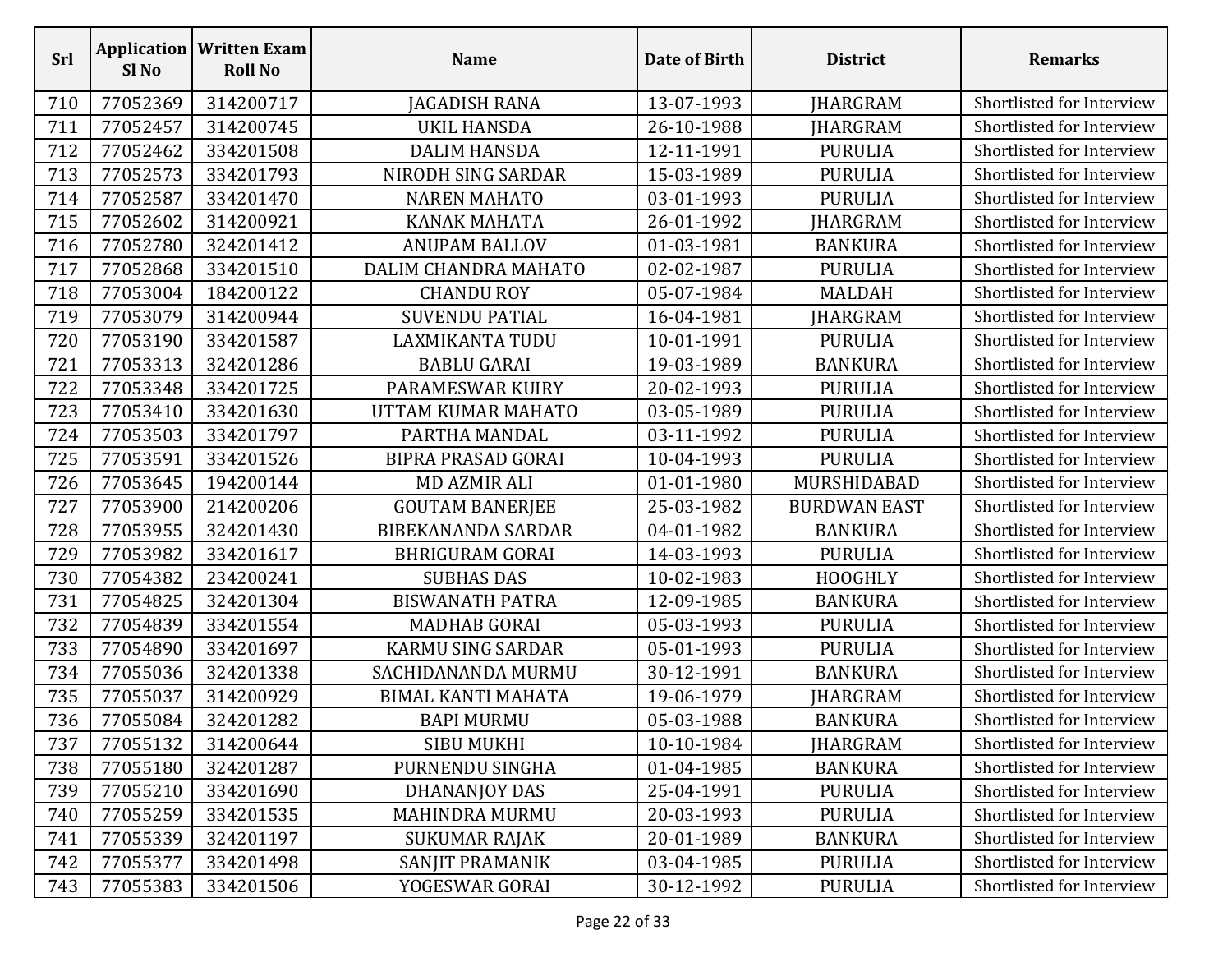| <b>Srl</b> | Sl No    | <b>Application   Written Exam</b><br><b>Roll No</b> | <b>Name</b>                   | Date of Birth | <b>District</b>    | <b>Remarks</b>            |
|------------|----------|-----------------------------------------------------|-------------------------------|---------------|--------------------|---------------------------|
| 744        | 77055388 | 304200414                                           | <b>SUDIP CHAULIA</b>          | 17-06-1991    | PASCHIM MEDINIPUR  | Shortlisted for Interview |
| 745        | 77055396 | 114200017                                           | JAGAT BARMAN                  | 16-04-1979    | <b>COOCH BEHAR</b> | Shortlisted for Interview |
| 746        | 77055517 | 304200595                                           | <b>SANATAN SING</b>           | 28-02-1984    | PASCHIM MEDINIPUR  | Shortlisted for Interview |
| 747        | 77055531 | 334201643                                           | JOYDEV MAHATO                 | 12-06-1991    | <b>PURULIA</b>     | Shortlisted for Interview |
| 748        | 77055646 | 304200505                                           | <b>BISWAJIT MAHATA</b>        | 17-10-1984    | PASCHIM MEDINIPUR  | Shortlisted for Interview |
| 749        | 77055676 | 314200870                                           | <b>SUSOBHAN SAHOO</b>         | 08-06-1990    | <b>JHARGRAM</b>    | Shortlisted for Interview |
| 750        | 77055747 | 314200972                                           | PASUPATI NAYEK                | 05-01-1989    | <b>JHARGRAM</b>    | Shortlisted for Interview |
| 751        | 77055758 | 134200053                                           | <b>SAMAR ROY</b>              | 30-11-1985    | <b>JALPAIGURI</b>  | Shortlisted for Interview |
| 752        | 77055819 | 324201212                                           | <b>CHIRANJIT PATRA</b>        | 24-03-1992    | <b>BANKURA</b>     | Shortlisted for Interview |
| 753        | 77055852 | 314200798                                           | <b>JYOTIRMOY DE</b>           | 17-10-1989    | JHARGRAM           | Shortlisted for Interview |
| 754        | 77055854 | 314200948                                           | <b>DASHARATH SAREN</b>        | 10-05-1986    | JHARGRAM           | Shortlisted for Interview |
| 755        | 77055857 | 324201390                                           | <b>GURUPADA MAHATA</b>        | 20-06-1984    | <b>BANKURA</b>     | Shortlisted for Interview |
| 756        | 77056068 | 324201310                                           | <b>RANJIT BESRA</b>           | 15-07-1987    | <b>BANKURA</b>     | Shortlisted for Interview |
| 757        | 77056105 | 174200097                                           | <b>SUJAY BARMAN</b>           | 04-11-1986    | DAKSHIN DINAJPUR   | Shortlisted for Interview |
| 758        | 77056226 | 314200935                                           | <b>BIRBAL SING</b>            | 09-11-1989    | JHARGRAM           | Shortlisted for Interview |
| 759        | 77056336 | 194200139                                           | UJJAL KR GHOSH                | 05-01-1978    | MURSHIDABAD        | Shortlisted for Interview |
| 760        | 77056356 | 314200679                                           | AGASTI MAHATA                 | 05-10-1990    | JHARGRAM           | Shortlisted for Interview |
| 761        | 77056471 | 304200476                                           | <b>SAILEN DAS</b>             | 07-05-1983    | PASCHIM MEDINIPUR  | Shortlisted for Interview |
| 762        | 77056493 | 314200959                                           | <b>SANJIT SHIT</b>            | 11-06-1987    | <b>JHARGRAM</b>    | Shortlisted for Interview |
| 763        | 77056570 | 314200862                                           | <b>SAGEN HEMBRAM</b>          | 20-05-1990    | <b>JHARGRAM</b>    | Shortlisted for Interview |
| 764        | 77056616 | 314200993                                           | <b>CHANCHAL KUMAR SING</b>    | 27-03-1983    | JHARGRAM           | Shortlisted for Interview |
| 765        | 77056670 | 244200267                                           | <b>HIRAMAN BISWAS</b>         | 11-04-1981    | <b>NADIA</b>       | Shortlisted for Interview |
| 766        | 77056708 | 304200441                                           | <b>BADDINATH TUDU</b>         | 16-11-1986    | PASCHIM MEDINIPUR  | Shortlisted for Interview |
| 767        | 77056771 | 314200998                                           | <b>SUKHEN HANSDA</b>          | 04-02-1991    | JHARGRAM           | Shortlisted for Interview |
| 768        | 77056819 | 324201299                                           | <b>SAGAR PRAMANIK</b>         | 02-04-1989    | <b>BANKURA</b>     | Shortlisted for Interview |
| 769        | 77056879 | 324201245                                           | <b>SUBHAJIT SAHU</b>          | 27-04-1991    | <b>BANKURA</b>     | Shortlisted for Interview |
| 770        | 77056881 | 304200590                                           | RAGHU NATH PATRA              | 17-01-1983    | PASCHIM MEDINIPUR  | Shortlisted for Interview |
| 771        | 77056908 | 324201454                                           | <b>GANESH CHANDRA RAKSHIT</b> | 29-11-1985    | <b>BANKURA</b>     | Shortlisted for Interview |
| 772        | 77056926 | 304200522                                           | DIPAK MAHATA                  | 01-03-1988    | PASCHIM MEDINIPUR  | Shortlisted for Interview |
| 773        | 77056969 | 314201089                                           | <b>ARUN BARIK</b>             | 05-10-1990    | <b>IHARGRAM</b>    | Shortlisted for Interview |
| 774        | 77057254 | 294200381                                           | PRITAM MAITY                  | 25-02-1990    | PURBA MEDINIPUR    | Shortlisted for Interview |
| 775        | 77058007 | 314200731                                           | <b>GOPINATH SAREN</b>         | 08-03-1991    | <b>JHARGRAM</b>    | Shortlisted for Interview |
| 776        | 77058051 | 314200955                                           | <b>HARIHAR SING</b>           | 02-04-1993    | <b>JHARGRAM</b>    | Shortlisted for Interview |
| 777        | 77058105 | 324201182                                           | <b>DHANANJOY BARIK</b>        | 25-03-1992    | <b>BANKURA</b>     | Shortlisted for Interview |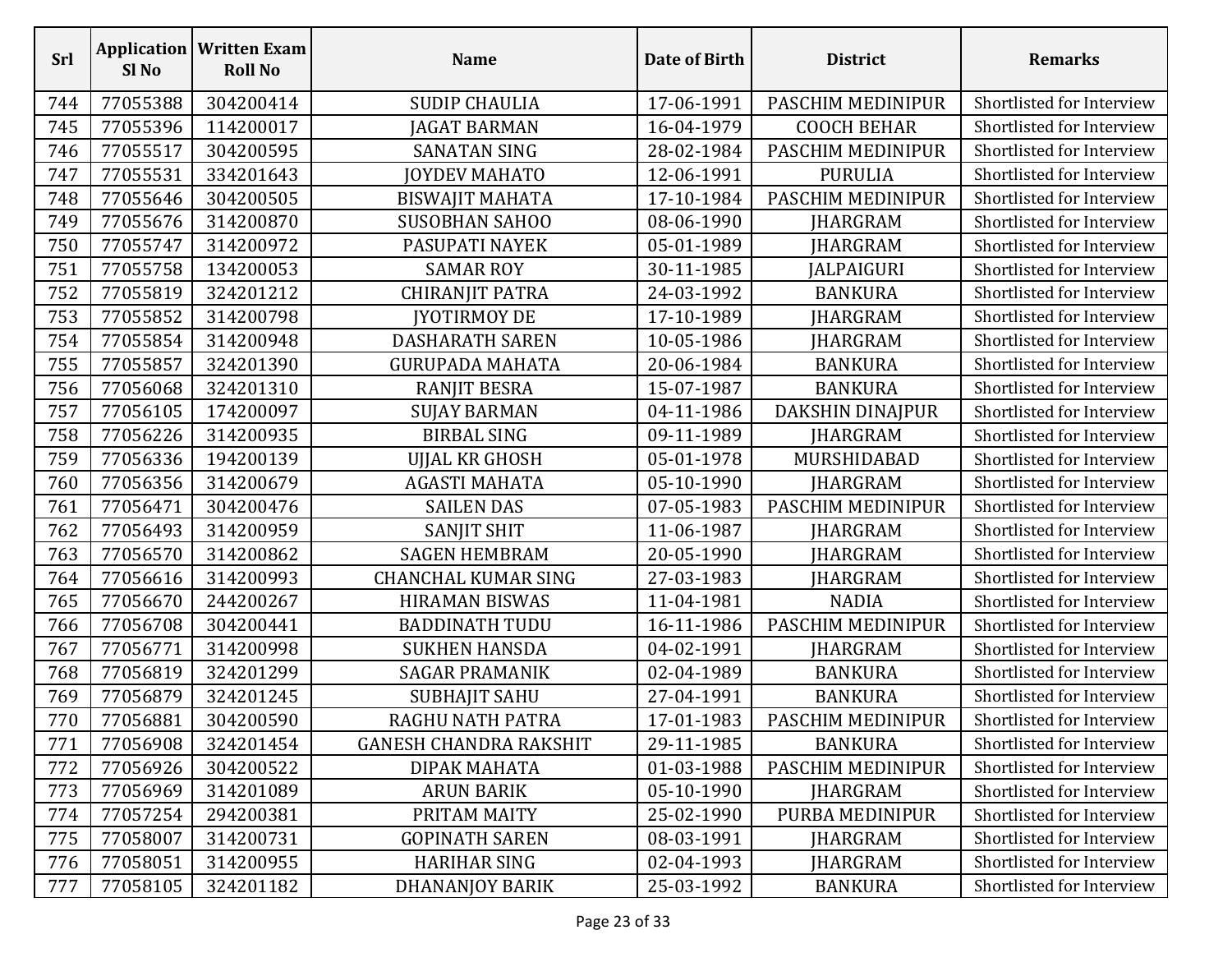| Srl | <b>Application</b><br>Sl <sub>No</sub> | <b>Written Exam</b><br><b>Roll No</b> | <b>Name</b>                | Date of Birth | <b>District</b>     | <b>Remarks</b>            |
|-----|----------------------------------------|---------------------------------------|----------------------------|---------------|---------------------|---------------------------|
| 778 | 77058159                               | 304200583                             | SANTI NATH SATPATI         | 28-02-1992    | PASCHIM MEDINIPUR   | Shortlisted for Interview |
| 779 | 77058192                               | 334201741                             | <b>KARTIK SINGH SARDAR</b> | 16-12-1980    | <b>PURULIA</b>      | Shortlisted for Interview |
| 780 | 77058301                               | 314200828                             | ANUP KUMAR MANDAL          | 05-03-1990    | <b>JHARGRAM</b>     | Shortlisted for Interview |
| 781 | 77058355                               | 214200226                             | SWARUP KUMAR BAIRAGYA      | 13-08-1983    | <b>BURDWAN EAST</b> | Shortlisted for Interview |
| 782 | 77058410                               | 134200049                             | <b>DIPANKAR ROY</b>        | 13-02-1994    | JALPAIGURI          | Shortlisted for Interview |
| 783 | 77058431                               | 324201241                             | <b>JITEN MAHATA</b>        | 01-10-1992    | <b>BANKURA</b>      | Shortlisted for Interview |
| 784 | 77058442                               | 314200936                             | <b>DHANU TUDU</b>          | 15-04-1992    | JHARGRAM            | Shortlisted for Interview |
| 785 | 77058464                               | 324201330                             | DIPENDU MAHATA             | 31-08-1986    | <b>BANKURA</b>      | Shortlisted for Interview |
| 786 | 77058484                               | 304200490                             | TINKU PRATIHAR             | 15-10-1989    | PASCHIM MEDINIPUR   | Shortlisted for Interview |
| 787 | 77058525                               | 244200317                             | <b>UTTAM HALDER</b>        | 10-01-1980    | <b>NADIA</b>        | Shortlisted for Interview |
| 788 | 77058618                               | 334201503                             | <b>SANJAY SAREN</b>        | 23-12-1987    | <b>PURULIA</b>      | Shortlisted for Interview |
| 789 | 77058661                               | 314201107                             | MRINALKANTI DANDAPAT       | 22-04-1988    | JHARGRAM            | Shortlisted for Interview |
| 790 | 77058746                               | 324201176                             | <b>SAGAR SAREN</b>         | 15-01-1993    | <b>BANKURA</b>      | Shortlisted for Interview |
| 791 | 77058932                               | 334201641                             | TAPAN KUMAR MAHATA         | 13-01-1983    | <b>PURULIA</b>      | Shortlisted for Interview |
| 792 | 77059101                               | 304200448                             | <b>BAPI AHIR</b>           | 05-10-1989    | PASCHIM MEDINIPUR   | Shortlisted for Interview |
| 793 | 77059195                               | 334201465                             | <b>SANATAN HEMBRAM</b>     | 13-12-1988    | <b>PURULIA</b>      | Shortlisted for Interview |
| 794 | 77059260                               | 334201734                             | KAJAL PARAMANIK            | 28-02-1980    | <b>PURULIA</b>      | Shortlisted for Interview |
| 795 | 77059284                               | 244200247                             | <b>SUKANTA DAS</b>         | 24-01-1980    | <b>NADIA</b>        | Shortlisted for Interview |
| 796 | 77059299                               | 314200726                             | KHOKON SINGH               | 03-05-1985    | <b>JHARGRAM</b>     | Shortlisted for Interview |
| 797 | 77059341                               | 304200623                             | <b>TOTON PAL</b>           | 12-03-1987    | PASCHIM MEDINIPUR   | Shortlisted for Interview |
| 798 | 77059346                               | 304200535                             | <b>SANTU MAHATA</b>        | 25-09-1992    | PASCHIM MEDINIPUR   | Shortlisted for Interview |
| 799 | 77059372                               | 314200703                             | SRINATH HEMBRAM            | 22-05-1989    | JHARGRAM            | Shortlisted for Interview |
| 800 | 77059463                               | 334201529                             | <b>SAGAR KUMAR</b>         | 18-06-1989    | <b>PURULIA</b>      | Shortlisted for Interview |
| 801 | 77059536                               | 304200604                             | <b>FALGUNI GOSWAMI</b>     | 21-02-1985    | PASCHIM MEDINIPUR   | Shortlisted for Interview |
| 802 | 77059583                               | 314201034                             | <b>DEBASIS KHATUA</b>      | 10-02-1991    | JHARGRAM            | Shortlisted for Interview |
| 803 | 77059615                               | 324201302                             | JAYANTA MAHATA             | 01-08-1993    | <b>BANKURA</b>      | Shortlisted for Interview |
| 804 | 77059684                               | 314200641                             | <b>ARJUN MAHATA</b>        | 09-05-1985    | <b>JHARGRAM</b>     | Shortlisted for Interview |
| 805 | 77059690                               | 314201154                             | <b>ASHOK MAHATA</b>        | 15-05-1990    | <b>JHARGRAM</b>     | Shortlisted for Interview |
| 806 | 77059694                               | 304200471                             | <b>HARIDAS GARAI</b>       | 19-03-1987    | PASCHIM MEDINIPUR   | Shortlisted for Interview |
| 807 | 77059750                               | 314201149                             | <b>LAXMIRAM SOREN</b>      | 26-06-1995    | <b>IHARGRAM</b>     | Shortlisted for Interview |
| 808 | 77059826                               | 324201183                             | <b>MEGHNATH DULEY</b>      | 25-02-1992    | <b>BANKURA</b>      | Shortlisted for Interview |
| 809 | 77059840                               | 324201425                             | AKASH MAHATA               | 01-12-1986    | <b>BANKURA</b>      | Shortlisted for Interview |
| 810 | 77059851                               | 324201178                             | PRADIP KUMAR MAHATA        | 20-10-1989    | <b>BANKURA</b>      | Shortlisted for Interview |
| 811 | 77059979                               | 194200134                             | <b>SOUMITRA DAS</b>        | 22-06-1991    | MURSHIDABAD         | Shortlisted for Interview |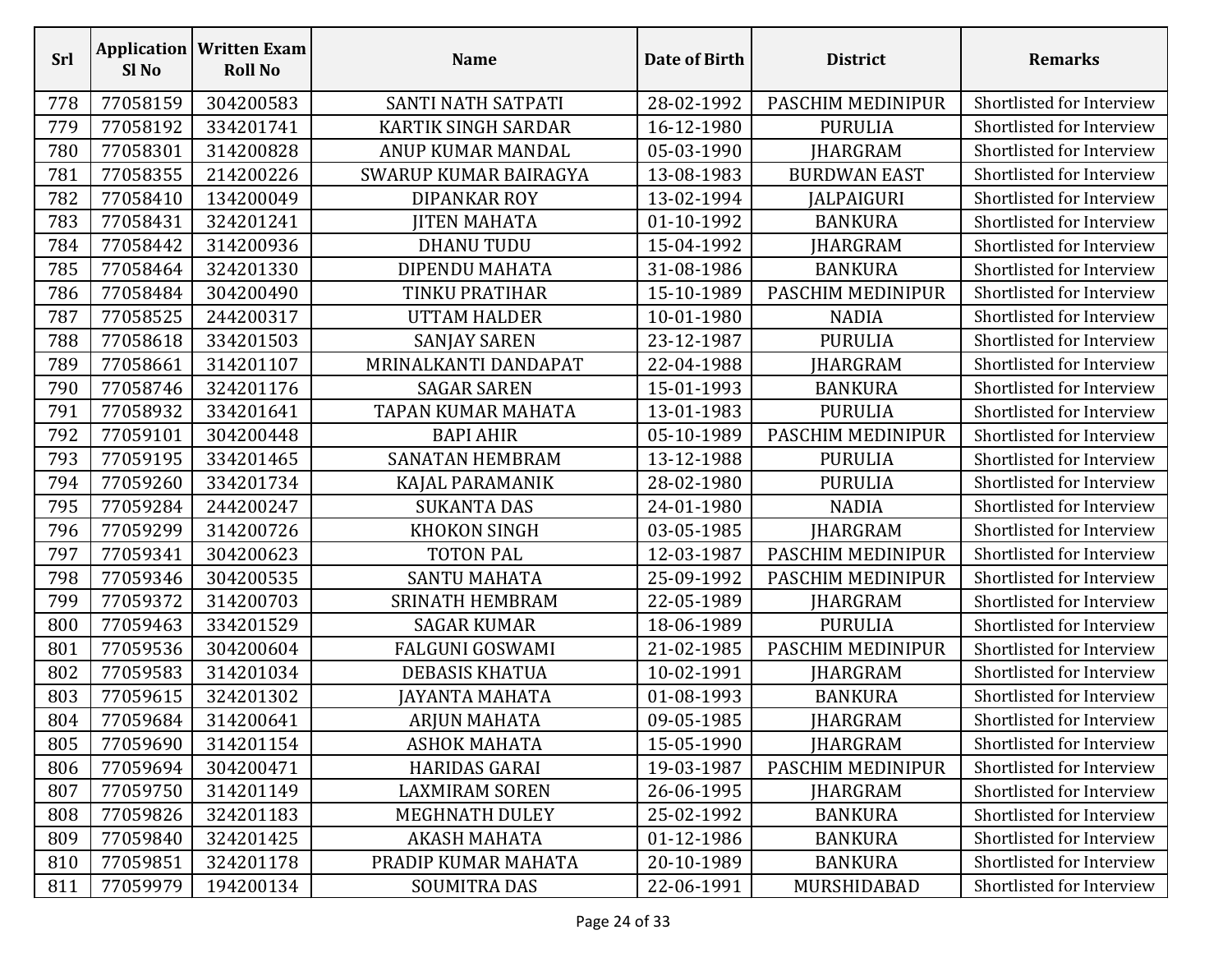| Srl | Sl <sub>No</sub> | <b>Application   Written Exam</b><br><b>Roll No</b> | <b>Name</b>               | Date of Birth | <b>District</b>     | <b>Remarks</b>            |
|-----|------------------|-----------------------------------------------------|---------------------------|---------------|---------------------|---------------------------|
| 812 | 77059987         | 304200428                                           | PRASENJIT ATA             | 26-04-1991    | PASCHIM MEDINIPUR   | Shortlisted for Interview |
| 813 | 77060068         | 314200720                                           | <b>MANIK RANA</b>         | 04-03-1987    | JHARGRAM            | Shortlisted for Interview |
| 814 | 77060146         | 324201199                                           | <b>SAMIR RAJAK</b>        | 10-06-1981    | <b>BANKURA</b>      | Shortlisted for Interview |
| 815 | 77060230         | 304200549                                           | NATU CHARAN MAHATA        | 28-03-1990    | PASCHIM MEDINIPUR   | Shortlisted for Interview |
| 816 | 77060729         | 314200735                                           | NILMONI DUTTA             | 19-09-1989    | <b>JHARGRAM</b>     | Shortlisted for Interview |
| 817 | 77060772         | 314200990                                           | <b>KUMAR SAREN</b>        | 17-08-1989    | JHARGRAM            | Shortlisted for Interview |
| 818 | 77060822         | 314200873                                           | <b>ANANDA HEMBRAM</b>     | 26-09-1988    | <b>JHARGRAM</b>     | Shortlisted for Interview |
| 819 | 77060851         | 304200415                                           | <b>SUBIR HANDEL</b>       | 12-02-1989    | PASCHIM MEDINIPUR   | Shortlisted for Interview |
| 820 | 77060967         | 334201564                                           | RAJEEV SINGH SARDAR       | 25-11-1990    | <b>PURULIA</b>      | Shortlisted for Interview |
| 821 | 77060995         | 334201658                                           | <b>JAGADISH TUDU</b>      | 02-02-1993    | <b>PURULIA</b>      | Shortlisted for Interview |
| 822 | 77061099         | 324201292                                           | <b>SUNIL BARAN MAHATA</b> | 01-11-1983    | <b>BANKURA</b>      | Shortlisted for Interview |
| 823 | 77061113         | 334201486                                           | <b>MAHESWAR BESRA</b>     | 01-07-1990    | <b>PURULIA</b>      | Shortlisted for Interview |
| 824 | 77061162         | 314201099                                           | RADHAKANTA MAHATA         | 24-04-1983    | <b>JHARGRAM</b>     | Shortlisted for Interview |
| 825 | 77061197         | 314200976                                           | <b>SOURIK HATUI</b>       | 12-09-1991    | <b>JHARGRAM</b>     | Shortlisted for Interview |
| 826 | 77061223         | 334201653                                           | <b>BALARAM KUMAR</b>      | 28-02-1993    | <b>PURULIA</b>      | Shortlisted for Interview |
| 827 | 77061479         | 314201031                                           | <b>SUJAY SHIT</b>         | 12-05-1991    | <b>IHARGRAM</b>     | Shortlisted for Interview |
| 828 | 77061763         | 314200939                                           | PRATAP CHANDRA MAHATA     | 30-04-1991    | JHARGRAM            | Shortlisted for Interview |
| 829 | 77061770         | 324201327                                           | RABILOCHAN DULEY          | 21-02-1984    | <b>BANKURA</b>      | Shortlisted for Interview |
| 830 | 77061774         | 304200515                                           | RABINDRANATH DUTTA        | 23-04-1991    | PASCHIM MEDINIPUR   | Shortlisted for Interview |
| 831 | 77061869         | 314200970                                           | <b>JAYANTA NAYAK</b>      | 15-04-1990    | <b>JHARGRAM</b>     | Shortlisted for Interview |
| 832 | 77061953         | 314200997                                           | DHARANI MAHATA            | 12-05-1990    | <b>JHARGRAM</b>     | Shortlisted for Interview |
| 833 | 77061992         | 304200479                                           | SRINATH MAHATA            | 23-03-1990    | PASCHIM MEDINIPUR   | Shortlisted for Interview |
| 834 | 77061996         | 334201480                                           | RAJARAM MAHATO            | 10-08-1987    | <b>PURULIA</b>      | Shortlisted for Interview |
| 835 | 77062052         | 334201735                                           | <b>JALESWAR TUDU</b>      | 05-03-1989    | <b>PURULIA</b>      | Shortlisted for Interview |
| 836 | 77062076         | 324201221                                           | <b>MUNNA DULE</b>         | 15-10-1986    | <b>BANKURA</b>      | Shortlisted for Interview |
| 837 | 77062082         | 184200130                                           | SOUMITRA MANDAL           | 20-04-1993    | <b>MALDAH</b>       | Shortlisted for Interview |
| 838 | 77062125         | 314200834                                           | DHIRENDRA NATH HEMBRAM    | 06-05-1984    | <b>JHARGRAM</b>     | Shortlisted for Interview |
| 839 | 77062294         | 324201361                                           | <b>ANUPAM MAHANTY</b>     | 16-02-1990    | <b>BANKURA</b>      | Shortlisted for Interview |
| 840 | 77062300         | 324201353                                           | SANJOY SINHA MAHAPATRA    | 16-02-1983    | <b>BANKURA</b>      | Shortlisted for Interview |
| 841 | 77062313         | 324201405                                           | <b>AMIT MAHATA</b>        | 10-05-1992    | <b>BANKURA</b>      | Shortlisted for Interview |
| 842 | 77062321         | 304200622                                           | <b>GOUTAM HATUI</b>       | 12-05-1991    | PASCHIM MEDINIPUR   | Shortlisted for Interview |
| 843 | 77062345         | 314200926                                           | SUBHAMANYOU PATRA         | 28-12-1991    | <b>JHARGRAM</b>     | Shortlisted for Interview |
| 844 | 77062359         | 314200987                                           | <b>GANESH MANDAL</b>      | 28-08-1992    | <b>JHARGRAM</b>     | Shortlisted for Interview |
| 845 | 77062438         | 214200223                                           | <b>HARUN SEIKH</b>        | 01-03-1978    | <b>BURDWAN EAST</b> | Shortlisted for Interview |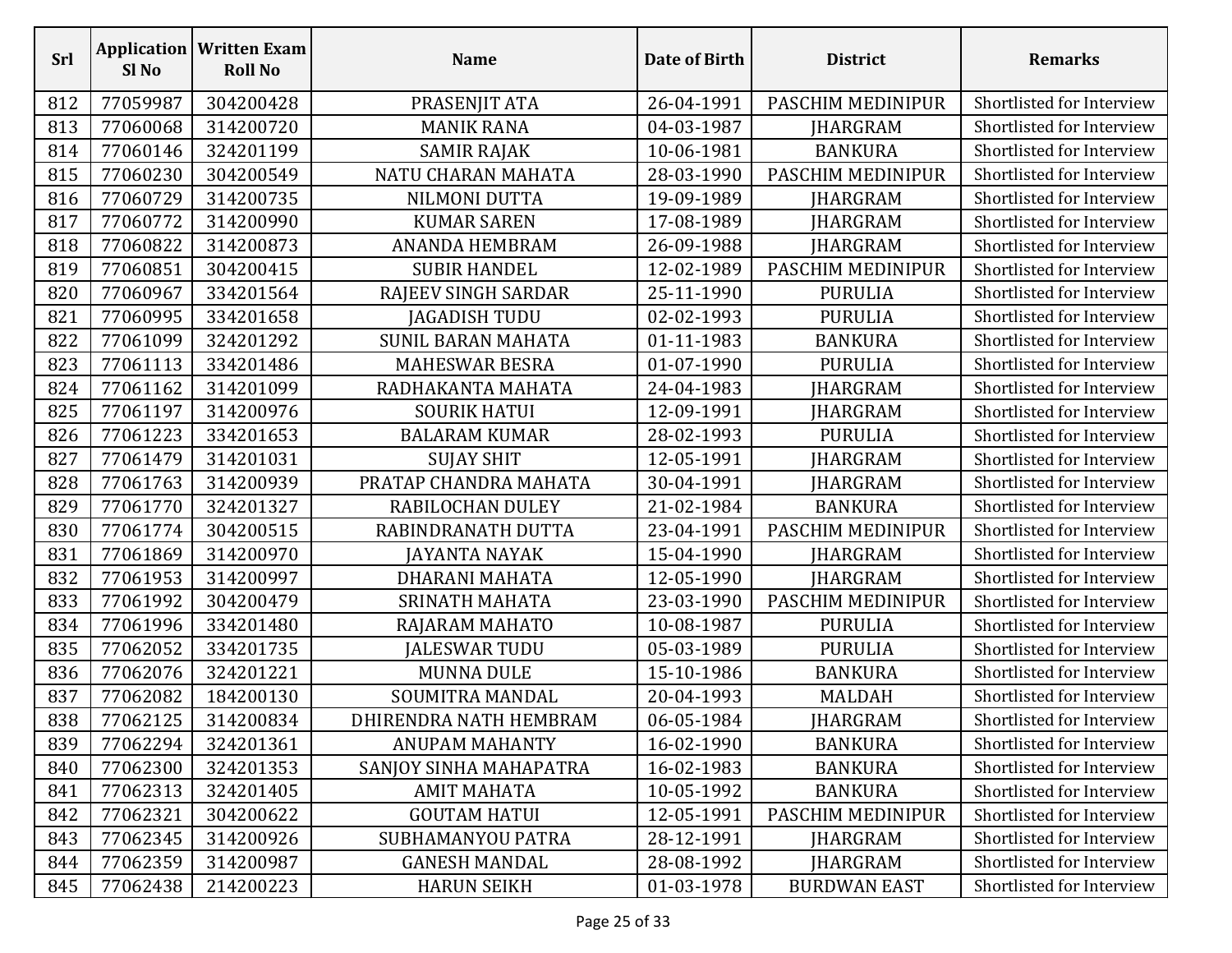| Srl | Sl <sub>No</sub> | <b>Application   Written Exam</b><br><b>Roll No</b> | <b>Name</b>                   | Date of Birth | <b>District</b>          | <b>Remarks</b>            |
|-----|------------------|-----------------------------------------------------|-------------------------------|---------------|--------------------------|---------------------------|
| 846 | 77062501         | 334201670                                           | DILIP KUMAR MAHATO            | 22-08-1983    | <b>PURULIA</b>           | Shortlisted for Interview |
| 847 | 77062583         | 314200778                                           | HEMANTA KUMAR MAHATA          | 22-01-1989    | JHARGRAM                 | Shortlisted for Interview |
| 848 | 77062683         | 324201225                                           | HEMANTA MAHATA                | 15-01-1989    | <b>BANKURA</b>           | Shortlisted for Interview |
| 849 | 77063133         | 254200336                                           | PROSANTA BISWAS               | 21-02-1986    | <b>NORTH 24 PARGANAS</b> | Shortlisted for Interview |
| 850 | 77063285         | 324201179                                           | <b>DEBASISH MISHRA</b>        | 30-05-1989    | <b>BANKURA</b>           | Shortlisted for Interview |
| 851 | 77063490         | 314201114                                           | <b>UTTAM PRATIHAR</b>         | 04-03-1993    | <b>JHARGRAM</b>          | Shortlisted for Interview |
| 852 | 77063500         | 314200749                                           | RAJIB KHILARI                 | 14-05-1988    | <b>JHARGRAM</b>          | Shortlisted for Interview |
| 853 | 77063539         | 334201794                                           | YUDHISTHIR MAHATO             | 04-01-1990    | <b>PURULIA</b>           | Shortlisted for Interview |
| 854 | 77063649         | 314200874                                           | SAJAL SING                    | 29-05-1989    | <b>JHARGRAM</b>          | Shortlisted for Interview |
| 855 | 77063727         | 334201573                                           | <b>SAMIR MAHATO</b>           | 10-02-1991    | <b>PURULIA</b>           | Shortlisted for Interview |
| 856 | 77063768         | 324201316                                           | ROHIT MANDAL                  | 16-04-1991    | <b>BANKURA</b>           | Shortlisted for Interview |
| 857 | 77063989         | 324201172                                           | PRASANTA GULI                 | 12-07-1986    | <b>BANKURA</b>           | Shortlisted for Interview |
| 858 | 77064037         | 334201558                                           | <b>MORAL BESRA</b>            | 05-04-1984    | <b>PURULIA</b>           | Shortlisted for Interview |
| 859 | 77064166         | 314201090                                           | <b>BAPI BARIK</b>             | 07-01-1990    | JHARGRAM                 | Shortlisted for Interview |
| 860 | 77064224         | 314200822                                           | <b>SUNIL KUMAR SHEE</b>       | 07-04-1976    | JHARGRAM                 | Shortlisted for Interview |
| 861 | 77064366         | 334201717                                           | <b>INDRAJIT PARAMANIK</b>     | 18-12-1990    | <b>PURULIA</b>           | Shortlisted for Interview |
| 862 | 77064430         | 244200296                                           | <b>MANOJ HALDAR</b>           | 28-03-1997    | <b>NADIA</b>             | Shortlisted for Interview |
| 863 | 77064538         | 334201625                                           | RABINDRANATH GORAI            | 21-03-1990    | <b>PURULIA</b>           | Shortlisted for Interview |
| 864 | 77064802         | 204200169                                           | ARUP KUMAR MONDAL             | 05-04-1984    | <b>BIRBHUM</b>           | Shortlisted for Interview |
| 865 | 77064826         | 294200389                                           | <b>CHINMOY DAS</b>            | 16-03-1981    | PURBA MEDINIPUR          | Shortlisted for Interview |
| 866 | 77064903         | 334201647                                           | <b>BISWAJIT MAJHI</b>         | 10-08-1992    | <b>PURULIA</b>           | Shortlisted for Interview |
| 867 | 77064930         | 334201577                                           | MALAY KUMAR KANGSABANIK       | 21-01-1984    | <b>PURULIA</b>           | Shortlisted for Interview |
| 868 | 77065083         | 324201202                                           | DIPAK KALINDI                 | 02-02-1990    | <b>BANKURA</b>           | Shortlisted for Interview |
| 869 | 77065119         | 324201423                                           | PRASANTA MAHATA               | 05-07-1990    | <b>BANKURA</b>           | Shortlisted for Interview |
| 870 | 77065263         | 334201730                                           | <b>CHINMOY KUMAR</b>          | 15-01-1993    | <b>PURULIA</b>           | Shortlisted for Interview |
| 871 | 77065363         | 334201672                                           | <b>KEDARNATH GORAI</b>        | 15-02-1992    | <b>PURULIA</b>           | Shortlisted for Interview |
| 872 | 77065368         | 254200335                                           | PRABHUNATH DAS                | 26-01-1983    | NORTH 24 PARGANAS        | Shortlisted for Interview |
| 873 | 77065420         | 334201765                                           | <b>GOPINATH GORAI</b>         | 02-04-1991    | <b>PURULIA</b>           | Shortlisted for Interview |
| 874 | 77065989         | 204200171                                           | PARIMAL MONDAL                | 05-02-1984    | <b>BIRBHUM</b>           | Shortlisted for Interview |
| 875 | 77066169         | 334201788                                           | <b>GOLAK BEHARI KUMAR</b>     | 12-11-1980    | <b>PURULIA</b>           | Shortlisted for Interview |
| 876 | 77066276         | 304200475                                           | <b>AMAL SINGHA</b>            | 03-10-1989    | PASCHIM MEDINIPUR        | Shortlisted for Interview |
| 877 | 77066436         | 334201563                                           | <b>JOYDEV HANSDA</b>          | 03-12-1989    | <b>PURULIA</b>           | Shortlisted for Interview |
| 878 | 77066481         | 314201013                                           | <b>MAGAT HEMBRAM</b>          | 15-12-1990    | JHARGRAM                 | Shortlisted for Interview |
| 879 | 77066509         | 334201691                                           | <b>CHHUTU LAL SING SARDAR</b> | 29-03-1989    | <b>PURULIA</b>           | Shortlisted for Interview |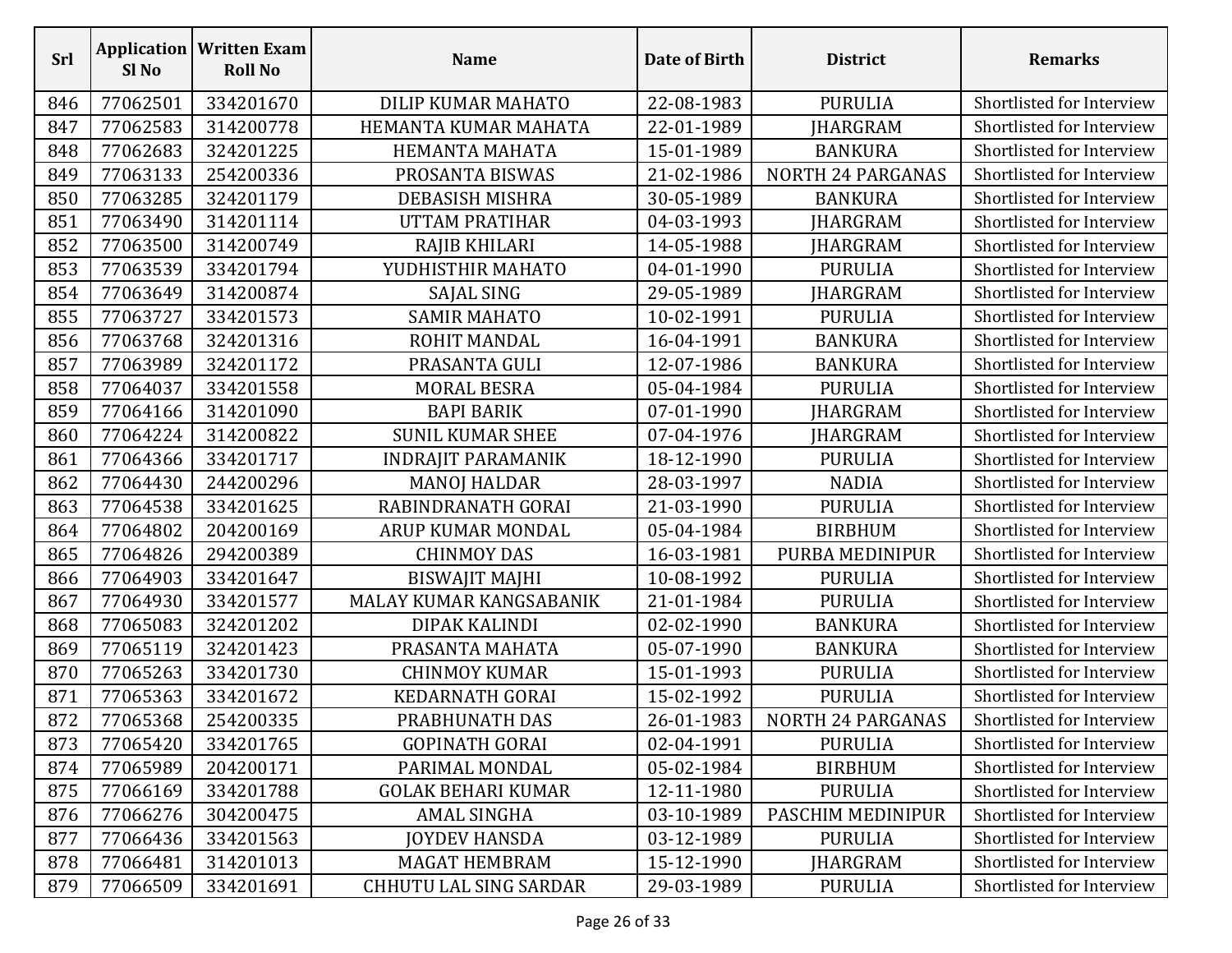| Srl | Sl <sub>No</sub> | <b>Application   Written Exam</b><br><b>Roll No</b> | <b>Name</b>             | Date of Birth | <b>District</b>          | <b>Remarks</b>            |
|-----|------------------|-----------------------------------------------------|-------------------------|---------------|--------------------------|---------------------------|
| 880 | 77066526         | 114200040                                           | <b>AMITAVA SARKAR</b>   | 25-02-1976    | <b>COOCH BEHAR</b>       | Shortlisted for Interview |
| 881 | 77066549         | 314200830                                           | <b>SWARUP SATUA</b>     | 02-01-1992    | JHARGRAM                 | Shortlisted for Interview |
| 882 | 77066632         | 314200859                                           | DEBABRATA NATH          | 23-11-1991    | JHARGRAM                 | Shortlisted for Interview |
| 883 | 77066683         | 314200960                                           | <b>BALARAM SING</b>     | 10-06-1979    | <b>JHARGRAM</b>          | Shortlisted for Interview |
| 884 | 77066762         | 304200523                                           | <b>SANJOY GARAI</b>     | 06-02-1979    | PASCHIM MEDINIPUR        | Shortlisted for Interview |
| 885 | 77066955         | 314200898                                           | PRASANTA BASKEY         | 05-08-1983    | <b>JHARGRAM</b>          | Shortlisted for Interview |
| 886 | 77066994         | 214200230                                           | <b>SHIBNATH GHOSH</b>   | 02-05-1997    | <b>BURDWAN EAST</b>      | Shortlisted for Interview |
| 887 | 77067035         | 314200782                                           | <b>GOLOK CHAND SHIT</b> | 02-04-1983    | JHARGRAM                 | Shortlisted for Interview |
| 888 | 77067046         | 264200356                                           | <b>HRISIKESH BISWAS</b> | 11-11-1976    | <b>SOUTH 24 PARGANAS</b> | Shortlisted for Interview |
| 889 | 77067272         | 334201473                                           | PRANAB MAHATO           | 17-09-1991    | <b>PURULIA</b>           | Shortlisted for Interview |
| 890 | 77067367         | 314200975                                           | NIRENDRA MAHATA         | 08-11-1987    | JHARGRAM                 | Shortlisted for Interview |
| 891 | 77067424         | 314201010                                           | <b>SUKUMAR SAREN</b>    | 06-05-1989    | JHARGRAM                 | Shortlisted for Interview |
| 892 | 77067462         | 314200755                                           | DINABANDHU MAHATA       | 01-10-1985    | <b>JHARGRAM</b>          | Shortlisted for Interview |
| 893 | 77067482         | 304200557                                           | <b>BISWAJIT MAHATA</b>  | 06-04-1989    | PASCHIM MEDINIPUR        | Shortlisted for Interview |
| 894 | 77067493         | 314201005                                           | DHANANJOY MAHATA        | 10-03-1985    | <b>IHARGRAM</b>          | Shortlisted for Interview |
| 895 | 77067576         | 334201746                                           | <b>DILIP HEMBRAM</b>    | 25-02-1984    | <b>PURULIA</b>           | Shortlisted for Interview |
| 896 | 77067709         | 334201578                                           | DURGA CHARAN MAHATO     | 12-04-1991    | <b>PURULIA</b>           | Shortlisted for Interview |
| 897 | 77067722         | 334201559                                           | DIPAK MAHATO            | 06-04-1990    | <b>PURULIA</b>           | Shortlisted for Interview |
| 898 | 77067766         | 324201259                                           | NIRMAL TUDU             | 24-10-1983    | <b>BANKURA</b>           | Shortlisted for Interview |
| 899 | 77067874         | 324201250                                           | <b>SUJIT MALLICK</b>    | 02-01-1986    | <b>BANKURA</b>           | Shortlisted for Interview |
| 900 | 77067896         | 304200417                                           | <b>RAMESH DOLAI</b>     | 04-02-1985    | PASCHIM MEDINIPUR        | Shortlisted for Interview |
| 901 | 77067907         | 324201397                                           | SUJAN KUMAR PRAMANIK    | 11-07-1990    | <b>BANKURA</b>           | Shortlisted for Interview |
| 902 | 77067942         | 244200273                                           | <b>GANESH SARKAR</b>    | 28-01-1981    | <b>NADIA</b>             | Shortlisted for Interview |
| 903 | 77067950         | 134200052                                           | NISHI KANTA BARMAN      | 25-07-1984    | <b>JALPAIGURI</b>        | Shortlisted for Interview |
| 904 | 77067968         | 314200917                                           | <b>MARADONA TUDU</b>    | 01-01-1988    | JHARGRAM                 | Shortlisted for Interview |
| 905 | 77068028         | 334201604                                           | <b>SANDIP KUMAR</b>     | 08-04-1989    | <b>PURULIA</b>           | Shortlisted for Interview |
| 906 | 77068039         | 314200724                                           | <b>GOUTAM BISUI</b>     | 12-02-1984    | JHARGRAM                 | Shortlisted for Interview |
| 907 | 77068084         | 304200497                                           | <b>KAMAL BAG</b>        | 05-03-1993    | PASCHIM MEDINIPUR        | Shortlisted for Interview |
| 908 | 77068114         | 334201764                                           | RAMKRISHNA KISKU        | 03-04-1992    | <b>PURULIA</b>           | Shortlisted for Interview |
| 909 | 77068201         | 314201158                                           | SIBSANKAR MAHATA        | 06-05-1990    | <b>IHARGRAM</b>          | Shortlisted for Interview |
| 910 | 77069304         | 304200596                                           | SANANTA KUMAR MAHATA    | 03-01-1992    | PASCHIM MEDINIPUR        | Shortlisted for Interview |
| 911 | 77069322         | 304200606                                           | ANANTA KR MAHATA        | 21-12-1987    | PASCHIM MEDINIPUR        | Shortlisted for Interview |
| 912 | 77069487         | 334201685                                           | SATYAJIT KISKU          | 07-10-1988    | <b>PURULIA</b>           | Shortlisted for Interview |
| 913 | 77069514         | 304200635                                           | <b>BINAY SAREN</b>      | 04-03-1992    | PASCHIM MEDINIPUR        | Shortlisted for Interview |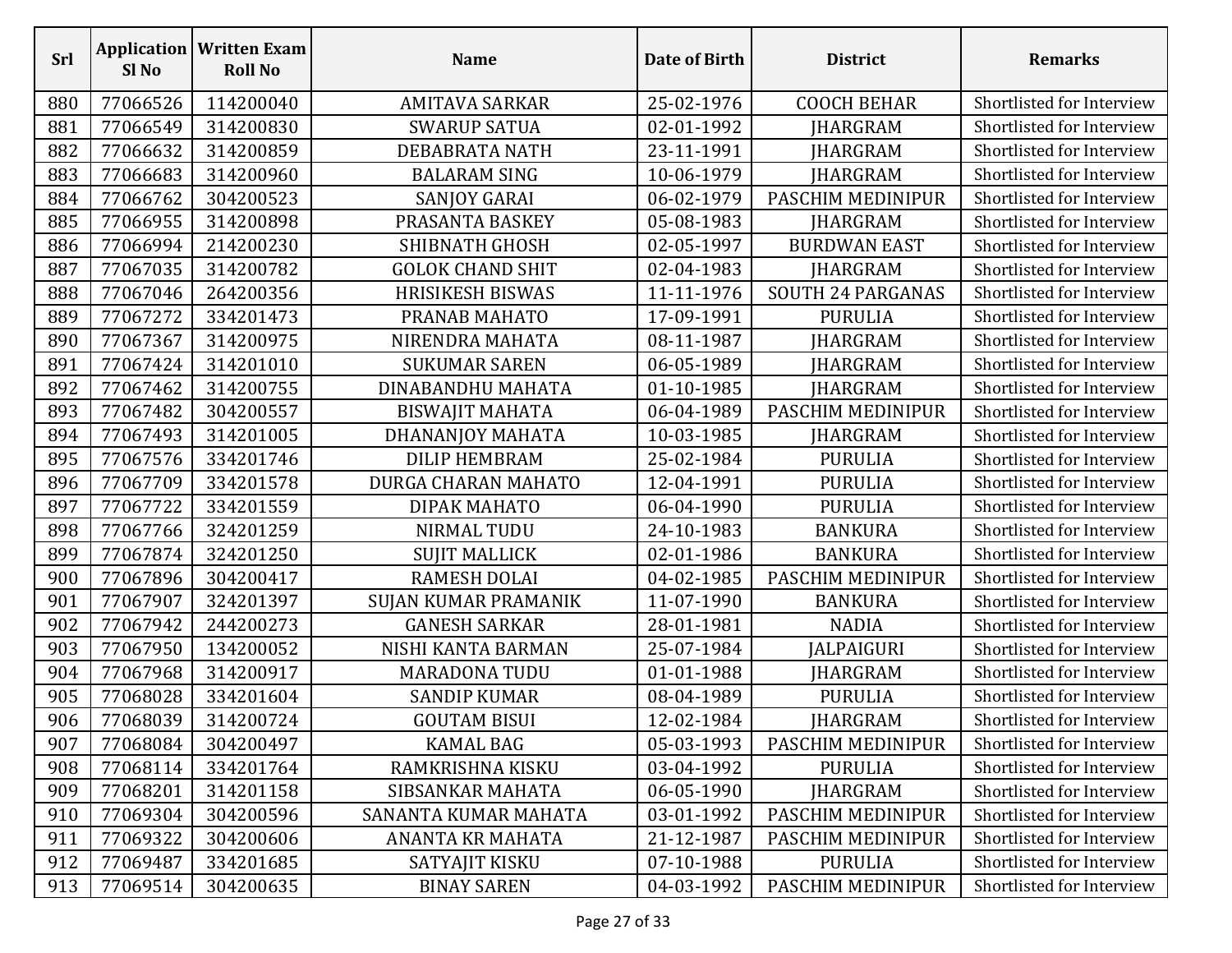| Srl | Sl <sub>No</sub> | <b>Application   Written Exam</b><br><b>Roll No</b> | <b>Name</b>              | Date of Birth | <b>District</b>          | <b>Remarks</b>            |
|-----|------------------|-----------------------------------------------------|--------------------------|---------------|--------------------------|---------------------------|
| 914 | 77069539         | 314200638                                           | PRATYUSH MAHATA          | 22-05-1991    | <b>JHARGRAM</b>          | Shortlisted for Interview |
| 915 | 77069596         | 324201313                                           | <b>UTTAM MAHATA</b>      | 02-05-1984    | <b>BANKURA</b>           | Shortlisted for Interview |
| 916 | 77069656         | 314200910                                           | <b>SRIMAT MURMU</b>      | 05-02-1990    | <b>JHARGRAM</b>          | Shortlisted for Interview |
| 917 | 77069736         | 324201444                                           | <b>SUSANTA LOHAR</b>     | 30-04-1988    | <b>BANKURA</b>           | Shortlisted for Interview |
| 918 | 77069760         | 334201543                                           | <b>KARTIK MAHATO</b>     | 12-03-1992    | <b>PURULIA</b>           | Shortlisted for Interview |
| 919 | 77069762         | 314201024                                           | <b>SWAPAN HALDER</b>     | 09-05-1990    | <b>JHARGRAM</b>          | Shortlisted for Interview |
| 920 | 77069892         | 334201638                                           | <b>ANIL MAHATO</b>       | 19-04-1992    | <b>PURULIA</b>           | Shortlisted for Interview |
| 921 | 77069950         | 314200979                                           | NIRAD BARAN MAHATA       | 22-08-1980    | JHARGRAM                 | Shortlisted for Interview |
| 922 | 77070122         | 324201433                                           | <b>SADHAN GULI</b>       | 02-02-1985    | <b>BANKURA</b>           | Shortlisted for Interview |
| 923 | 77070287         | 254200347                                           | SADANANDA PAL            | 24-12-1976    | <b>NORTH 24 PARGANAS</b> | Shortlisted for Interview |
| 924 | 77070378         | 304200421                                           | SANJAY MAHATA            | 08-04-1993    | PASCHIM MEDINIPUR        | Shortlisted for Interview |
| 925 | 77070514         | 314201039                                           | <b>SUSANTA PATI</b>      | 04-03-1986    | <b>JHARGRAM</b>          | Shortlisted for Interview |
| 926 | 77070751         | 314200687                                           | PANCHANAN MAHATA         | 09-03-1991    | <b>JHARGRAM</b>          | Shortlisted for Interview |
| 927 | 77070802         | 324201303                                           | PRASANTA MANDI           | 02-05-1988    | <b>BANKURA</b>           | Shortlisted for Interview |
| 928 | 77070836         | 314200824                                           | <b>GOUTAM HEMRAM</b>     | 20-10-1991    | JHARGRAM                 | Shortlisted for Interview |
| 929 | 77070980         | 314200780                                           | <b>SAMBHU DULEY</b>      | 06-04-1992    | <b>IHARGRAM</b>          | Shortlisted for Interview |
| 930 | 77071005         | 334201768                                           | <b>BISHNU KUMAR</b>      | 15-04-1989    | <b>PURULIA</b>           | Shortlisted for Interview |
| 931 | 77071049         | 314200722                                           | <b>SAMBA HEMBRAM</b>     | 10-12-1979    | <b>JHARGRAM</b>          | Shortlisted for Interview |
| 932 | 77071069         | 314200705                                           | PINTU DANDAPAT           | 01-04-1992    | <b>JHARGRAM</b>          | Shortlisted for Interview |
| 933 | 77071135         | 304200467                                           | <b>ABANI MAHATA</b>      | 29-01-1993    | PASCHIM MEDINIPUR        | Shortlisted for Interview |
| 934 | 77071139         | 314200792                                           | <b>SUNIL SING</b>        | 02-05-1992    | JHARGRAM                 | Shortlisted for Interview |
| 935 | 77071279         | 324201352                                           | BIBEKANANDA MAHATA       | 22-09-1991    | <b>BANKURA</b>           | Shortlisted for Interview |
| 936 | 77071287         | 314200678                                           | <b>BISWANATH HEMBRAM</b> | 19-02-1990    | JHARGRAM                 | Shortlisted for Interview |
| 937 | 77071298         | 314201008                                           | <b>SANTU DE</b>          | 25-11-1989    | <b>JHARGRAM</b>          | Shortlisted for Interview |
| 938 | 77071338         | 304200564                                           | PANCHANAN MAHATA         | 23-09-1982    | PASCHIM MEDINIPUR        | Shortlisted for Interview |
| 939 | 77071355         | 304200485                                           | <b>GANESH GIRI</b>       | 16-02-1980    | PASCHIM MEDINIPUR        | Shortlisted for Interview |
| 940 | 77071375         | 334201618                                           | <b>SUCHAND MURMU</b>     | 15-03-1993    | <b>PURULIA</b>           | Shortlisted for Interview |
| 941 | 77071407         | 334201718                                           | <b>SOUMEN MAHANTY</b>    | 12-06-1988    | <b>PURULIA</b>           | Shortlisted for Interview |
| 942 | 77071541         | 314201166                                           | JAYANTA PATRA            | 01-08-1993    | <b>JHARGRAM</b>          | Shortlisted for Interview |
| 943 | 77071548         | 314200774                                           | <b>ROHIT MURA</b>        | 08-09-1990    | JHARGRAM                 | Shortlisted for Interview |
| 944 | 77071611         | 134200054                                           | <b>BIJOY ROY</b>         | 07-09-1986    | <b>JALPAIGURI</b>        | Shortlisted for Interview |
| 945 | 77071612         | 314201167                                           | <b>SAMIR HANSDA</b>      | 12-09-1986    | <b>IHARGRAM</b>          | Shortlisted for Interview |
| 946 | 77071693         | 314200858                                           | <b>KALIPADA KISKU</b>    | 03-01-1991    | JHARGRAM                 | Shortlisted for Interview |
| 947 | 77071704         | 324201414                                           | <b>SOUMEN MAHATA</b>     | 04-01-1993    | <b>BANKURA</b>           | Shortlisted for Interview |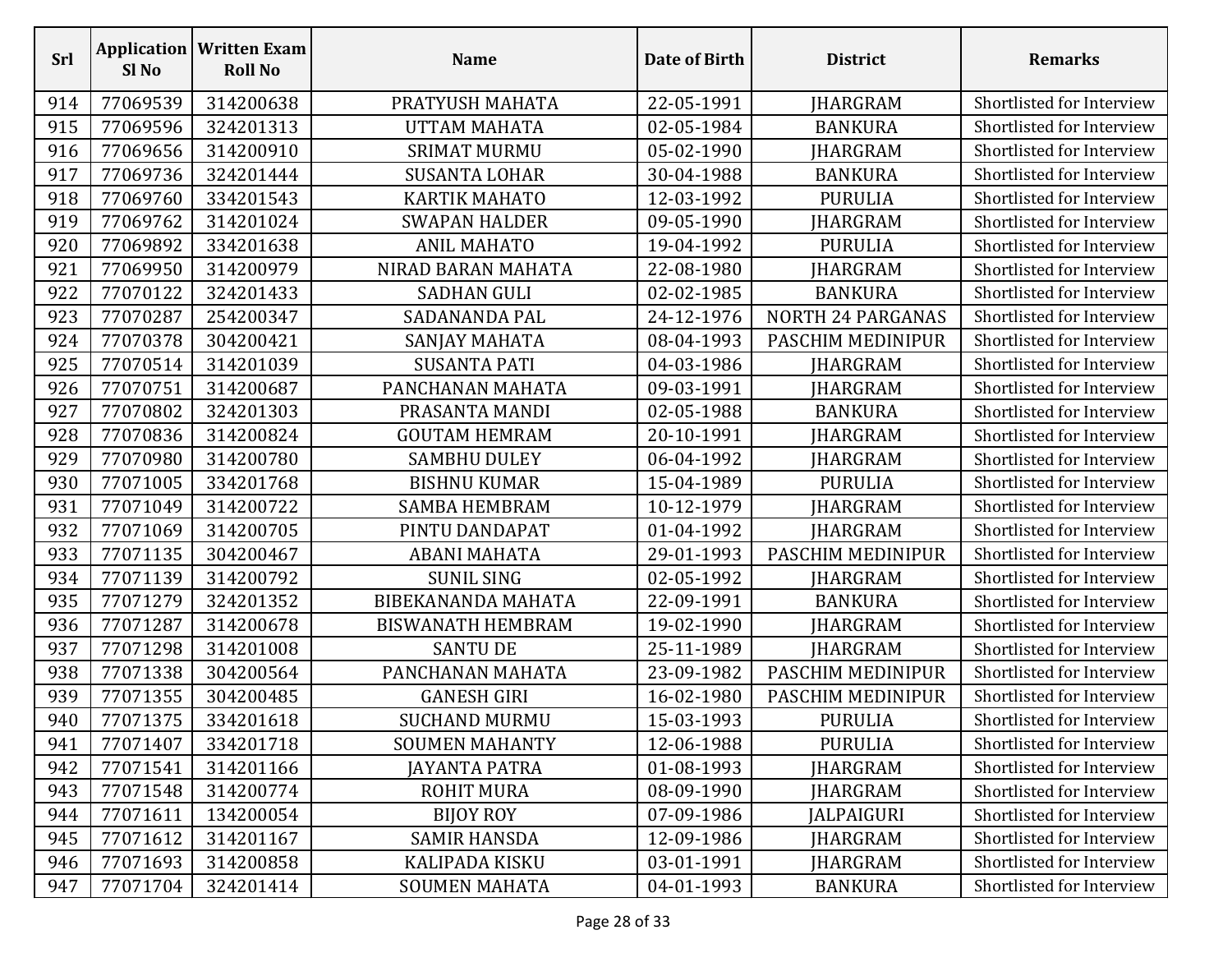| <b>Srl</b> | Sl <sub>No</sub> | <b>Application   Written Exam</b><br><b>Roll No</b> | <b>Name</b>               | Date of Birth | <b>District</b>    | <b>Remarks</b>            |
|------------|------------------|-----------------------------------------------------|---------------------------|---------------|--------------------|---------------------------|
| 948        | 77071828         | 334201553                                           | <b>MAHADEB MAHATO</b>     | 22-10-1989    | <b>PURULIA</b>     | Shortlisted for Interview |
| 949        | 77071916         | 244200279                                           | <b>KRITISUNDAR GHOSH</b>  | 05-05-1979    | <b>NADIA</b>       | Shortlisted for Interview |
| 950        | 77072005         | 334201796                                           | SWAPAN KUMAR SING         | 25-02-1982    | <b>PURULIA</b>     | Shortlisted for Interview |
| 951        | 77072079         | 324201420                                           | <b>UTTAM MANDAL</b>       | 28-05-1992    | <b>BANKURA</b>     | Shortlisted for Interview |
| 952        | 77072090         | 324201368                                           | LAKSHMIKANTA GARAI        | 08-07-1992    | <b>BANKURA</b>     | Shortlisted for Interview |
| 953        | 77072092         | 244200258                                           | RAHUL CHANDRA MAJUMDER    | 22-10-1997    | <b>NADIA</b>       | Shortlisted for Interview |
| 954        | 77072446         | 334201634                                           | RAJKISHOR DUTTA           | 02-05-1983    | <b>PURULIA</b>     | Shortlisted for Interview |
| 955        | 77072469         | 314200861                                           | <b>SWADESH MANDAL</b>     | 12-04-1991    | JHARGRAM           | Shortlisted for Interview |
| 956        | 77072486         | 334201555                                           | SANTOSH MAHATO            | 08-05-1984    | <b>PURULIA</b>     | Shortlisted for Interview |
| 957        | 77072749         | 304200493                                           | SOMNATH BHOWMIK           | 20-06-1987    | PASCHIM MEDINIPUR  | Shortlisted for Interview |
| 958        | 77072831         | 314201141                                           | HEMANTA DANDAPAT          | 15-04-1988    | <b>IHARGRAM</b>    | Shortlisted for Interview |
| 959        | 77072862         | 314200943                                           | <b>SANNYASI NAYEK</b>     | 17-02-1983    | <b>IHARGRAM</b>    | Shortlisted for Interview |
| 960        | 77072977         | 324201448                                           | MANORANJAN DULE           | 20-11-1991    | <b>BANKURA</b>     | Shortlisted for Interview |
| 961        | 77073042         | 314200733                                           | RAJESH MISHRA             | 01-04-1990    | JHARGRAM           | Shortlisted for Interview |
| 962        | 77073063         | 334201488                                           | <b>MAKAR CH MAHATA</b>    | 08-05-1988    | <b>PURULIA</b>     | Shortlisted for Interview |
| 963        | 77073083         | 134200045                                           | <b>BIBHAS ADHIKARY</b>    | 02-08-1990    | <b>JALPAIGURI</b>  | Shortlisted for Interview |
| 964        | 77073089         | 314201055                                           | DEBENDRANATH MANDAL       | 12-06-1988    | JHARGRAM           | Shortlisted for Interview |
| 965        | 77073222         | 334201583                                           | <b>SANJOY BAURI</b>       | 28-12-1990    | <b>PURULIA</b>     | Shortlisted for Interview |
| 966        | 77073242         | 324201362                                           | PINTU LOHAR               | 23-03-1993    | <b>BANKURA</b>     | Shortlisted for Interview |
| 967        | 77073287         | 324201217                                           | <b>SUKUMAR HEMBRAM</b>    | 17-04-1983    | <b>BANKURA</b>     | Shortlisted for Interview |
| 968        | 77073323         | 334201581                                           | <b>BIRSING HANSDA</b>     | 08-02-1992    | <b>PURULIA</b>     | Shortlisted for Interview |
| 969        | 77073403         | 334201729                                           | SAMANTA MURMU             | 26-02-1985    | <b>PURULIA</b>     | Shortlisted for Interview |
| 970        | 77073597         | 334201624                                           | <b>SWAPAN KUMAR KUIRY</b> | 29-03-1985    | <b>PURULIA</b>     | Shortlisted for Interview |
| 971        | 77073637         | 334201687                                           | <b>SONARAM SOREN</b>      | 25-09-1985    | <b>PURULIA</b>     | Shortlisted for Interview |
| 972        | 77073715         | 114200013                                           | PRODIP BARMAN             | 17-10-1995    | <b>COOCH BEHAR</b> | Shortlisted for Interview |
| 973        | 77073775         | 324201440                                           | <b>SADHAN MANDAL</b>      | 02-04-1987    | <b>BANKURA</b>     | Shortlisted for Interview |
| 974        | 77073785         | 314201062                                           | PRADIP KUMAR BERA         | 05-07-1988    | JHARGRAM           | Shortlisted for Interview |
| 975        | 77073976         | 304200458                                           | NEPAL MAHATA              | 07-06-1987    | PASCHIM MEDINIPUR  | Shortlisted for Interview |
| 976        | 77074072         | 244200291                                           | <b>RAJAT DEY</b>          | 20-10-1982    | <b>NADIA</b>       | Shortlisted for Interview |
| 977        | 77074176         | 334201539                                           | KSHETRA NATH MARDANA      | 11-05-1993    | <b>PURULIA</b>     | Shortlisted for Interview |
| 978        | 77074182         | 314200681                                           | <b>SUBODH HANSDA</b>      | 06-07-1991    | JHARGRAM           | Shortlisted for Interview |
| 979        | 77074380         | 334201622                                           | <b>BIDYADHAR MANDAL</b>   | 10-03-1987    | <b>PURULIA</b>     | Shortlisted for Interview |
| 980        | 77074475         | 314201116                                           | PARTHA MAHATA             | 09-03-1986    | JHARGRAM           | Shortlisted for Interview |
| 981        | 77074515         | 334201541                                           | <b>RAMESH CH MUDI</b>     | 04-04-1990    | <b>PURULIA</b>     | Shortlisted for Interview |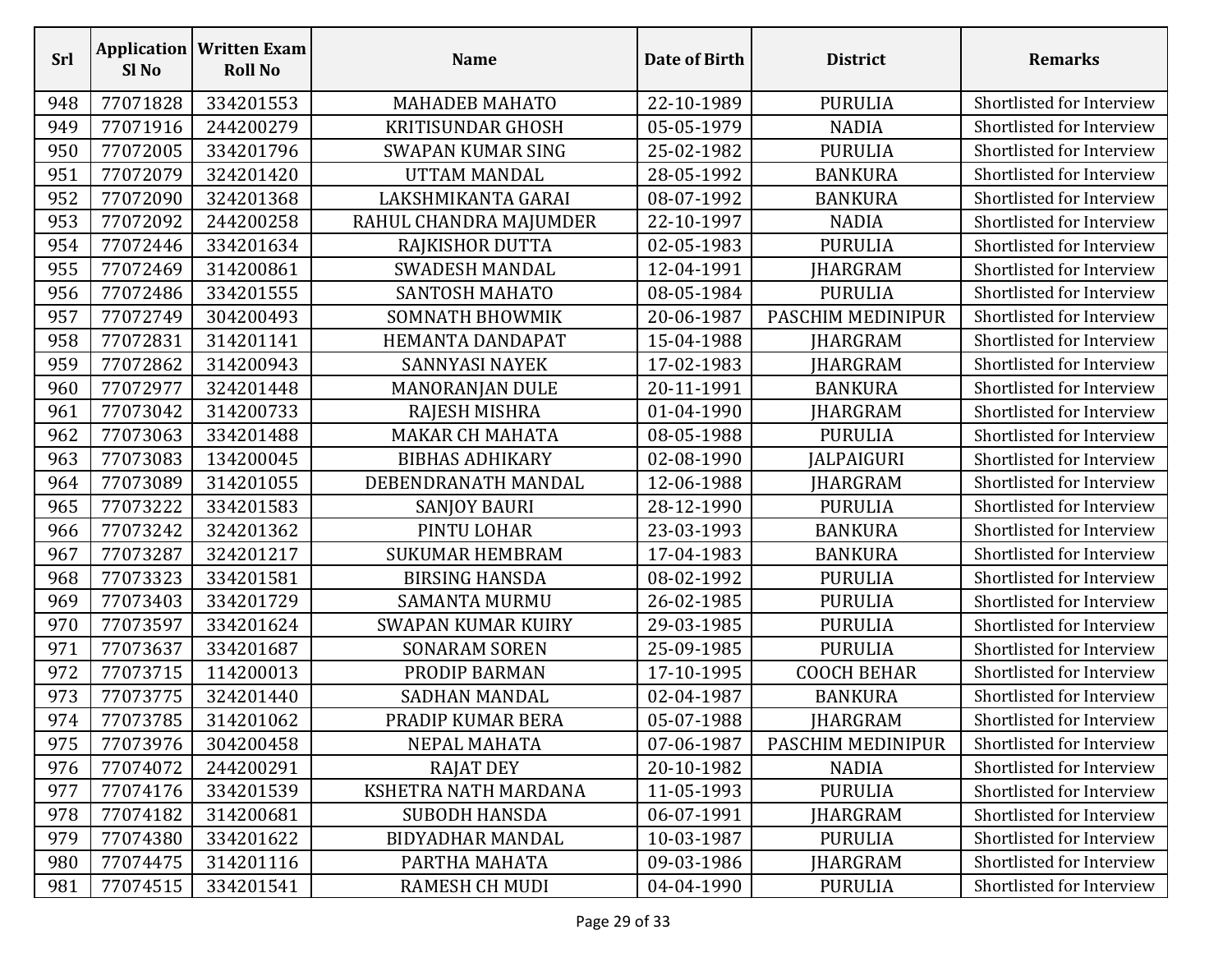| Srl  | Sl <sub>No</sub> | <b>Application   Written Exam</b><br><b>Roll No</b> | <b>Name</b>                 | Date of Birth | <b>District</b>          | <b>Remarks</b>            |
|------|------------------|-----------------------------------------------------|-----------------------------|---------------|--------------------------|---------------------------|
| 982  | 77074522         | 304200605                                           | <b>SAMARESH DUTTA</b>       | 16-12-1981    | PASCHIM MEDINIPUR        | Shortlisted for Interview |
| 983  | 77074542         | 304200496                                           | <b>AVISEK PRADHAN</b>       | 01-02-1987    | PASCHIM MEDINIPUR        | Shortlisted for Interview |
| 984  | 77074865         | 334201631                                           | <b>SOMENATH PATRA</b>       | 14-05-1991    | <b>PURULIA</b>           | Shortlisted for Interview |
| 985  | 77074969         | 304200519                                           | <b>SAMIR GANTAIT</b>        | 25-04-1987    | PASCHIM MEDINIPUR        | Shortlisted for Interview |
| 986  | 77075112         | 334201601                                           | <b>DHIREN HANSDA</b>        | 01-04-1993    | <b>PURULIA</b>           | Shortlisted for Interview |
| 987  | 77075373         | 324201281                                           | <b>BIKASH SARDAR</b>        | 17-03-1986    | <b>BANKURA</b>           | Shortlisted for Interview |
| 988  | 77075694         | 244200271                                           | <b>ANIMESH MANDAL</b>       | 05-12-1978    | <b>NADIA</b>             | Shortlisted for Interview |
| 989  | 77075874         | 204200175                                           | NIMAI CHANDRA KABIRAJ       | 02-02-1984    | <b>BIRBHUM</b>           | Shortlisted for Interview |
| 990  | 77076483         | 314201168                                           | NIRMAL SING                 | 25-09-1992    | JHARGRAM                 | Shortlisted for Interview |
| 991  | 77076542         | 214200204                                           | <b>BANSHI KUMAR ROY</b>     | 17-08-1984    | <b>BURDWAN EAST</b>      | Shortlisted for Interview |
| 992  | 77076674         | 314200867                                           | <b>AMIT RAKSHIT</b>         | 08-02-1993    | JHARGRAM                 | Shortlisted for Interview |
| 993  | 77076695         | 314201162                                           | <b>BINIT KUMAR DUTTA</b>    | 10-03-1978    | <b>JHARGRAM</b>          | Shortlisted for Interview |
| 994  | 77076827         | 314200810                                           | KAMALENDU MAHATA            | 19-05-1989    | <b>JHARGRAM</b>          | Shortlisted for Interview |
| 995  | 77076850         | 324201379                                           | <b>GOUTAM GARAI</b>         | 05-07-1991    | <b>BANKURA</b>           | Shortlisted for Interview |
| 996  | 77076964         | 254200321                                           | <b>GOPAL CHANDRA DAS</b>    | 27-10-1981    | <b>NORTH 24 PARGANAS</b> | Shortlisted for Interview |
| 997  | 77077312         | 304200587                                           | <b>SWAPAN BERA</b>          | 02-01-1978    | PASCHIM MEDINIPUR        | Shortlisted for Interview |
| 998  | 77077361         | 314200813                                           | <b>ANAL MANDI</b>           | 09-03-1991    | <b>JHARGRAM</b>          | Shortlisted for Interview |
| 999  | 77077383         | 314201037                                           | RAM CHANDRA MAHATA          | 15-03-1978    | <b>JHARGRAM</b>          | Shortlisted for Interview |
| 1000 | 77077575         | 134200061                                           | <b>MITHU RAY</b>            | 14-11-1993    | <b>JALPAIGURI</b>        | Shortlisted for Interview |
| 1001 | 77077778         | 304200495                                           | <b>SITAL DAS</b>            | 21-05-1991    | PASCHIM MEDINIPUR        | Shortlisted for Interview |
| 1002 | 77077923         | 304200601                                           | <b>MANASA MAHATA</b>        | 03-04-1987    | PASCHIM MEDINIPUR        | Shortlisted for Interview |
| 1003 | 77077994         | 304200592                                           | PRASENJIT BERA              | 16-02-1993    | PASCHIM MEDINIPUR        | Shortlisted for Interview |
| 1004 | 77078262         | 314200986                                           | <b>JHANTU NAYEK</b>         | 15-05-1990    | <b>JHARGRAM</b>          | Shortlisted for Interview |
| 1005 | 77078388         | 334201482                                           | <b>GUNADHAR SING SARDAR</b> | 10-05-1991    | <b>PURULIA</b>           | Shortlisted for Interview |
| 1006 | 77078591         | 314200743                                           | DIPANKAR PAL                | 04-03-1993    | JHARGRAM                 | Shortlisted for Interview |
| 1007 | 77078769         | 324201186                                           | PARIMAL LOHAR               | 28-03-1992    | <b>BANKURA</b>           | Shortlisted for Interview |
|      | 1008 77078938    | 314201091                                           | BISWAJIT MURA               | 05-07-1991    | <b>JHARGRAM</b>          | Shortlisted for Interview |
| 1009 | 77079312         | 314201004                                           | <b>BIBEKANANDA GHOSH</b>    | 07-03-1985    | JHARGRAM                 | Shortlisted for Interview |
| 1010 | 77079391         | 114200012                                           | <b>SWAPAN KUMAR RAY</b>     | 11-10-1975    | <b>COOCH BEHAR</b>       | Shortlisted for Interview |
| 1011 | 77079902         | 164200091                                           | <b>CHIRANJIT BARMAN</b>     | 24-03-1988    | <b>UTTAR DINAJPUR</b>    | Shortlisted for Interview |
| 1012 | 77080110         | 244200257                                           | <b>SAMIR CHOWDHURY</b>      | 18-09-1976    | <b>NADIA</b>             | Shortlisted for Interview |
| 1013 | 77080158         | 314200928                                           | <b>SANJOY NAYEK</b>         | 09-05-1993    | JHARGRAM                 | Shortlisted for Interview |
| 1014 | 77080178         | 314200851                                           | PRASANTA GHOSH              | 23-08-1992    | JHARGRAM                 | Shortlisted for Interview |
| 1015 | 77080268         | 314201001                                           | SANJIT DANDAPAT             | 07-08-1989    | <b>JHARGRAM</b>          | Shortlisted for Interview |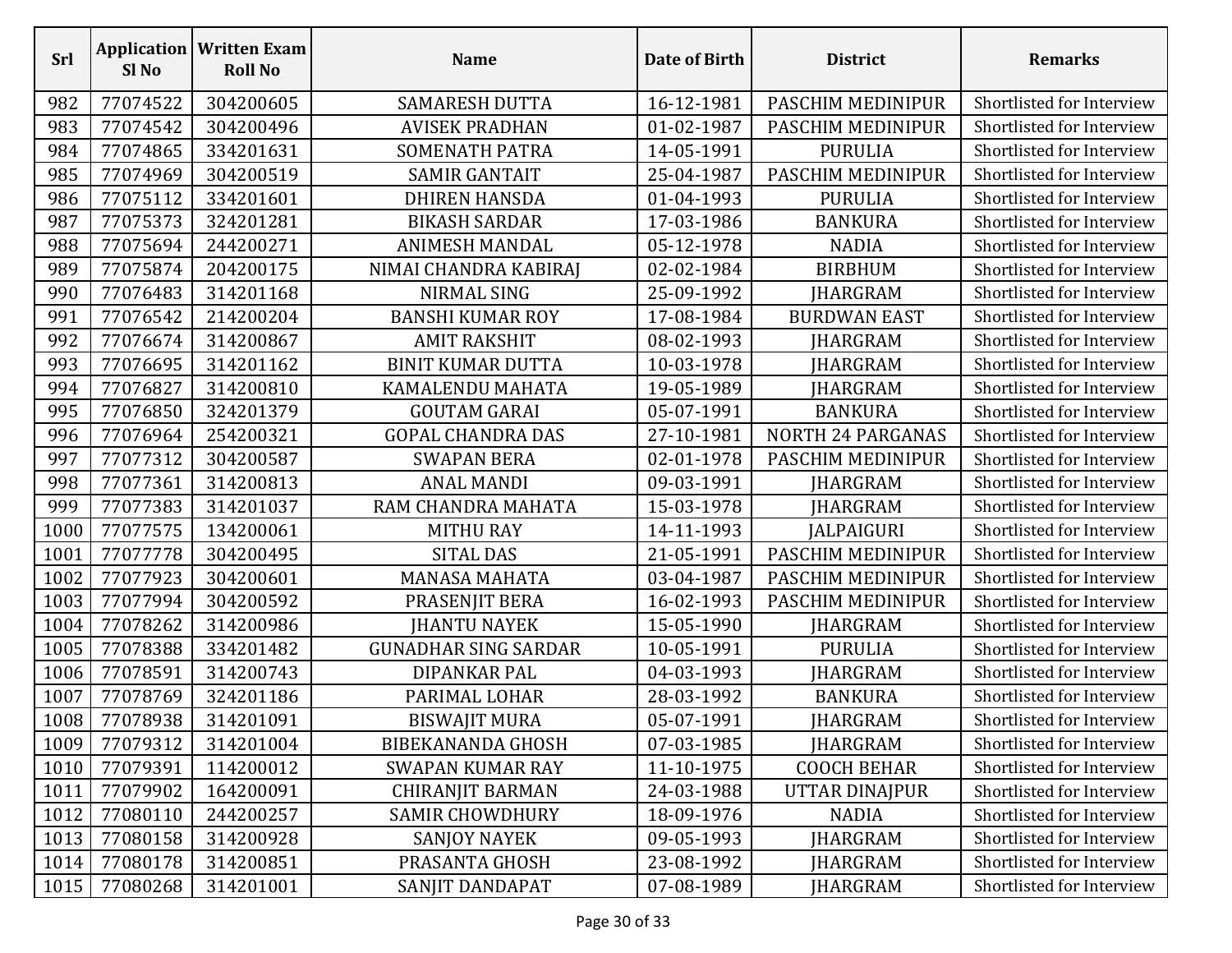| Srl  | Sl <sub>No</sub> | <b>Application   Written Exam</b><br><b>Roll No</b> | <b>Name</b>                 | Date of Birth | <b>District</b>          | <b>Remarks</b>            |
|------|------------------|-----------------------------------------------------|-----------------------------|---------------|--------------------------|---------------------------|
| 1016 | 77080272         | 314200637                                           | TRISAKTI GOBINDA SING       | 01-01-1985    | JHARGRAM                 | Shortlisted for Interview |
| 1017 | 77080315         | 334201610                                           | <b>SAKTIPADA MURMU</b>      | 22-03-1989    | <b>PURULIA</b>           | Shortlisted for Interview |
| 1018 | 77080564         | 314200899                                           | <b>BISHNUPADA SING</b>      | 19-03-1986    | JHARGRAM                 | Shortlisted for Interview |
| 1019 | 77080651         | 314200992                                           | <b>GOPINATH BASKEY</b>      | 02-01-1980    | <b>JHARGRAM</b>          | Shortlisted for Interview |
| 1020 | 77081071         | 314200857                                           | PURNA CHANDRA MANDI         | 04-05-1984    | JHARGRAM                 | Shortlisted for Interview |
| 1021 | 77081261         | 334201472                                           | <b>SUNIL LAYA</b>           | 08-07-1993    | <b>PURULIA</b>           | Shortlisted for Interview |
| 1022 | 77081529         | 304200598                                           | <b>BISWAJIT MONDAL</b>      | 15-06-1992    | PASCHIM MEDINIPUR        | Shortlisted for Interview |
| 1023 | 77081666         | 314200668                                           | <b>BIRENDRANATH MURMU</b>   | 14-02-1980    | JHARGRAM                 | Shortlisted for Interview |
| 1024 | 77081684         | 244200285                                           | <b>SAMARESH BISWAS</b>      | 08-01-1982    | <b>NADIA</b>             | Shortlisted for Interview |
| 1025 | 77081698         | 244200276                                           | <b>SRIKANTA HALDER</b>      | 06-04-1983    | <b>NADIA</b>             | Shortlisted for Interview |
| 1026 | 77081771         | 334201612                                           | <b>BHAGYADHAR MAHATA</b>    | 12-07-1989    | <b>PURULIA</b>           | Shortlisted for Interview |
| 1027 | 77082070         | 324201333                                           | <b>SUROJIT LOHAR</b>        | 12-03-1992    | <b>BANKURA</b>           | Shortlisted for Interview |
| 1028 | 77082248         | 314200988                                           | <b>SUKLAL SAREN</b>         | 02-05-1992    | JHARGRAM                 | Shortlisted for Interview |
| 1029 | 77082304         | 324201224                                           | RADHAKANTA BISOI            | 05-01-1991    | <b>BANKURA</b>           | Shortlisted for Interview |
| 1030 | 77082421         | 334201584                                           | <b>SUBHASISH SINGHA</b>     | 17-01-1993    | <b>PURULIA</b>           | Shortlisted for Interview |
| 1031 | 77082503         | 334201757                                           | UTTAM MANDAL                | 04-02-1991    | <b>PURULIA</b>           | Shortlisted for Interview |
| 1032 | 77082661         | 324201211                                           | SAJAL DULEY                 | 17-01-1993    | <b>BANKURA</b>           | Shortlisted for Interview |
| 1033 | 77082739         | 334201689                                           | <b>BUDHAN CHANDRA MURMU</b> | 23-08-1978    | <b>PURULIA</b>           | Shortlisted for Interview |
| 1034 | 77082991         | 304200527                                           | <b>SUKUMAR MAHATA</b>       | 21-02-1987    | PASCHIM MEDINIPUR        | Shortlisted for Interview |
| 1035 | 77083494         | 254200345                                           | UJJWAL SARKAR               | 03-07-1980    | <b>NORTH 24 PARGANAS</b> | Shortlisted for Interview |
| 1036 | 77083894         | 324201261                                           | <b>BISWAJIT MAHATA</b>      | 05-05-1986    | <b>BANKURA</b>           | Shortlisted for Interview |
| 1037 | 77084003         | 314201012                                           | <b>DIPANKAR SUI</b>         | 15-09-1982    | <b>JHARGRAM</b>          | Shortlisted for Interview |
| 1038 | 77084169         | 314200818                                           | <b>ABHISHEK NAYEK</b>       | 29-04-1990    | JHARGRAM                 | Shortlisted for Interview |
| 1039 | 77084274         | 324201329                                           | <b>SUNIL DULEY</b>          | 11-01-1992    | <b>BANKURA</b>           | Shortlisted for Interview |
| 1040 | 77084433         | 304200528                                           | <b>SUKUMAR HEMBRAM</b>      | 15-04-1992    | PASCHIM MEDINIPUR        | Shortlisted for Interview |
| 1041 | 77084718         | 334201464                                           | PASHUPATI MAHATO            | 01-04-1985    | <b>PURULIA</b>           | Shortlisted for Interview |
|      | 1042 77084784    | 304200541                                           | <b>SUJIT CHOWDHURY</b>      | 02-04-1991    | PASCHIM MEDINIPUR        | Shortlisted for Interview |
| 1043 | 77085379         | 244200268                                           | KALI KRISHNA GHOSH          | 07-02-1981    | <b>NADIA</b>             | Shortlisted for Interview |
| 1044 | 77085602         | 184200118                                           | TAFIKUR RAHAMAN             | 15-08-1989    | MALDAH                   | Shortlisted for Interview |
| 1045 | 77085825         | 314200728                                           | <b>SARAT CHANDRA SAREN</b>  | 15-10-1988    | JHARGRAM                 | Shortlisted for Interview |
| 1046 | 77085833         | 314200891                                           | <b>BASANTA MURMU</b>        | 16-11-1985    | <b>JHARGRAM</b>          | Shortlisted for Interview |
| 1047 | 77085859         | 304200516                                           | <b>ARUP SINGH</b>           | 10-03-1992    | PASCHIM MEDINIPUR        | Shortlisted for Interview |
| 1048 | 77085992         | 264200361                                           | <b>ADARSHA KARAK</b>        | 04-03-1983    | <b>SOUTH 24 PARGANAS</b> | Shortlisted for Interview |
| 1049 | 77086169         | 314200837                                           | <b>SRIMANTA GAYEN</b>       | 03-04-1988    | <b>JHARGRAM</b>          | Shortlisted for Interview |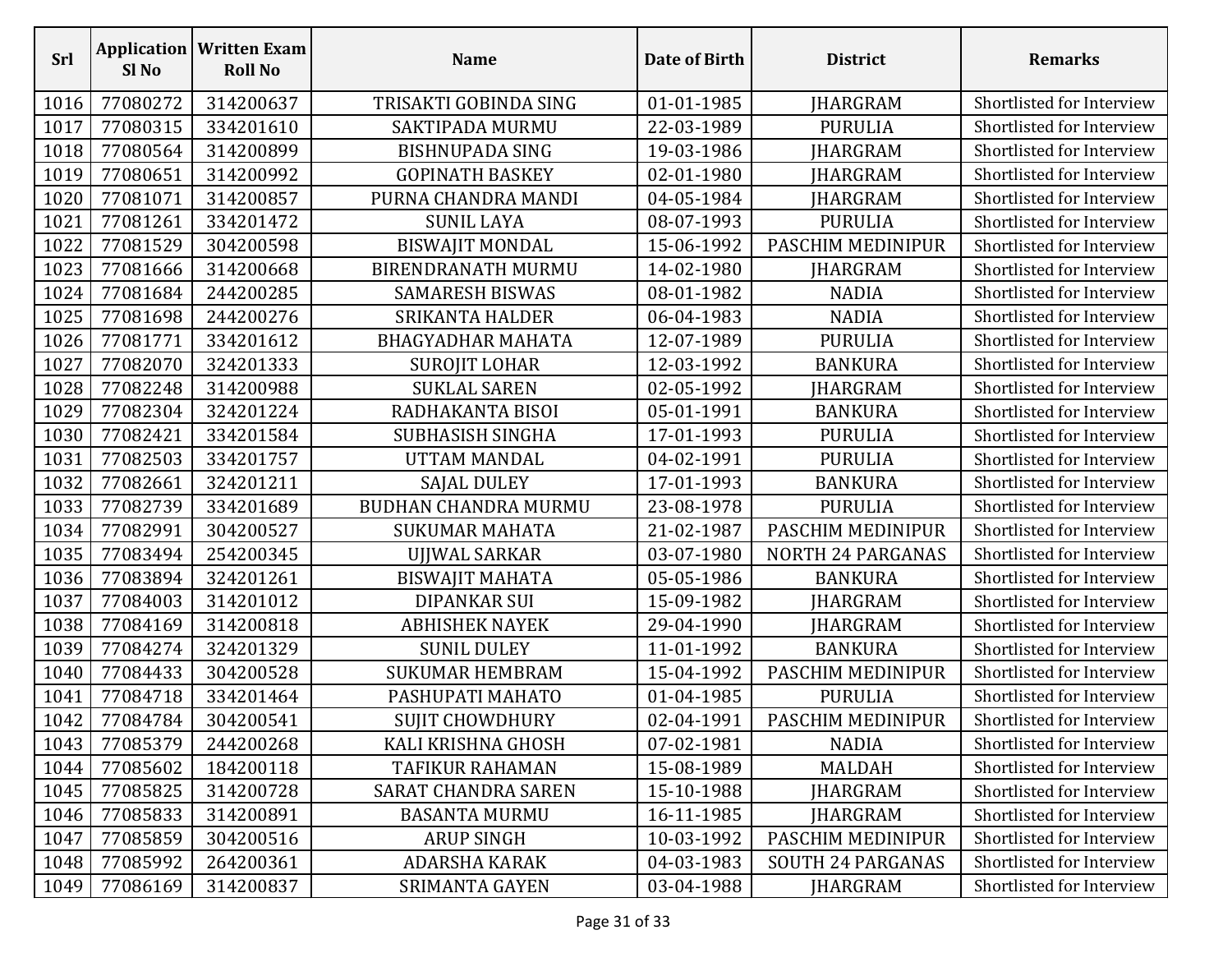| <b>Srl</b> | Sl <sub>No</sub> | <b>Application   Written Exam</b><br><b>Roll No</b> | <b>Name</b>                 | Date of Birth | <b>District</b>          | <b>Remarks</b>            |
|------------|------------------|-----------------------------------------------------|-----------------------------|---------------|--------------------------|---------------------------|
| 1050       | 77086305         | 324201177                                           | <b>BIPLAB MAHATA</b>        | 18-02-1986    | <b>BANKURA</b>           | Shortlisted for Interview |
| 1051       | 77086378         | 314201026                                           | <b>CHANDRA MOHAN HANSDA</b> | 18-04-1989    | JHARGRAM                 | Shortlisted for Interview |
| 1052       | 77086602         | 314200922                                           | <b>DILIP GIRI</b>           | 01-04-1990    | <b>JHARGRAM</b>          | Shortlisted for Interview |
| 1053       | 77086708         | 314200739                                           | <b>UKIL MURMU</b>           | 01-02-1992    | JHARGRAM                 | Shortlisted for Interview |
| 1054       | 77086948         | 324201371                                           | <b>DHARTIMIR MURMU</b>      | 26-09-1991    | <b>BANKURA</b>           | Shortlisted for Interview |
| 1055       | 77087012         | 294200380                                           | UJJWAL BERA                 | 13-09-1983    | PURBA MEDINIPUR          | Shortlisted for Interview |
| 1056       | 77087139         | 304200423                                           | <b>BIKASH CHAKRABORTY</b>   | 08-09-1989    | PASCHIM MEDINIPUR        | Shortlisted for Interview |
| 1057       | 77087373         | 314200968                                           | ASHIS MAHATA                | 01-01-1984    | JHARGRAM                 | Shortlisted for Interview |
| 1058       | 77088365         | 314200843                                           | <b>DURGAPADA SAREN</b>      | 17-10-1985    | <b>JHARGRAM</b>          | Shortlisted for Interview |
| 1059       | 77088538         | 324201370                                           | <b>SHYAMAL DUTTA</b>        | 31-03-1990    | <b>BANKURA</b>           | Shortlisted for Interview |
| 1060       | 77088679         | 314200639                                           | <b>KANURAM MURMU</b>        | 20-05-1977    | <b>JHARGRAM</b>          | Shortlisted for Interview |
| 1061       | 77088747         | 304200472                                           | AMITABHA JANA               | 08-06-1980    | PASCHIM MEDINIPUR        | Shortlisted for Interview |
| 1062       | 77089154         | 334201589                                           | <b>SUSANTA BASKEY</b>       | 17-11-1985    | <b>PURULIA</b>           | Shortlisted for Interview |
| 1063       | 77089185         | 244200294                                           | <b>TAPAS MITRA</b>          | 12-12-1983    | <b>NADIA</b>             | Shortlisted for Interview |
| 1064       | 77089881         | 294200373                                           | <b>KARTICK PANDA</b>        | 26-02-1984    | PURBA MEDINIPUR          | Shortlisted for Interview |
| 1065       | 77089883         | 334201591                                           | <b>BIKASH SING SARDAR</b>   | 07-02-1992    | <b>PURULIA</b>           | Shortlisted for Interview |
| 1066       | 77090266         | 314200829                                           | <b>SATANU GHOSH</b>         | 19-02-1991    | JHARGRAM                 | Shortlisted for Interview |
| 1067       | 77090503         | 324201331                                           | SK AJIJUL ANSARI            | 20-01-1993    | <b>BANKURA</b>           | Shortlisted for Interview |
| 1068       | 77090732         | 334201635                                           | SATYANARAYAN MURMU          | 01-02-1992    | <b>PURULIA</b>           | Shortlisted for Interview |
| 1069       | 77091048         | 314200930                                           | <b>APU MAHATA</b>           | 17-05-1988    | JHARGRAM                 | Shortlisted for Interview |
| 1070       | 77091051         | 244200252                                           | NURNABI GAJI                | 15-08-1981    | <b>NADIA</b>             | Shortlisted for Interview |
| 1071       | 77091104         | 294200369                                           | SAHADEB PANDA               | 20-09-1984    | PURBA MEDINIPUR          | Shortlisted for Interview |
| 1072       | 77093119         | 324201252                                           | <b>DIPAK DULEY</b>          | 12-03-1991    | <b>BANKURA</b>           | Shortlisted for Interview |
| 1073       | 77093757         | 164200083                                           | <b>SUSHANTA BHOWMIK</b>     | 29-03-1983    | UTTAR DINAJPUR           | Shortlisted for Interview |
| 1074       | 77093985         | 334201777                                           | NITYANANDA MAHATO           | 05-01-1981    | <b>PURULIA</b>           | Shortlisted for Interview |
| 1075       | 77094062         | 334201748                                           | <b>RAMESWAR MURMU</b>       | 24-01-1987    | <b>PURULIA</b>           | Shortlisted for Interview |
|            | 1076 77094410    | 294200398                                           | JAGADIS SAMAI               | 28-11-1977    | PURBA MEDINIPUR          | Shortlisted for Interview |
| 1077       | 77094500         | 334201659                                           | <b>HARADHAN ROY</b>         | 20-06-1992    | <b>PURULIA</b>           | Shortlisted for Interview |
| 1078       | 77094885         | 314200748                                           | <b>BISWAJIT RANA</b>        | 10-02-1991    | <b>JHARGRAM</b>          | Shortlisted for Interview |
| 1079       | 77095796         | 334201466                                           | MANORANJAN GORAI            | 27-02-1990    | <b>PURULIA</b>           | Shortlisted for Interview |
| 1080       | 77096223         | 324201457                                           | <b>LAKHINDAR DULEY</b>      | 20-12-1990    | <b>BANKURA</b>           | Shortlisted for Interview |
| 1081       | 77096427         | 264200358                                           | <b>DIBAKAR ROY</b>          | 06-02-1983    | <b>SOUTH 24 PARGANAS</b> | Shortlisted for Interview |
| 1082       | 77096560         | 314200897                                           | <b>DHIREN SINGH</b>         | 10-01-1992    | <b>JHARGRAM</b>          | Shortlisted for Interview |
| 1083       | 77096587         | 334201681                                           | <b>BHOLANATH LOHAR</b>      | 02-02-1990    | <b>PURULIA</b>           | Shortlisted for Interview |